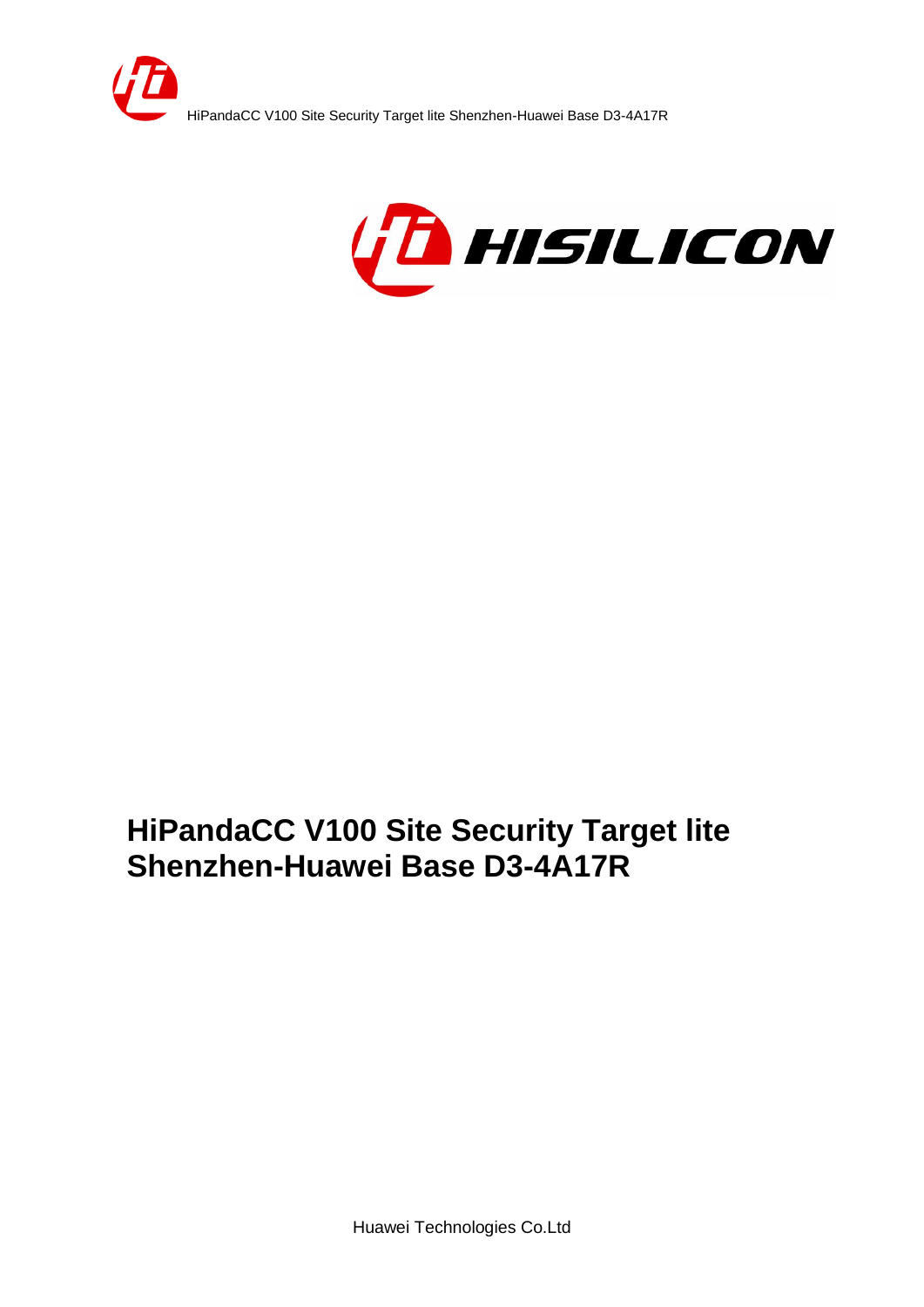

## Contents

| 1              |     |  |
|----------------|-----|--|
|                | 1.1 |  |
|                | 1.2 |  |
| $\overline{2}$ |     |  |
|                | 2.1 |  |
|                | 2.2 |  |
|                |     |  |
|                |     |  |
|                |     |  |
| 3              |     |  |
| 4              |     |  |
|                | 4.1 |  |
|                | 4.2 |  |
|                | 4.3 |  |
|                | 4.4 |  |
| 5              |     |  |
|                | 5.1 |  |
| 6              |     |  |
| 7              |     |  |
|                | 7.1 |  |
|                | 7.2 |  |
| 8              |     |  |
|                | 8.1 |  |
|                | 8.2 |  |
|                | 8.3 |  |
|                | 8.4 |  |
|                | 8.5 |  |
|                | 8.6 |  |
|                | 9   |  |
|                | 9.1 |  |
|                | 9.2 |  |
|                | 9.3 |  |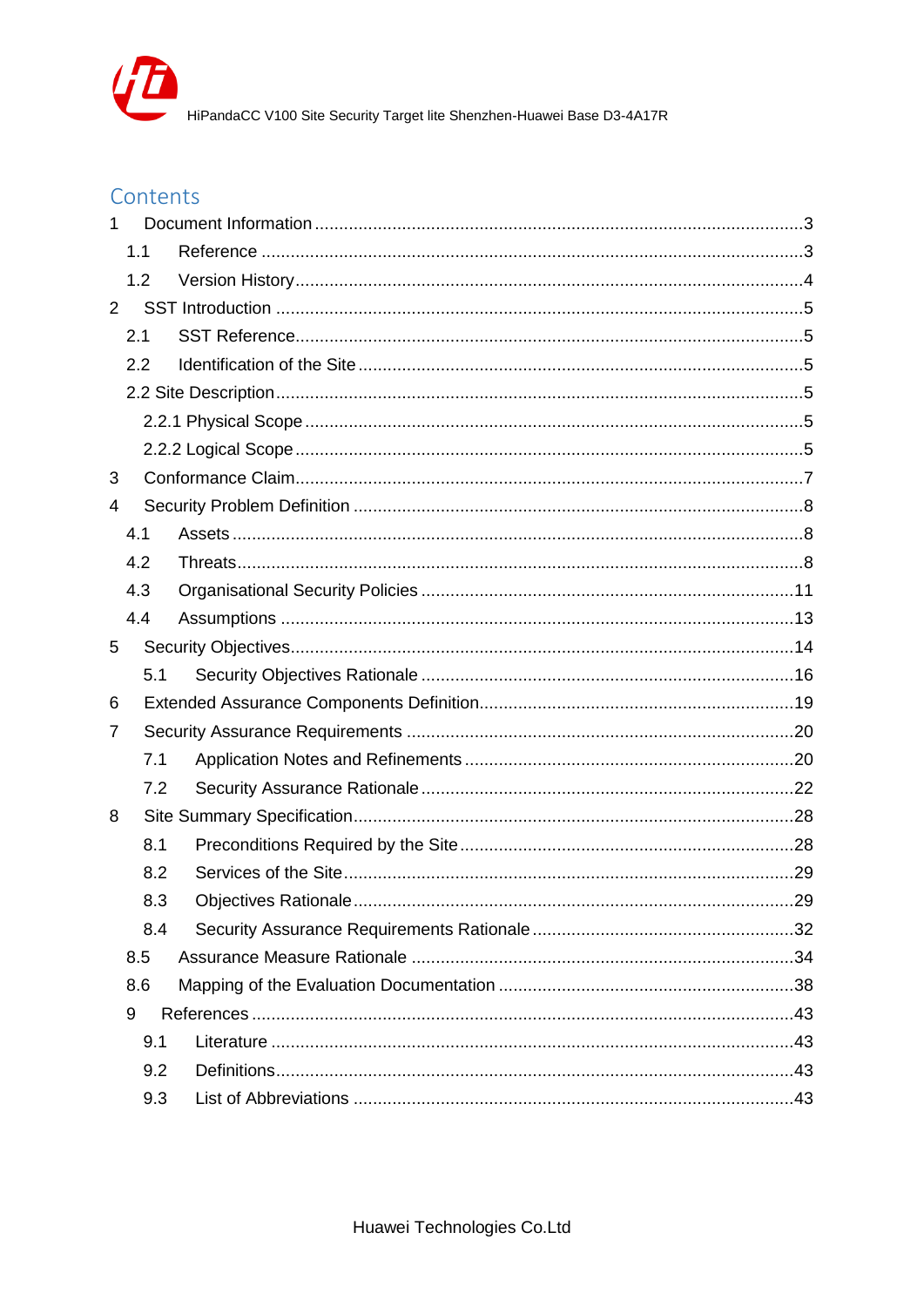

## <span id="page-2-0"></span>**1 Document Information**

## <span id="page-2-1"></span>**1.1 Reference**

| Title:        | HiPandaCC V100 Site Security Target lite Shenzhen-Huawei Base D3-<br>4A17R |
|---------------|----------------------------------------------------------------------------|
| Version:      | 1.0                                                                        |
| Date:         | 14 Dec 2021                                                                |
| Company:      | Huawei Technologies Co., Ltd.                                              |
|               | Name of the site: Shenzhen-Huawei Base D3-4A17R                            |
| Product type: | Site certification                                                         |
| EAL-Level:    | EAL6                                                                       |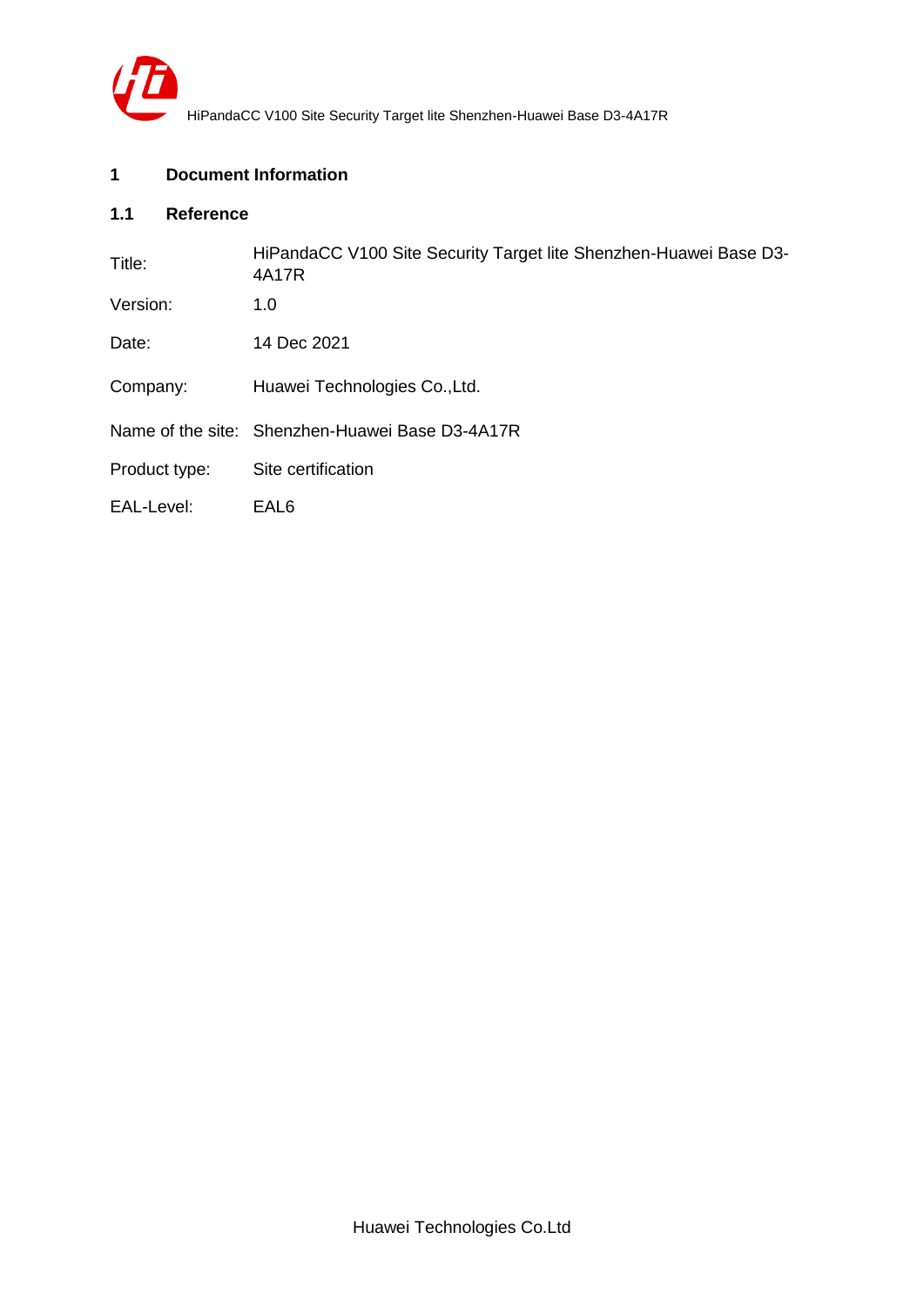

## <span id="page-3-0"></span>**1.2 Version History**

| Version | Date        | Comment/Editor/Changes |
|---------|-------------|------------------------|
|         | 14 Dec 2021 | First formal version   |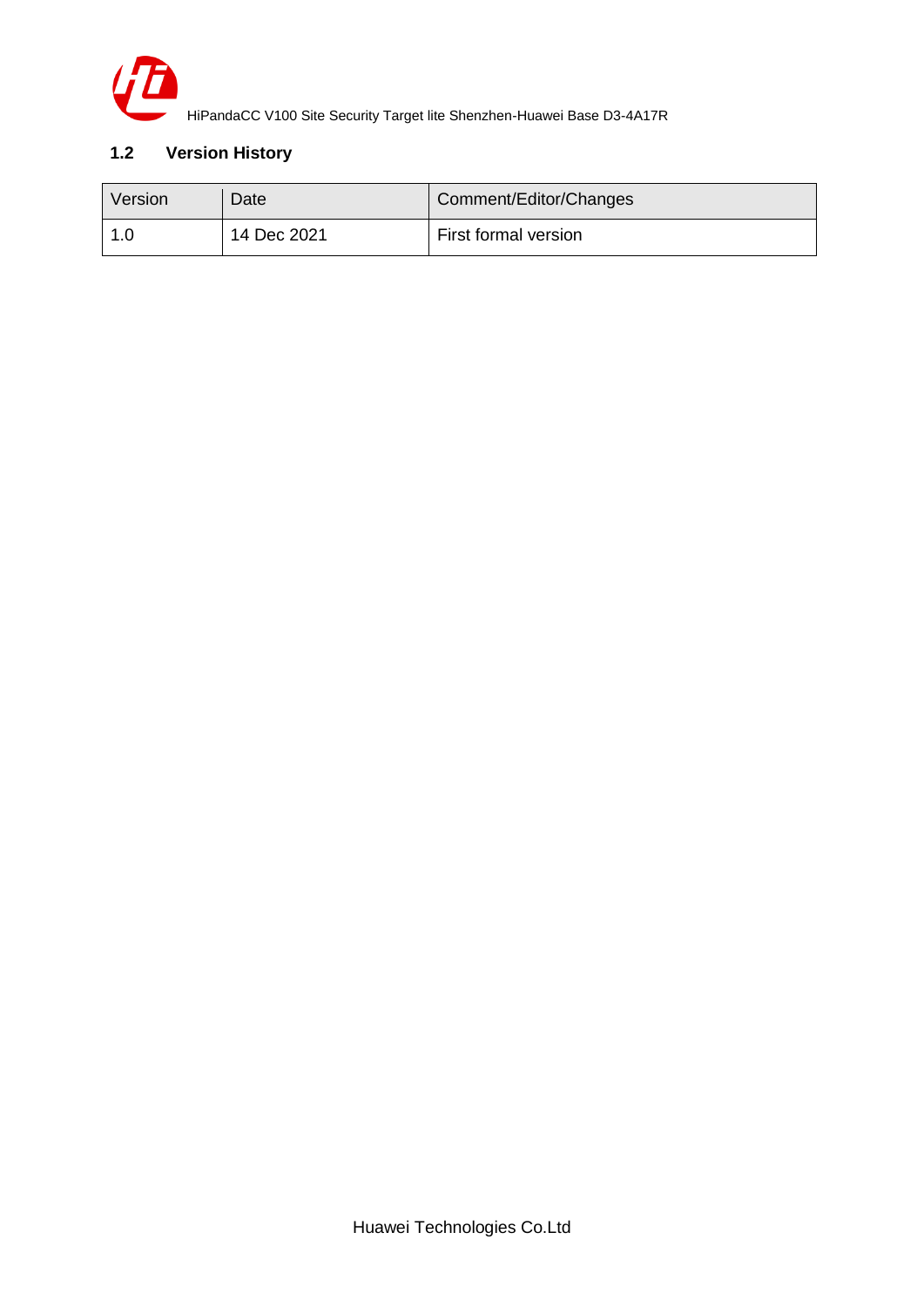

### <span id="page-4-0"></span>**2 SST Introduction**

The SST describes security features of the site and defines the scope of the site. This chapter is divided into two sections "SST reference and Site reference" and "Site description".

#### <span id="page-4-1"></span>**2.1 SST Reference**

Title: HiPandaCC V100 Site Security Target lite Shenzhen-Huawei Base D3-4A17R

Version: 1.0

Date: 14 Dec 2021

### <span id="page-4-2"></span>**2.2 Identification of the Site**

The name of the site is Shenzhen-Huawei Base D3-4A17R. It is located at:

Huawei Base D region, D3 building, 4<sup>th</sup> Floor.

Wuhe Street, Longgang district, Shenzhen, China

#### <span id="page-4-3"></span>**2.3 Site Description**

#### <span id="page-4-4"></span>**2.3.1 Physical Scope**

The site is an isolated area on the 4<sup>th</sup> floor of D3 building in Huawei Base D region. It consists of an entry region, a development room, a testing room, a meeting room and an IT server room. Among these areas, three different security levels area employed:

- Level1: The entry region
- Level2: The development room, the testing room and the meeting room
- Level3: The IT server room

The site is a secure area with restricted access where only authorized persons can enter. Within the development area, only members of the development team are entitled to access sensitive information like source code, design material and confidential development documentation. To enforce such access restriction, a combination of physical, procedural, personnel and logical measurements have been installed.

#### <span id="page-4-5"></span>**2.3.2 Logical Scope**

The activities are: Security IC Embedded Software Development (Phase 1), IC Embedded Software and Testing (Phase 1), IC Design (Phase 2), IC Dedicated Software and Testing (Phase 2) as defined in 'Security IC Platform Protection Profile with Augmentation Packages' (PP-0084)

To perform its activities the site uses the Huawei provided and managed remote IT infrastructure. Locally available IT equipment like workstations or VPN router is also provided and managed by Huawei IT authorized support directly or remotely.

The site performs secure shipment, which only refers to internal shipments and/or shipments between sites and not to shipment to customer or end user. Therefore ALC\_DEL is not scope.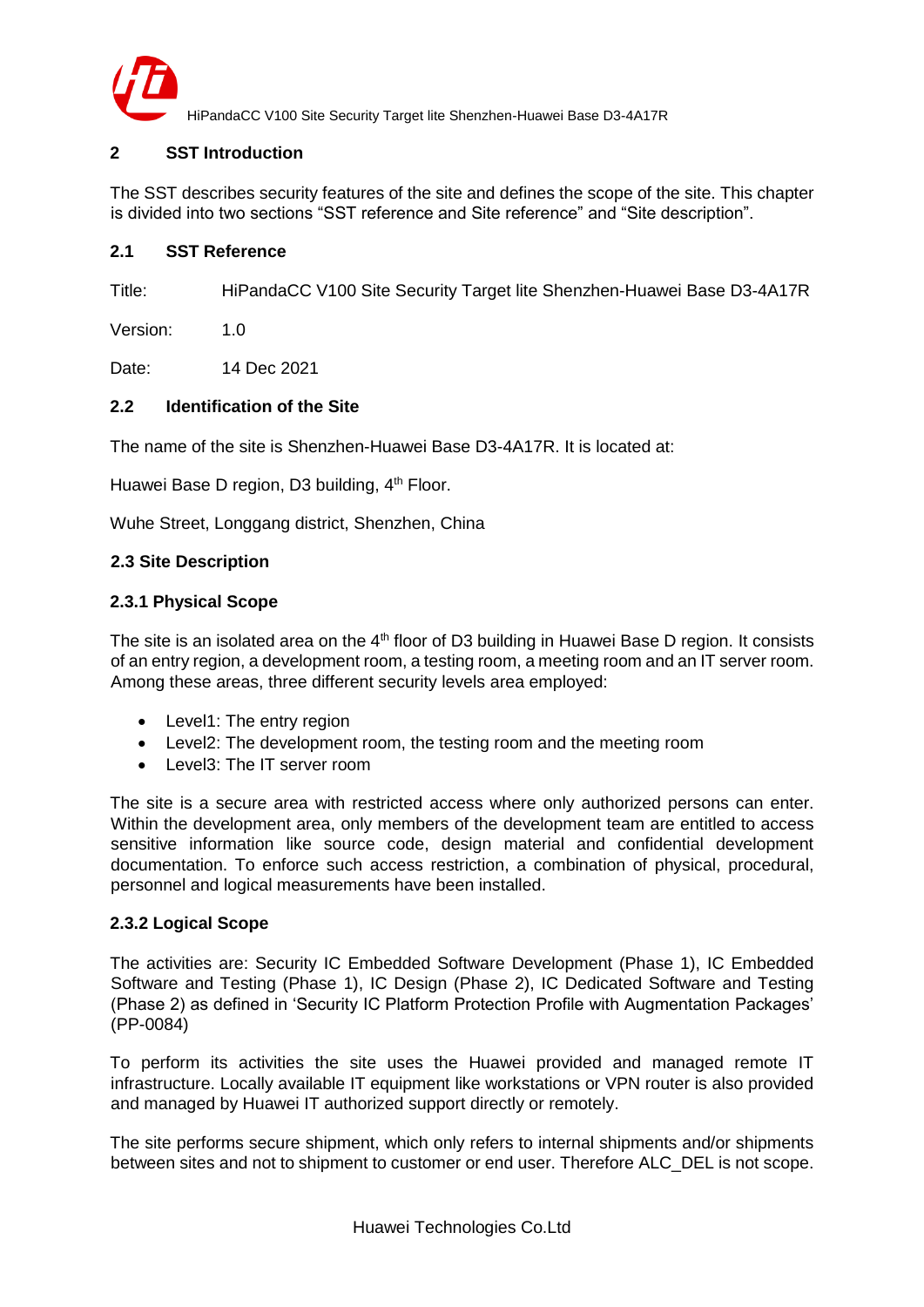

The site performs secure scrap activities and has measures in place to either securely destruct assets (e.g. paper shredder) or return them to the client and/or to a certified site to perform higher scrap requirements.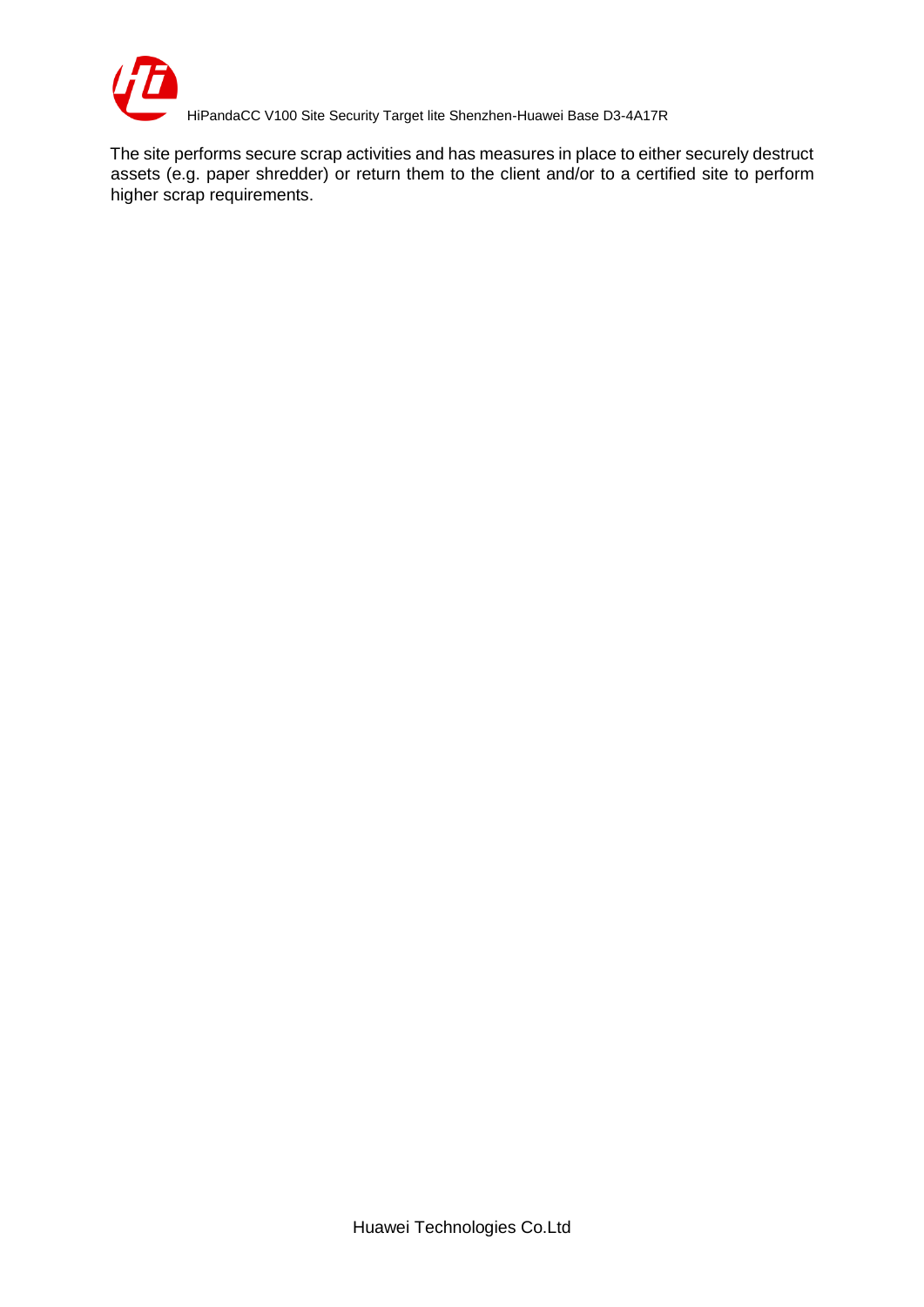

HiPandaCC V100 Site Security Target lite Shenzhen-Huawei Base D3-4A17R

## <span id="page-6-0"></span>**3 Conformance Claim**

The evaluation is based on Common Criteria Version 3.1:

- Common Criteria for Information Technology Security Evaluation, Part 1: Introduction and General Model; Version 3.1, Revision 5, April 2017 [1]
- Common Criteria for Information Technology Security Evaluation, Part 3: Security Assurance Requirements; Version 3.1, Revision 5, April 2017, [2]

For the evaluation the following methodology will be used:

- Common Methodology for Information Technology Security Evaluation (CEM), Part 2: Evaluation Methodology; Version 3.1, Revision 5, April 2017, [3]
- JIL Minimum Site Security Requirements v3.0, February 2021, [6]

The evaluation of the site comprises the following assurance components<sup>1</sup>:

ALC\_CMC.5, ALC\_CMS.5, ALC\_DVS.2 and ALC\_LCD.1.

The assurance level chosen for the SST template is compliant to the Protection Profile (PP) [5] and therefore suitable for Security ICs.

The chosen assurance components are derived from the assurance level EAL6 of the assurance class "Life-cycle Support". For the assessment of the security measures attackers with a high attack potential are assumed. Therefore, this site supports product evaluations up to EAL6.

 $1$  The activities of the site are not directly related to production and shipping of secure products. Therefore, this site does not claim conformance to ALC\_DEL. Since there is no specific TOE included in the site certification, the development tools ca not be defined either. Therefore, this site does not claim conformance to ALC\_TAT.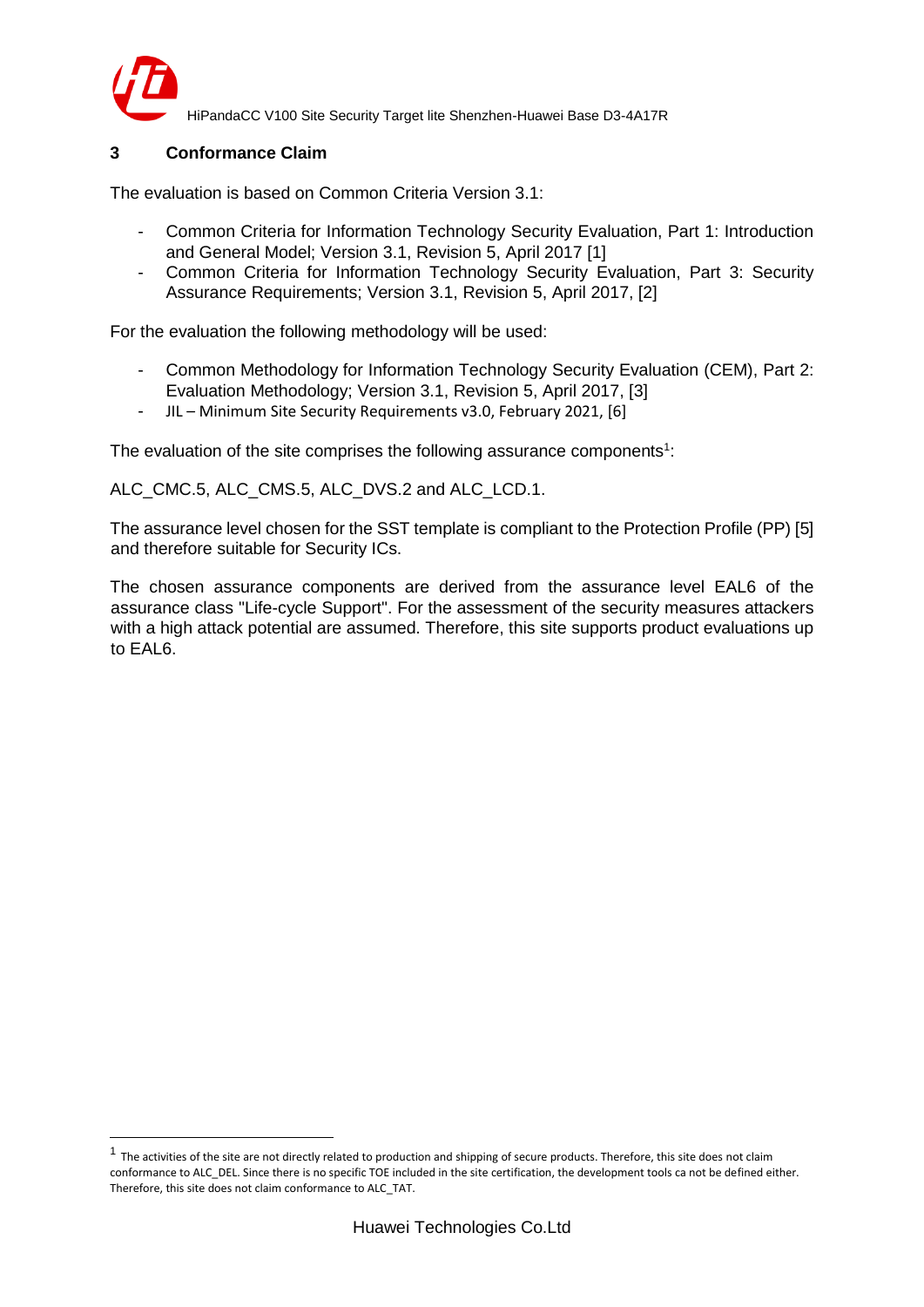

## <span id="page-7-0"></span>**4 Security Problem Definition**

The Security Problem Definition comprises security problems derived from threats against the assets handled by the site and security problems derived from the configuration management requirements. The configuration management covers the integrity of the TOE and the security management of the site.

#### <span id="page-7-1"></span>**4.1 Assets**

The following section describes the assets handled at the site.

Physical security objects The site has physical security objects (samples, printed documents, etc.) in relation to developed TOEs. Both the integrity and the confidentiality of these must be protected Development data: The site has access to (and optionally copies thereof) electronic development data (specifications, guidance documentation, source code, etc.) in relation to developed TOEs. Both the integrity and the confidentiality of these electronic documents must be protected Development tools: To perform its development activities the site uses tools (e.g. synthesis, layout and simulation tools) to transform design code, schematics and library elements into a design database. The integrity of these tools (running on local or remote development computers) must be protected.

#### **4.1.1 Security IC Embedded Software Development**

- software specifications
- source code in any form
- pre-personalisation data
- guidance documentation

#### **4.1.2 IC Development**

- hardware and IC Dedicated Software specifications
- source code for software and hardware
- layout data for the hardware
- pre-personalisation data
- keys for the personalisation
- guidance documentation

#### <span id="page-7-2"></span>**4.2 Threats**

The threats at this site are considered as followed

T.Smart-Theft: An attacker tries to access sensitive areas of the site for manipulation or theft of sensitive configuration items. The attacker has sufficient time to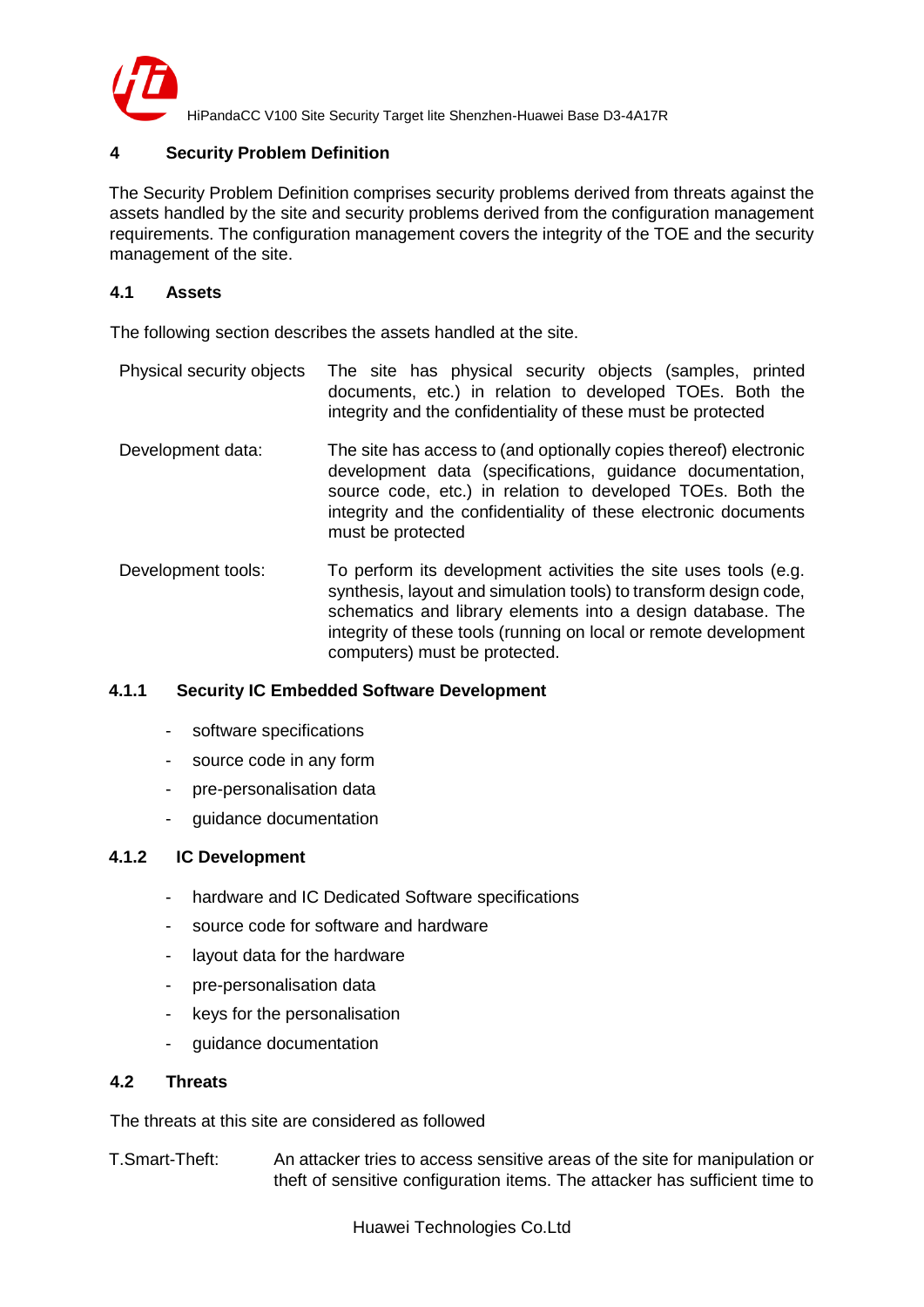

investigate the site outside the controlled boundary. For the attack the use of standard equipment for burglary is considered. In addition the attacker may be able to use specific working clothes of the site to camouflage the intention.

This attack already includes a variety of targets and aspects with respect to the various assets listed in the section above. It shall cover the range of individuals that try to get unregistered or defect devices that can be used to further investigate the functionality of the device and search for possible exploits. Such an attacker will have limited resources and a low financial budget to prepare the attack. However the time that can be spent by such an attacker to prepare the attack and the flexibility of such an attacker will provide notable risk.

It is expected that such an attacker can be defeated by state of the art physical, technical and procedural security measures like access control and surveillance. In general an access control concept with two or three levels shall be implemented. If two levels are implemented, the more restrictive level of the access control shall prevent the simple access using a lost or stolen access token. Other restrictions may be the need for parallel access by two employees. The technical measures shall include automated measures to support the surveillance.

T.Rugged-Theft: An experienced thief with specialised equipment for burglary, who may be paid to perform the attack tries to access sensitive areas and manipulate or steal sensitive configuration items.

Although this attack is applicable for each site the risk may be different regarding the assets. These attackers may be prepared to take high risks for payment. They are considered to be sufficiently resourced to circumvent security measures and do not consider any damage of the affected company. The target of the attack may be products that can be sold or misused in an application context. This can comprise devices at a specific testing or personalisation state for cloning or introduction of forged devices. Those attackers are considered to have the highest attack potential.

Such attackers may not be completely defeated by the physical, technical and procedural security measures. Special measures like storage of items in safes or strong rooms or the splitting of sensitive data like keys provide additional support against such attacks. Also the unique registration of the products can support the protection if they can be disabled or blocked.

T.Computer-Net: A hacker with substantial expertise, standard equipment, who may be paid to attempt to remotely access sensitive network segments to get access to (1) development data with the intention to violate confidentiality and possibly integrity (2) development computers with the intention to modify the development process

A logical attack against the network of the site provides the lowest risk for an attacker. The target of such an attack is to access the company network to get information that may allow to attack a product or manipulate a product or retrieve information to allow or change the configuration or the personalisation. In addition, a successful access to a company network leads to loss of reputation of the company processing the product or the company that produces the product.

Such attackers are considered to have high attack potential because the attacker may have appropriate technical equipment to perform such an attack. Furthermore, the attacker may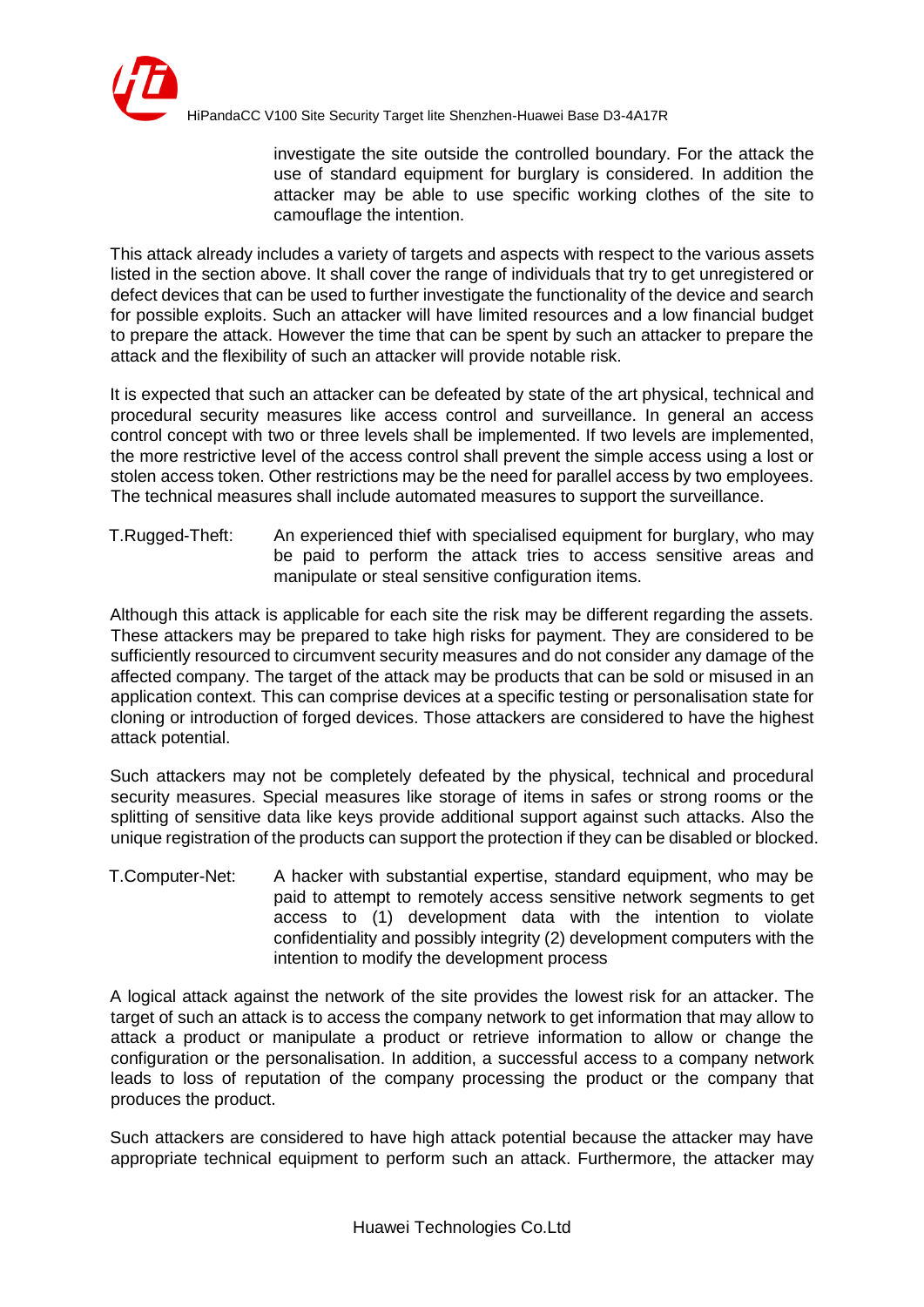

have the resource to develop or buy software or hardware which can exploit known vulnerabilities within the tools and software used by the company.

Therefore, also for the company network a protective concept with more than one level is expected. This shall comprise a firewall to the external network, and further limitations of the network users and the network services for internal sub-networks. In addition, computer users shall have individual accounts which require authentication (e.g. password). For specific tasks or processes standalone networks may be required. The protection must be supported by appropriate measures to update and maintain the computer and network systems and analyse logs that may provide indications for attack attempts.

T.Accident-Change: An employee, contractor or student trainee may exchange products of different projects or different clients during development by accident.

Employees, contractors or student trainees that are not trained may take products or influence development systems without considering possible impacts or problems. This threat includes accidental changes e.g. due to working tasks of student trainees or maintenance tasks of contractors within the development, production or test area.

Such accidental changes can include the modification of configurations for tools that may have an impact on the TOE, the wrong assignment of tools for a dedicated process step. Further examples may be machine failure or misalignment between operators that are responsible for products of different clients or different products of the same client are mixed during development or test. This also includes the disposal of sensitive products using the standard flow and not the controlled destruction.

T.Unauthorised-Staff: Employees or subcontractors not authorised to get access to products or systems used for development, production or test get access to products or affect configuration systems, so that the confidentiality and/or the integrity of the product is violated.

Especially maintenance tasks of subcontractors may require the access to computer systems storing sensitive data. The implemented security measures may not work because a special dedicated access may be used to the network or specific tools may be used for this dedicated task. This comprises e.g. tools which process the layout data e.g. in the design center, the mask shop and/or the wafer foundry as well as sensitive test and/or configuration data within the test center.

Also other subcontractors like cleaning staff or maintenance staff for the building get limited access that may allow them to start an attack. The disposal of defect equipment and/or sensitive configuration items must be considered.

The attack potential depends on the trustworthiness of the subcontracted company and the access required within the company. Related to this different measures are required.

T.Staff-Collusion: An attacker tries to get access to material processed at the site. The attacker tries to get support from one employee through an attempted extortion or an attempt at bribery.

Personal accountability shall be traceable as far as possible. Handover procedures with dual control, enforcement of parallel access by two authorised employees and the split of sensitive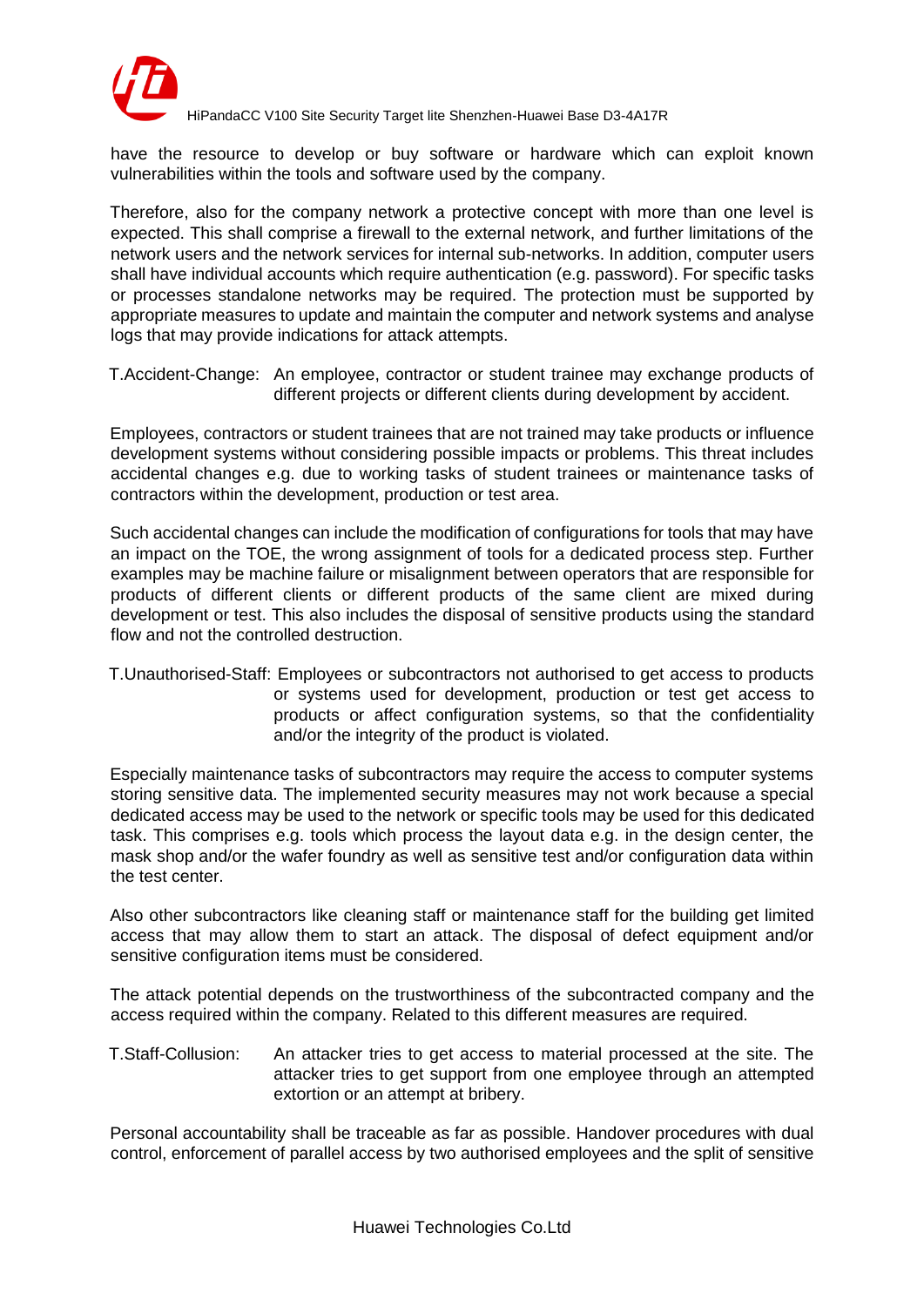

knowledge like personalisation keys can be implemented to prevent such an attack. The measures depend on the assets that must be protected at the site.

T.Attack-Transport: An attacker might try to get data, specifications or products during the internal shipment and/or the external delivery. The target is to compromise confidential information and/or violate the integrity of the products during the stated internal shipment and/or the external delivery process to allow a modification, cloning or the retrieval of confidential information after further development steps. Confidential information comprises design data, customer and/or consumer data like code and data (including personalisation data and/or keys) stored in the ROM and/or EEPROM or classified product documentation.

The protection of the internal shipment and/or the external delivery depends on the configuration items that are exchanged. The protection is related to the assets that must be considered during the site evaluation.

### <span id="page-10-0"></span>**4.3 Organisational Security Policies**

The following policies are introduced by the requirements of the assurance components of ALC for the assurance level EAL6. The chosen policies shall support the understanding of the development flow and the security measures of the site. In addition, they shall allow an appropriate mapping to the Security Assurance Requirements (SAR).

The documentation of the site under evaluation is under configuration management. This comprises all procedures regarding the evaluated development flow and the security measures that are in the scope of the evaluation.

P.Config-Items: The configuration management system shall be able to uniquely identify configuration items. This includes the unique identification of items that are created, generated, developed or used at a site as well as the received and transferred and/or provided items.

The configuration management relies completely on the naming and identification of the received configuration items. In this case, the consistency with the expected values must be verified and the unique identification must be ensured. This holds also for test programs or other items that are provided to the site for local use. For configuration items that are created, generated or developed at the site the naming and identification must be specified. For data like configuration, initialisation or personalisation data the identification and handling must be described.

P.Config-Control: The procedures for setting up the development process for a new product as well as the procedure that allows changes of the initial setup for a product shall only be applied by authorised personnel. Automated systems shall support the configuration management and ensure access control or interactive acceptance measures for set up and changes. The procedure for the initial set up of a development process ensures that sufficient information is provided by the client.

The product setup may include the following information (1) identification of the product, (2) properties of the product when received at the site (3) properties of the product when internally shipped or externally delivered, (4) classification of the items (which are security relevant), (5)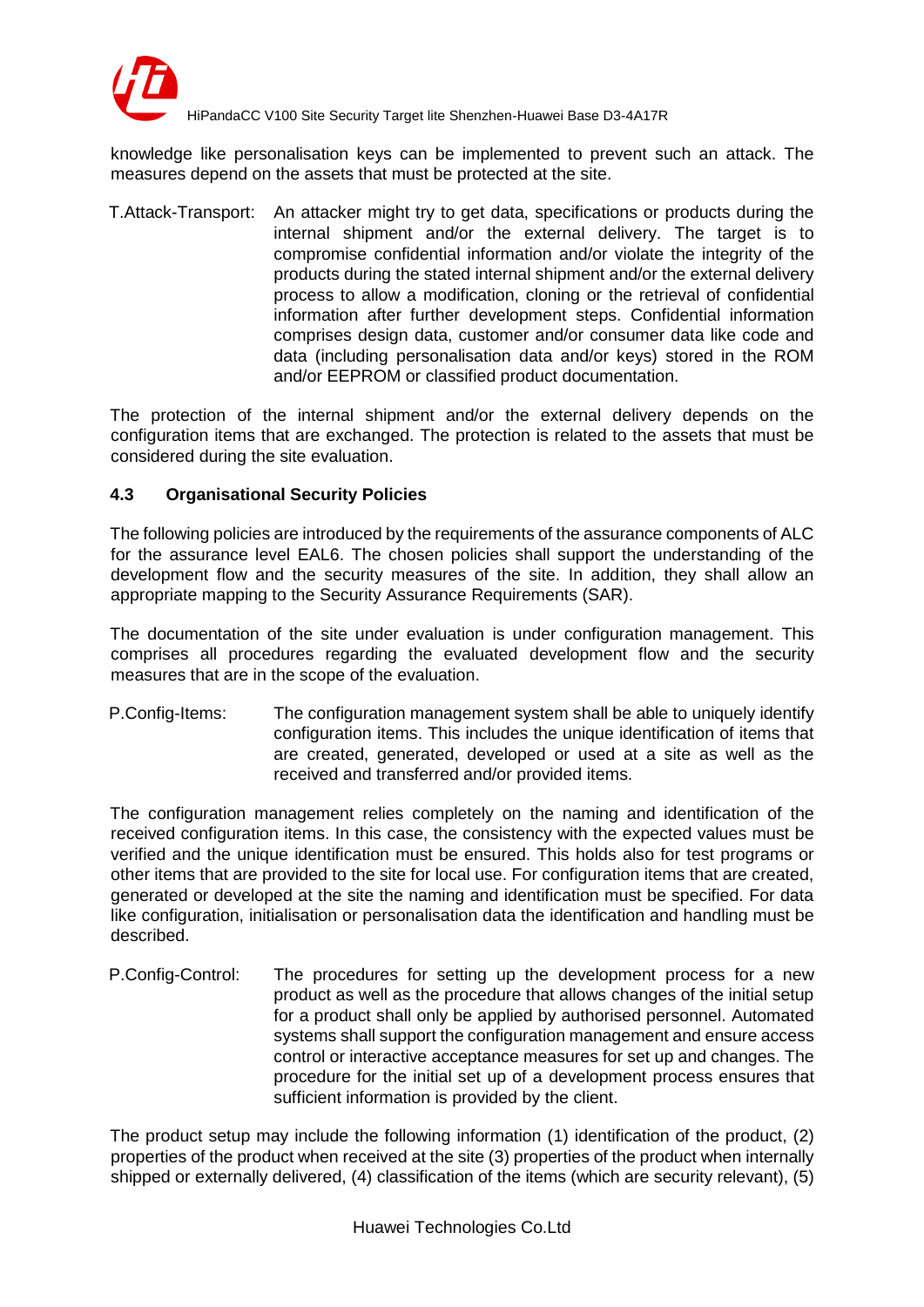

who (either Name of the site or the client) is responsible for destruction of defect devices, (6) how the product is tested after assembly, (7) any configuration of the processed item as part of the services provided by the site, (8) which address is used for external delivery and/or internal shipment.

P.Config-Process: The services and/or processes provided by a site are controlled in the configuration management plan. This comprises tools used for the development and production of the product, the management of flaws and optimisations of the process flow as well as the documentation that describes the services and/or processes provided by a site.

The documentation that includes the process descriptions and the security measures of the site is under version control. Measures are in place to ensure that the evaluated status is ensured. In most cases automated tools are used to support and control the development at the site. This comprises graphical parameters for each layer as well as parameters of test structures produced together with the functional devices. In addition, it comprises scripts or batch routines developed by the site to track the development process of the intended TOE. This can also comprise service levels or quality parameters.

- P.Reception-Control: The inspection of incoming items done at the site ensures that the received configuration items comply with the properties stated by the client. Furthermore, it is verified that the product can be identified and a released development process is defined for the product. If applicable this aspect includes the check that all required information and data is available to process the items.
- P.Accept-Product: The testing and quality control of the site ensures that the released products comply with the specification agreed with the client. The acceptance process is supported by automated measures. Records are generated for the acceptance process of the configuration items. Thereby, it is ensured that the properties of the product are ensured when internally shipped or externally delivered.
- P.Zero-Balance: The site ensures that all sensitive items (security relevant parts of the TOEs of different clients) are separated and traced on a device basis. For each handover, either an automated or an organizational "twoemployees-acknowledgement" (four-eye principle) is applied for functional and defect assets. As per the released development process the defect assets are sent back to a certified site and/or consumer (depending on the development-setup).
- P.Product-Transport: Technical and organisational measures shall ensure the correct labelling of the product. A controlled internal shipment and/or the external delivery shall be applied. The transport supports traceability up to the acceptor. If applicable or required this policy shall include measures for packing if required to protect the product during transport.
- P.Transfer-Data: Any data in electronic form (e.g. product specifications, test programs, release information etc.) that is classified as sensitive or higher security level by the client is encrypted to ensure confidentiality of the data. The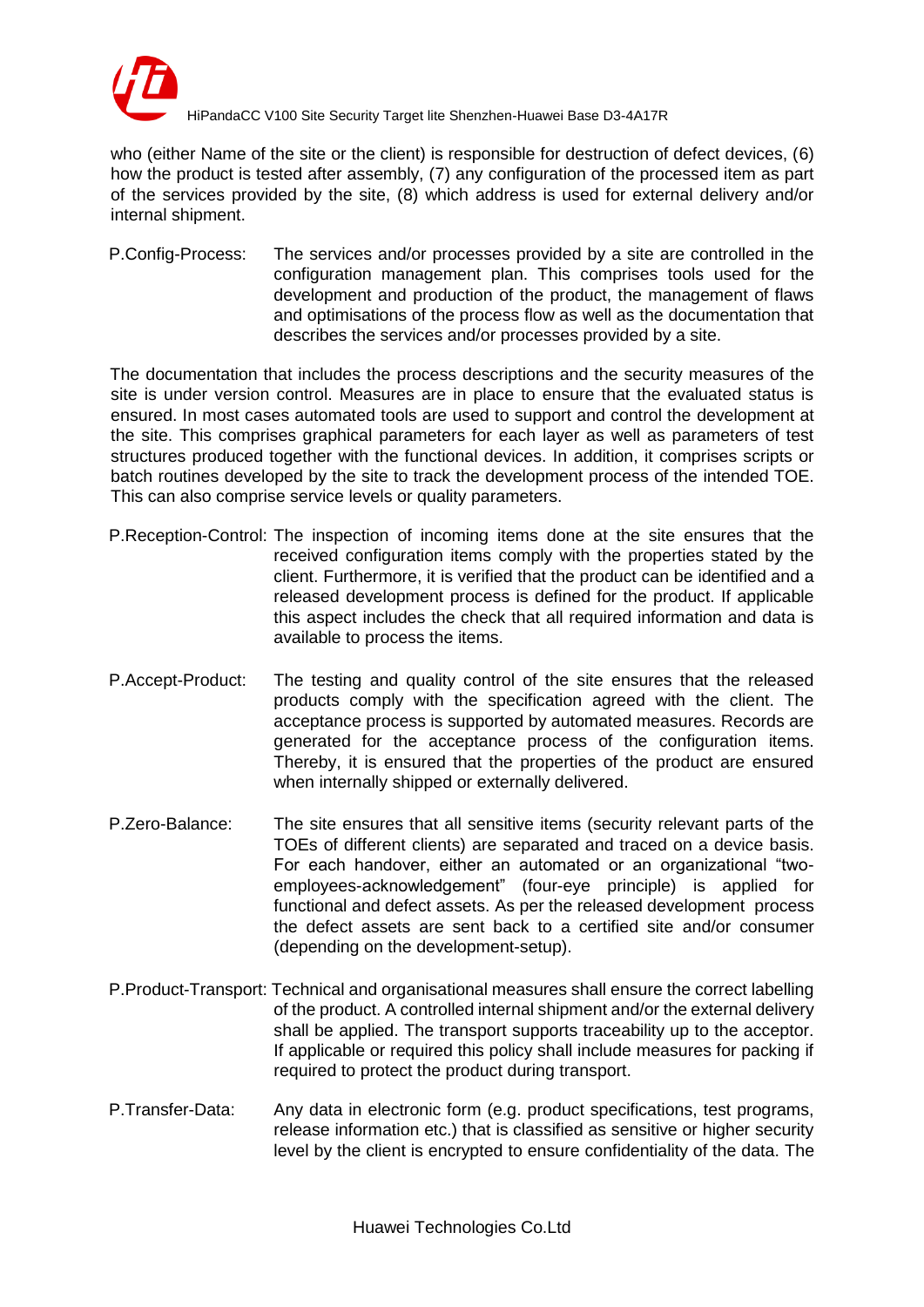

integrity of the data is ensured by the signed signature. The entire IT configuration fulfils the Huawei requirements.

#### <span id="page-12-0"></span>**4.4 Assumptions**

Each site operating in a development or production flow must rely on preconditions provided by the previous site. Each site has to rely on the information received by the previous site/client. This is reflected by the assumptions that must be defined for the interface.

The following assumption is considered to be applicable to all sites.

- A.Prod-Specification: The client must provide appropriate information (e.g. specifications, definitions, process limits, process parameters, test requirements, test limits, bond plans) in order to ensure an appropriate development or production process. The provided information includes the classification of the documents and product.
- A.Item-Identification: Each configuration item received by the site is appropriately labelled to ensure the identification of the configuration item.
- A.Internal-Shipment: The recipient (client) of the product is identified by the address of the client site. The address of the client is part of the product setup.
- A.Init-Data: To enable that the site participates in the development of products the client provides services to setup and maintain the necessary development environment (e.g. workstations, tools) and configuration management systems (e.g. user accounts in project repositories) including a CM plan. The client also provides a secure connection between the IT equipment of the site and a secure remote IT infrastructure of the client. These services are provided by the client in a secure way in order to properly protect the assets of the site.

This includes the enforcement of a trustworthy access policy to the site equipment and data using the secure connection based on a "need-toknow" principle and offering a secure storage of the hardware design data in a remote data center..

- A.Product-Integrity: The self-protecting features of the devices are fully operational and it is not possible to influence the configuration and behaviour of the devices based on insufficient operational conditions or any command sequence generated by an attacker or by accident.
- A.Destruct-Scrap: Scrap configuration items are also transferred and they are destructed at the receiving site so that they are useless for an attacker.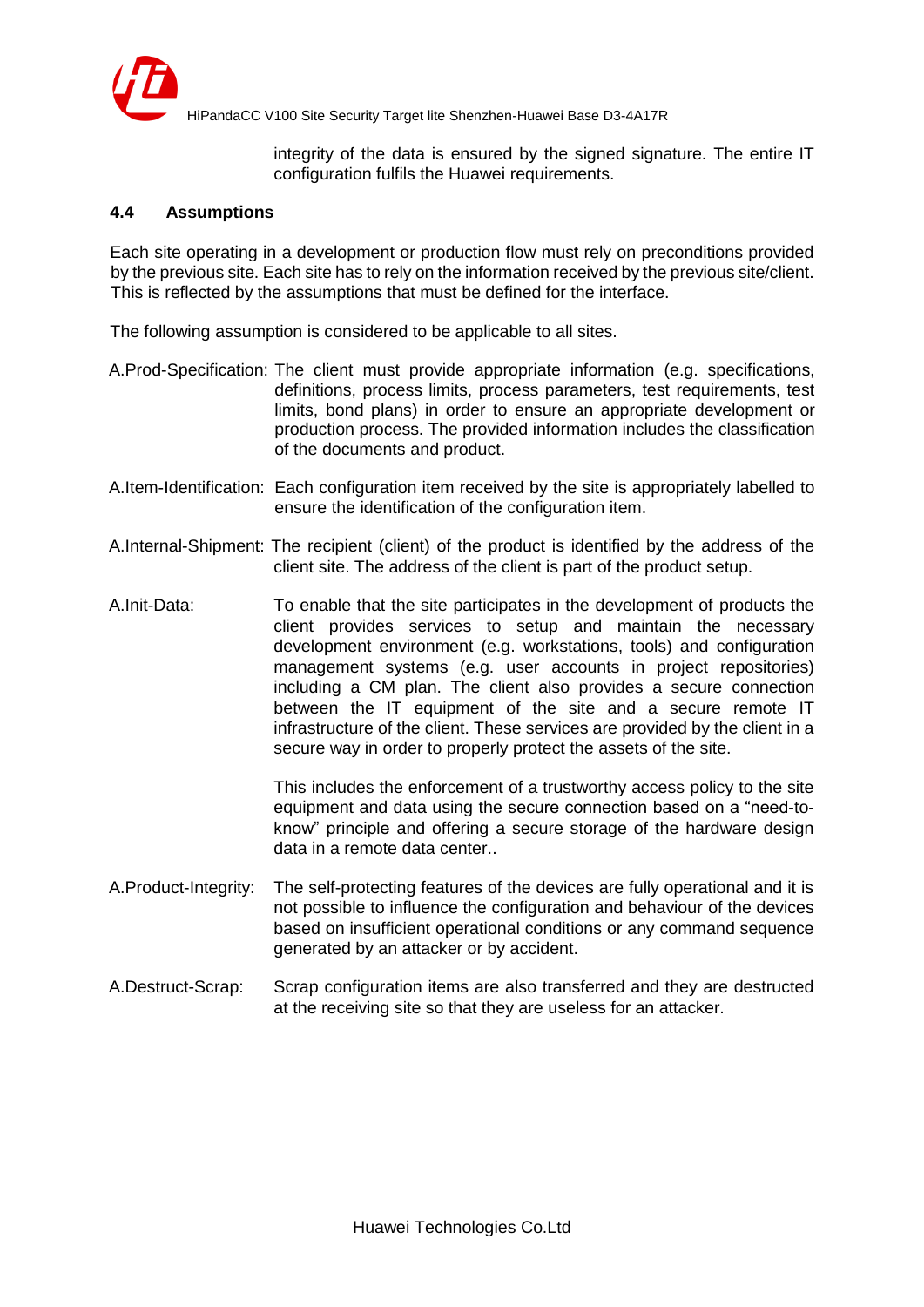

## <span id="page-13-0"></span>**5 Security Objectives**

The Security Objectives are related to physical, technical and organisational security measures, the configuration management as well as the internal shipment.

- O.Physical-Access: The combination of physical partitioning between the different access control levels together with technical and organisational security measures allows a sufficient separation of employees to enforce the "need to know" principle. The access control shall support the limitation for the access to these areas including the identification and rejection of unauthorised people. The site enforces three levels (level 1 to level 3) of access control to sensitive areas of the site. The access control measures ensure that only registered employees and vendors can access restricted areas. Sensitive products are handled in restricted areas only.
- O.Security-Control: Assigned personnel of the site or guards operate the systems for access control and surveillance and respond to alarms. Technical security measures like video control, motion sensors and similar kind of sensors support the enforcement of the access control. These personnel are also responsible for registering and ensuring escort of visitors, contractors and suppliers.
- O.Alarm-Response: The technical and organisational security measures ensure that an alarm is generated before an unauthorised person gets access to any sensitive configuration item (asset). After the alarm is triggered the unauthorised person still has to overcome further security measures. The reaction time of the employees or guards is short enough to prevent a successful attack.
- O.Internal-Monitor: The site performs security management meetings at least every six months. The security management meetings are used to review security incidences, to verify that maintenance measures are applied and to reconsider the assessment of risks and security measures. Furthermore, an internal audit is performed every year to control the application of the security measures. Sensitive processes may be controlled within a shorter time frame to ensure a sufficient protection.
- O.Maintain-Security: Technical security measures are maintained regularly to ensure correct operation. The logging of sensitive systems is checked regularly. This comprises the access control system to ensure that only authorised employees have access to sensitive areas as well as computer/network systems to ensure that they are configured as required to ensure the protection of the networks and computer systems.
- O.Logical-Access: The site enforces a physical and/or logical separation between the internal network and the internet by a firewall. The firewall ensures that only defined services and defined connections are accepted. Furthermore, the internal network is separated into a development network and an office network. Additional specific networks for development and configuration are physically separated from any internal network to enforce access control. Access to the development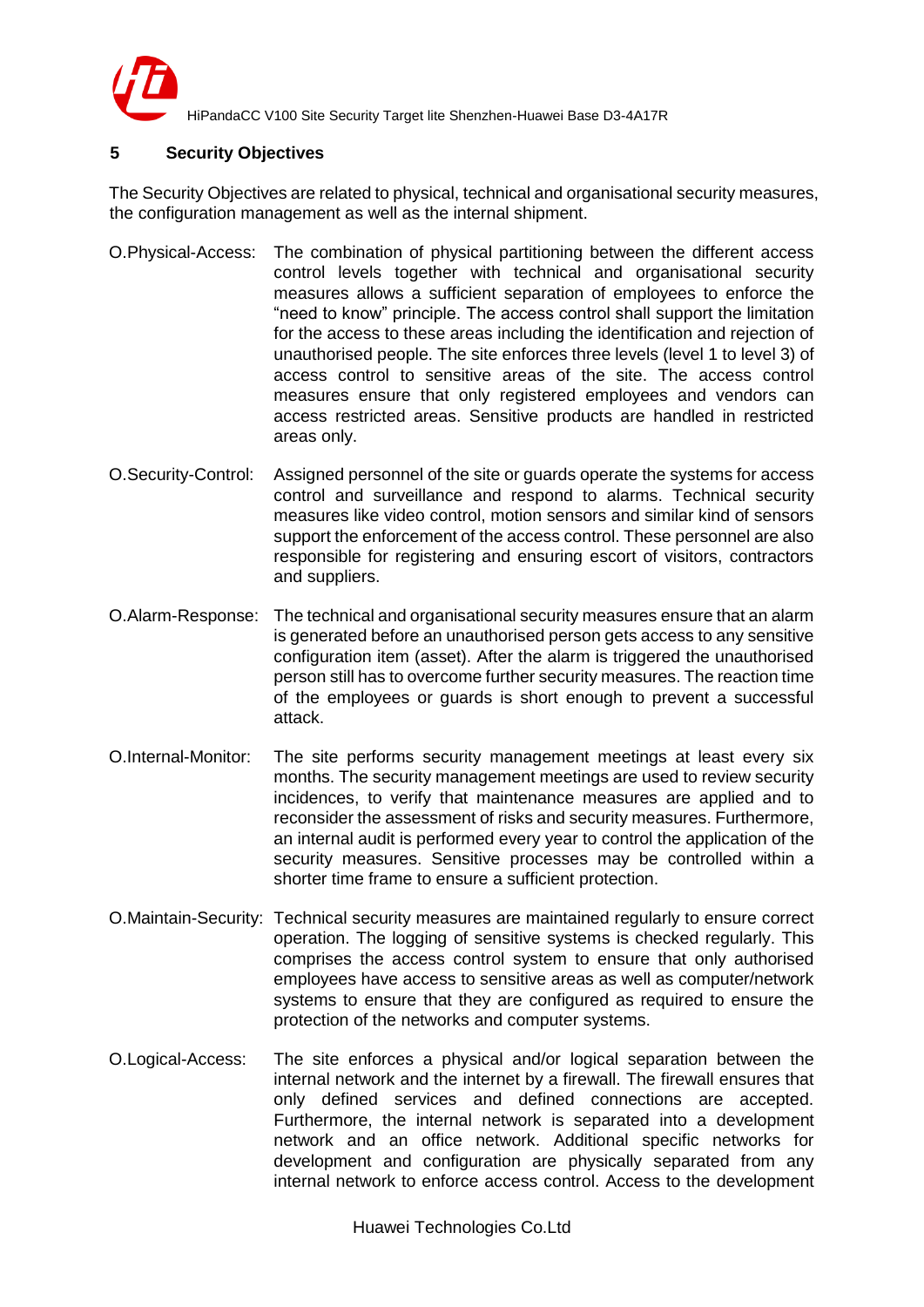

network and related systems is restricted to the authorised employees that work in the related area or that are involved in the configuration tasks or the development systems. Every user of an IT system has its own user account and password. An authentication using user account and password is enforced by all computer systems.

- O.Logical-Operation: All network segments and the computer systems are kept up-to-date (software updates, security patches, virus protection, spyware protection). The backup of sensitive data and security relevant logs is applied according to the classification of the stored data.
- O.Config-Items: The site has a configuration management system that assigns a unique internal identification to each product to uniquely identify configuration items and allow an assignment to the client. Also the internal procedures and guidance are covered by the configuration management.
- O.Config-Control: The site applies a release procedure for the setup of the development process for each new product. In addition, the site has a process to classify and introduce changes for services and/or processes of released products. Minor changes are handled by the site, major changes must be acknowledged by the client. A designated team is responsible for the release of new products and for the classification and release of changes. This team comprises specialists for all aspects of the services and/or processes. The services and/or processes can be changed by authorised personnel only. Automated systems support configuration management and development control.
- O.Config-Process: The site controls its services and/or processes using a configuration management plan. The configuration management is controlled by tools and procedures for the development and development of the product, for the management of flaws and optimisations of the process flow as well as for the documentation that describes the services and/or processes provided by a site.
- O.Acceptance-Test: The site delivers configuration items that fulfil the specified properties. Parameter checks, functional and/or visual checks and tests are performed to ensure the compliance with the specification. The test results are logged to support tracing and the identification of systematic failures.
- O.Staff-Engagement: All employees who have access to sensitive configuration items and who can move parts of the product out of the defined development flow are checked regarding security concerns and have to sign a nondisclosure agreement. Furthermore, all employees are trained and qualified for their job.
- O.Zero-Balance: The site ensures that all sensitive products (intended TOE of different clients) are separated and traced on a device basis. Automated control and/or two employees acknowledgement during hand over is applied for functional and defective devices. According to the agreed development flow, the defect devices are sent to the client or the consumer. This defect device delivery is an internal delivery.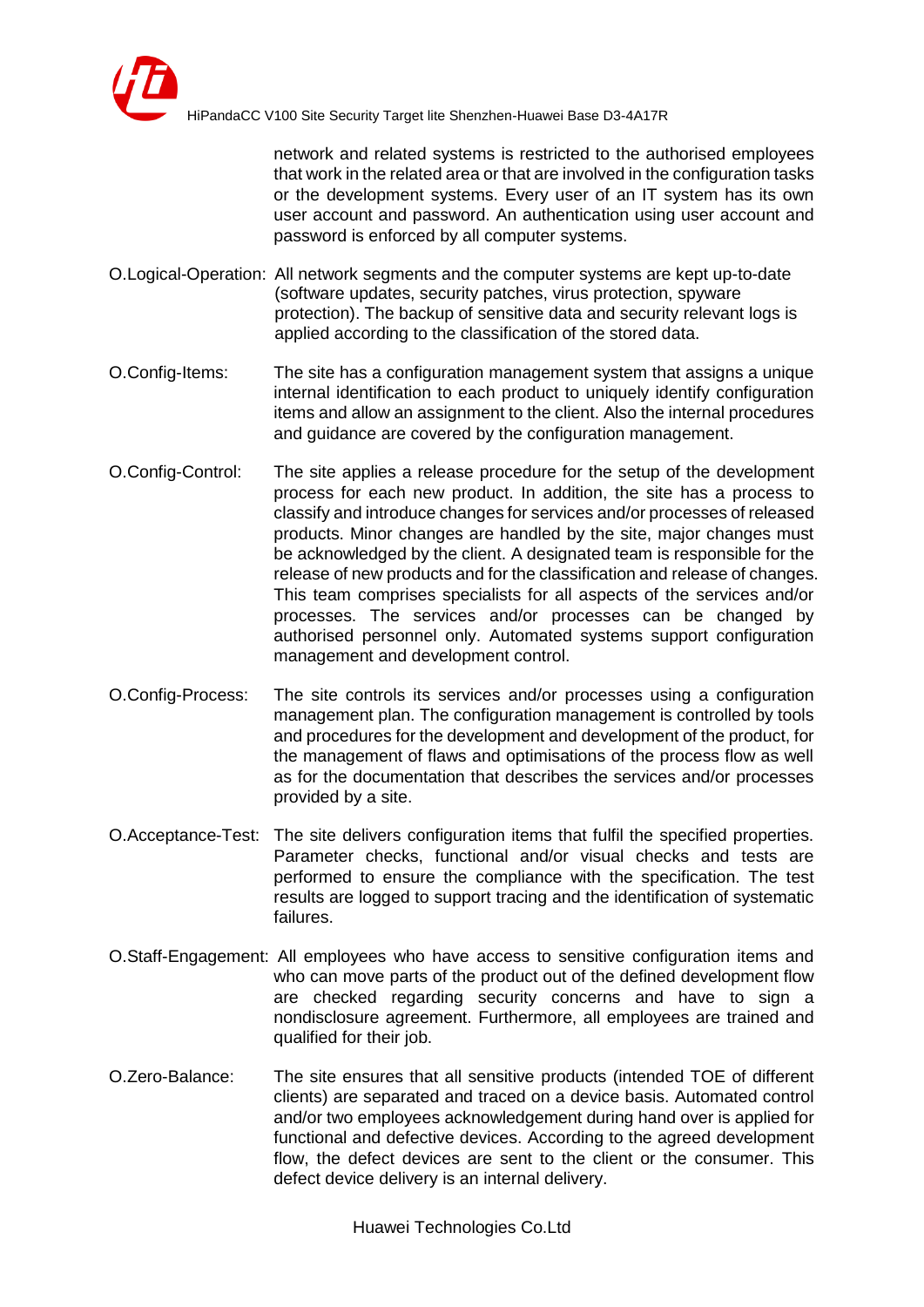

- O.Reception-Control: Upon reception of product an immediate incoming inspection is performed. The inspection comprises the received amount of products and the identification and assignment of the product to a related internal development process.
- O.Internal-Shipment: The recipient of a physical configuration item is identified by the assigned client address. The internal shipment procedure is applied to the configuration item. The address for shipment can only be changed by a controlled process. The packaging is part of the defined process and applied as agreed with the client. The forwarder supports the tracing of configuration items during internal shipment. For every sensitive configuration item, the protection measures against manipulation are defined.
- O.Transfer-Data: Sensitive electronic configuration items (data or documents in electronic form) are protected with cryptographic algorithms to ensure confidentiality and integrity. The associated keys must be assigned to individuals to ensure that only authorised employees are able to extract the sensitive electronic configuration item. The keys are exchanged based on secure measures and they are sufficiently protected.
- O.Control-Scrap: The site has measures in place to destruct sensitive documentation, erase electronic media and destroy sensitive configuration items so that they do not support an attacker.

## <span id="page-15-0"></span>**5.1 Security Objectives Rationale**

The SST includes a Security Objectives Rationale with two parts. The first part includes a tracing which shows how the threats and OSPs are covered by the Security Objectives. The second part include a justification that shows that all threats and OSPs are effectively addressed by the Security Objectives.

Note that the assumptions of the SST cannot be used to cover any threat or OSP of the site. They are seen as pre-conditions fulfilled either by the site providing the sensitive configuration items or by the site receiving the sensitive configuration items. Therefore, they do not contribute to the security of the site under evaluation.

| Threat        | <b>Security Objective</b>                                                                                | <b>Note</b>                                                                                                                                                                                                                                                                                                    |
|---------------|----------------------------------------------------------------------------------------------------------|----------------------------------------------------------------------------------------------------------------------------------------------------------------------------------------------------------------------------------------------------------------------------------------------------------------|
| T.Smart-Theft | O.Physical-Access<br>O.Security-Control<br>O.Alarm-Response<br>O.Internal-Monitor<br>O.Maintain-Security | O.Physical-Access and O.Alarm-<br>Response detect unauthorized access,<br>O.Security-Control responds to the<br>detected incidents and O.Internal-Monitor<br>and O.Maintain-Security control and<br>maintain these security measures.<br>Therefore, the threat is effectively<br>addressed by these objectives |

## **5.1.1 Mapping of Security Objectives**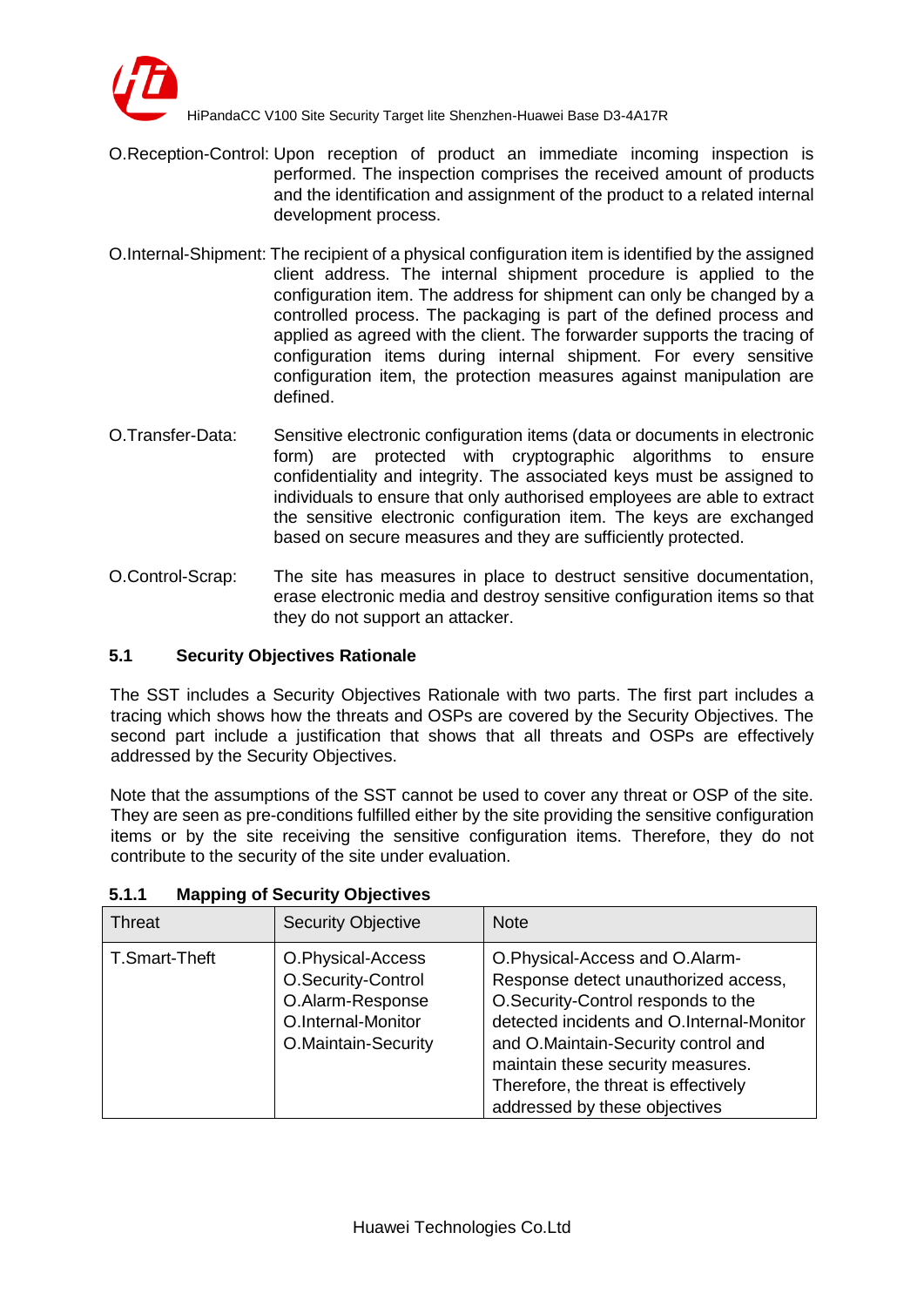

| T.Rugged-Theft           | O.Physical-Access<br>O.Security-Control<br>O.Alarm-Response<br>O.Internal-Monitor<br>O.Maintain-Security                                                                                                       | O.Physical-Access and O.Alarm-<br>Response detect unauthorized access,<br>O.Security-Control responds to the<br>detected incidents and O.Internal-Monitor<br>and O.Maintain-Security control and<br>maintain these security measures.<br>Therefore, the threat is effectively<br>addressed by these objectives                                                                                                               |
|--------------------------|----------------------------------------------------------------------------------------------------------------------------------------------------------------------------------------------------------------|------------------------------------------------------------------------------------------------------------------------------------------------------------------------------------------------------------------------------------------------------------------------------------------------------------------------------------------------------------------------------------------------------------------------------|
| T.Computer-Net           | O.Internal-Monitor<br>O.Maintain-Security<br>O.Logical-Access<br>O.Logical-Operation<br>O.Staff-Engagement                                                                                                     | O.Logical-Access, O.Logical-Operation<br>and O.Staff-Engagement prevent<br>unauthorized access from the internal and<br>external network, and O.Internal-Monitor<br>and O.Maintain-Security control and<br>maintain these security measures.<br>Therefore, the threat is effectively<br>addressed by these objectives.                                                                                                       |
| T.Accident-Change        | O.Logical-Access<br>O.Logical-Operation<br>O.Config-Items<br>O.Config-Process<br>O.Acceptance-Test<br>O.Staff-Engagement<br>O.Zero-Balance                                                                     | O.Logical-Access, O.Logical-Operation,<br>O.Staff-Engagement, O.Zero-Balance and<br>O.Control-Scrap, O.Config-Items prevent<br>unauthorised access and changes to<br>assets. O.Config-process ensures a<br>proper process of the change is followed.<br>Therefore, the threat is effectively<br>addressed by these objectives                                                                                                |
| T.Unauthorised-Staff     | O.Physical-Access<br>O.Security-Control<br>O.Alarm-Response<br>O.Internal-Monitor<br>O.Maintain-Security<br>O.Logical-Access<br>O.Logical-Operation<br>O.Staff-Engagement<br>O.Zero-Balance<br>O.Control-Scrap | O.Physical-Access, O.Alarm-Response,<br>O.Logical-Access, O.Logical-Operation,<br>O.Staff-Engagement, O.Zero-Balance and<br>O.Control-Scrap prevent unauthorised<br>access to assets, O.Security-Control<br>responds to the detected incidents and<br>O.Internal-Monitor and O.Maintain-<br>Security control and maintain these<br>security measures. Therefore, the threat is<br>effectively addressed by these objectives. |
| <b>T.Staff-Collusion</b> | O.Internal-Monitor<br>O.Maintain-Security<br>O.Staff-Engagement<br>O.Zero-Balance<br>O.Control-Scrap                                                                                                           | O.Staff-Engagement ensures that all staff<br>is aware of its responsibilities, and<br>O.Internal-Monitor and O.Maintain-<br>Security control and maintain these<br>security measures. Therefore, the threat is<br>effectively addressed by these objectives.                                                                                                                                                                 |
| T.Attack-Transport       | O.Internal-Shipment<br>O.Transfer-Data                                                                                                                                                                         | O. Transfer-Data ensures that the<br>sensitive item transferred to the external<br>company are protected with the secure<br>measures.<br>O.Internal-Shipment ensures that the<br>internal delivery procedure are applied to<br>the sensitive item. Therefore, the threat is<br>effectively addressed by these objectives.                                                                                                    |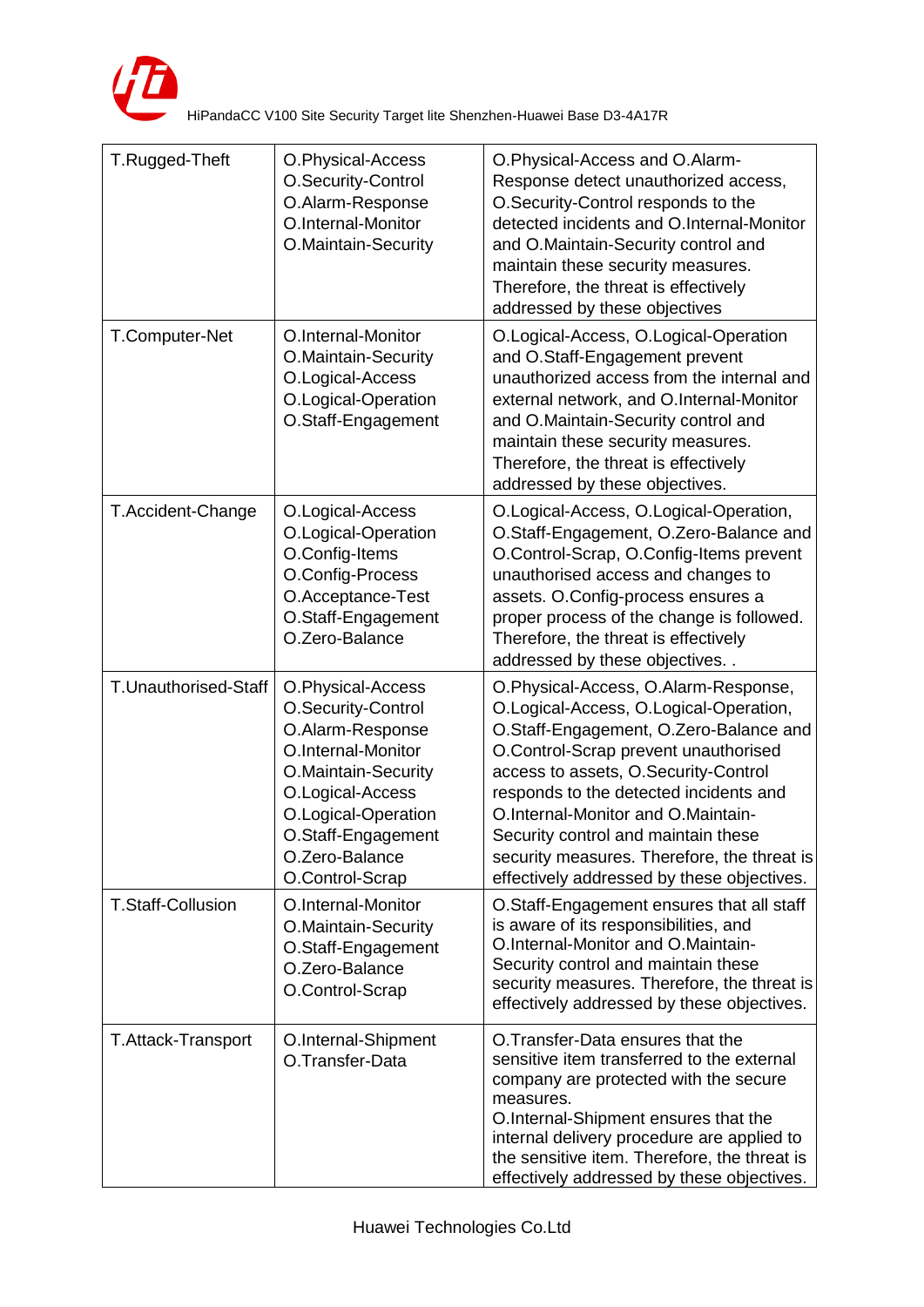

| <b>OSP</b>          | <b>Security Objective</b>                                                                            | <b>Note</b>                                                                                                                                                                                                                                                                 |
|---------------------|------------------------------------------------------------------------------------------------------|-----------------------------------------------------------------------------------------------------------------------------------------------------------------------------------------------------------------------------------------------------------------------------|
| P.Config-Items      | O.Reception-Control<br>O.Config-Items                                                                | O.Config-Items directly enforces the OSP.<br>O.Reception-Control ensures the<br>incoming items follows the reception<br>procedures and uniquely labelled.                                                                                                                   |
| P.Config-Control    | O.Config-Items<br>O.Config-Control<br>O.Logical-Access                                               | O.Config-Control<br>directly enforces the OSP.<br>O.Config-Items ensures all configuration<br>items are uniquely labelled and identified.<br>O. Logical Access ensures only authorised<br>personnel can setup the development<br>process.                                   |
| P.Config-Process    | O.Config-Process                                                                                     | The Security Objective directly enforces<br>the OSP.                                                                                                                                                                                                                        |
| P.Reception-Control | O.Reception-Control                                                                                  | The Security Objective directly enforces<br>the OSP.                                                                                                                                                                                                                        |
| P.Accept-Product    | O.Config-Control<br>O.Config-Process<br>O.Acceptance-Test                                            | O.Acceptance-Test directly enforces the<br>OSP. O.Config-Control and O.Config-<br>Process ensures the accepted items are<br>recorded and labelled in a correct way.<br>The items can be identified and traced<br>correctly in the site.                                     |
| P.Zero-Balancing    | O.Internal-Monitor<br>O.Staff-Engagement<br>O.Zero-Balance<br>O.Control-Scrap<br>O.Internal-Shipment | O.Zero-Balance directly enforces the<br>OSP. O.Internal-Shipment and O.Control-<br>Scrap ensure the sent-out items are well<br>controlled. O.Staff-Engagement and<br>O.Internal-Monitor ensure the internal<br>policy is updated on time and fulfilled by<br>the employees. |
| P.Transfer-Data     | O.Transfer-Data                                                                                      | The Security Objective directly enforces<br>the OSP.                                                                                                                                                                                                                        |

**Table 5.1: Security Objectives Rationale**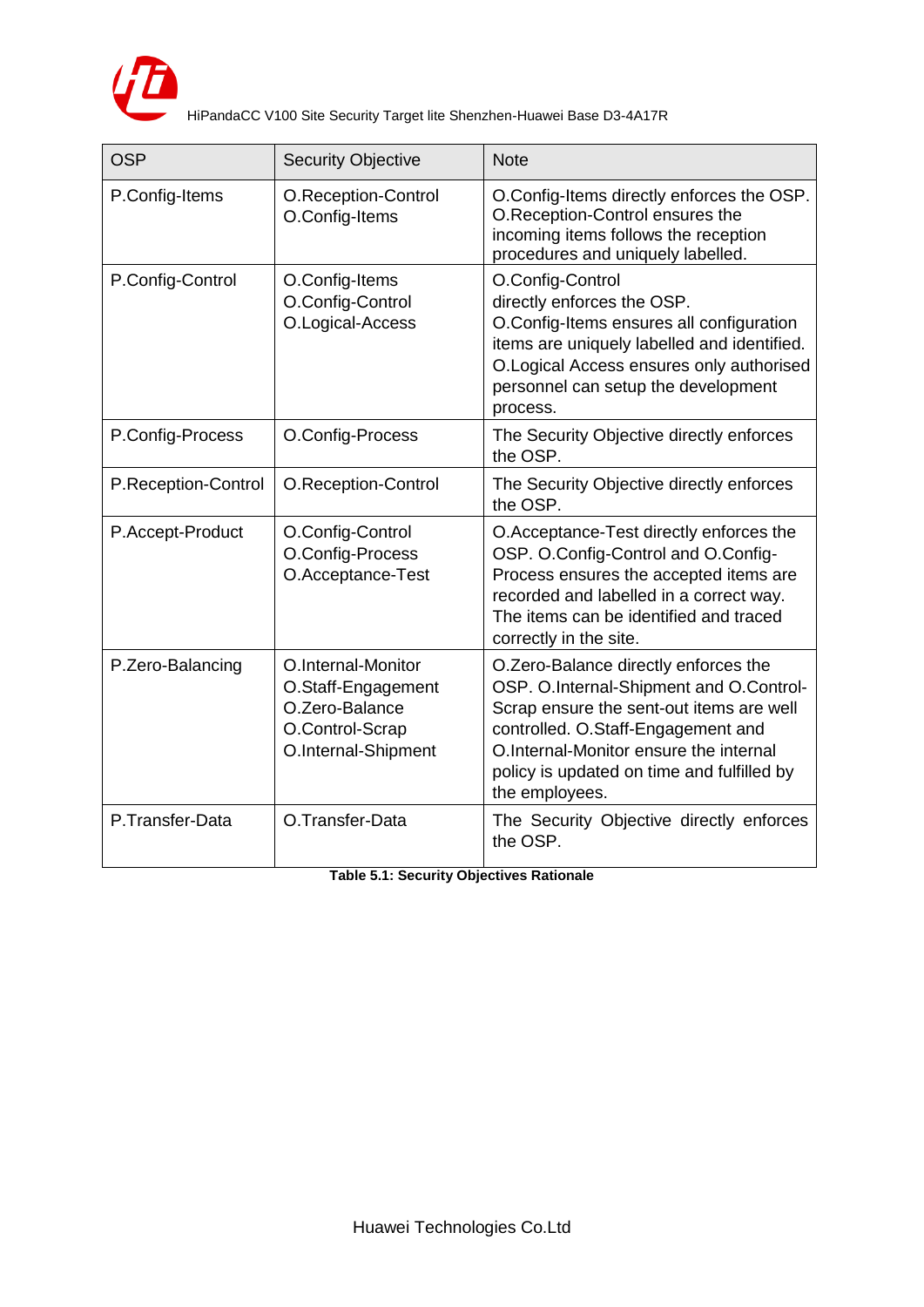

## <span id="page-18-0"></span>**6 Extended Assurance Components Definition**

No extended components are currently defined in this SST.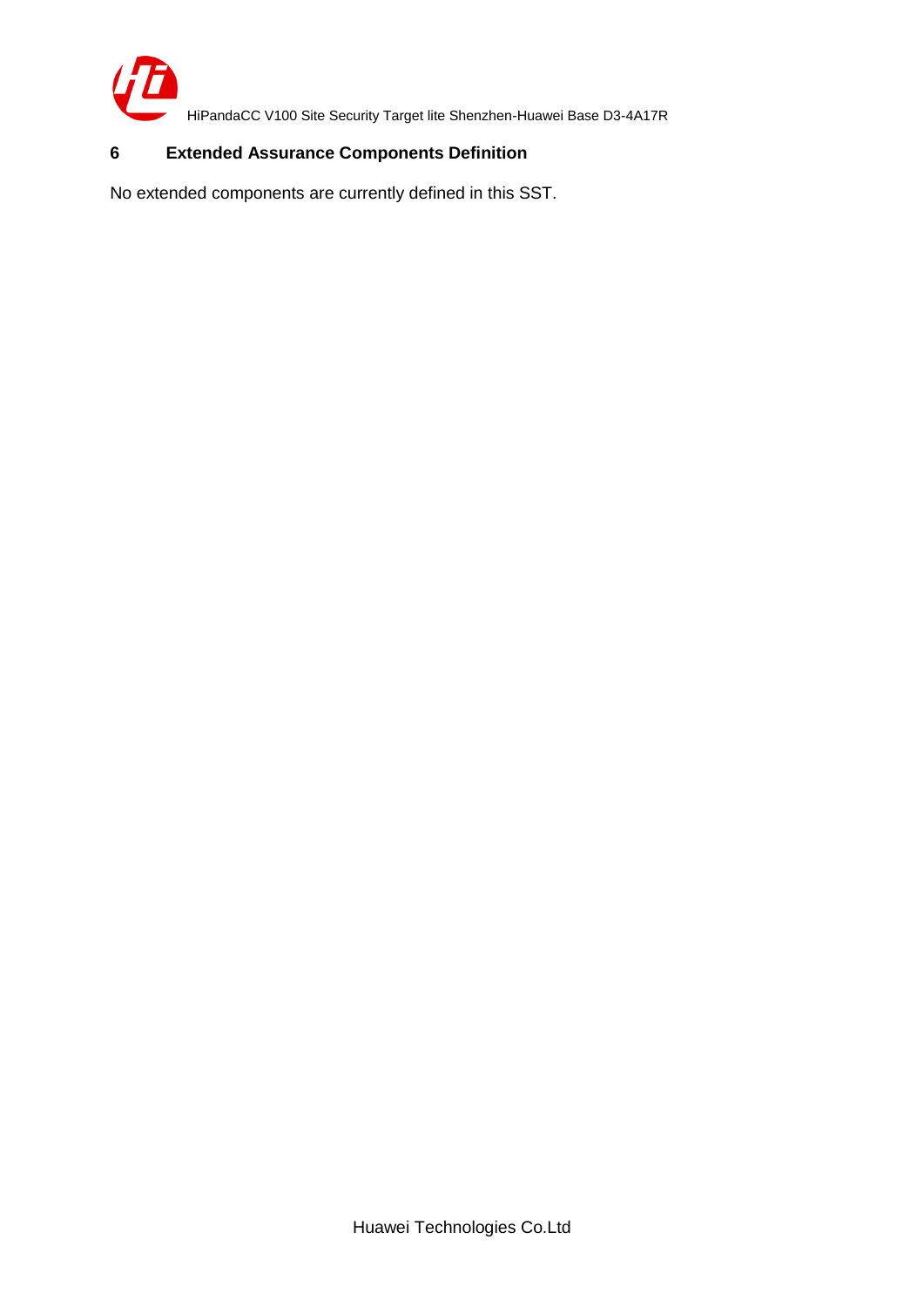

## <span id="page-19-0"></span>**7 Security Assurance Requirements**

Clients using this Site Security Target require a TOE evaluation up to evaluation assurance level EAL6, potentially claiming conformance with the Security IC Platform Protection Profile [5].

The Security Assurance Requirements (SAR) are:

CM capabilities (ALC\_CMC.5) CM scope (ALC\_CMS.5) Development security (ALC\_DVS.2) Life-cycle definition (ALC\_LCD.1)

The Security Assurance Requirements listed above fulfil the requirements of [4] because hierarchically higher components than the defined minimum site requirements (ALC\_CMC.3, ALC CMS.3, ALC DVS.1, see section 3.2.3 of [MSSR]) are used in this Site Security Target.

### <span id="page-19-1"></span>**7.1 Application Notes and Refinements**

The description of the site certification process [4] includes specific application notes. The main item is that a product that is considered as intended TOE is not available during the evaluation. Since the term "TOE" is not applicable in the SST the associated processes for the handling of products are in the focus and described in this SST. These processes are subject of the evaluation of the site.

#### **7.1.1 Overview and Refinements regarding CM Capabilities (ALC\_CMC)**

According to [4] the processes rather than a TOE are in the focus of the CMC examination. The changed content elements are presented below.

The configuration control and a defined change process for the procedures and descriptions of the site under evaluation are mandatory. The control process must include all procedures that have an impact on the evaluated development processes as well as on the site security measures.

The life-cycle described in [5] is a complex development process. Only parts of this development process are normally provided at a specific site. In such a case the control of the product during such a development process must include sufficient verification steps to ensure the specified and expected result. Test procedures, verification procedures and the associated expected results must be under configuration management for these cases.

The configuration items for the considered product type are listed in section 4.1. The CM documentation of the site must be able to maintain the items listed for the relevant life-cycle step and the CM system must be able to track the configuration items.

A CM system has to be employed to guarantee the traceability and completeness of different development charges or lots. Appropriate administration procedures have to be provided in order to maintain the integrity and confidentiality of the configuration items.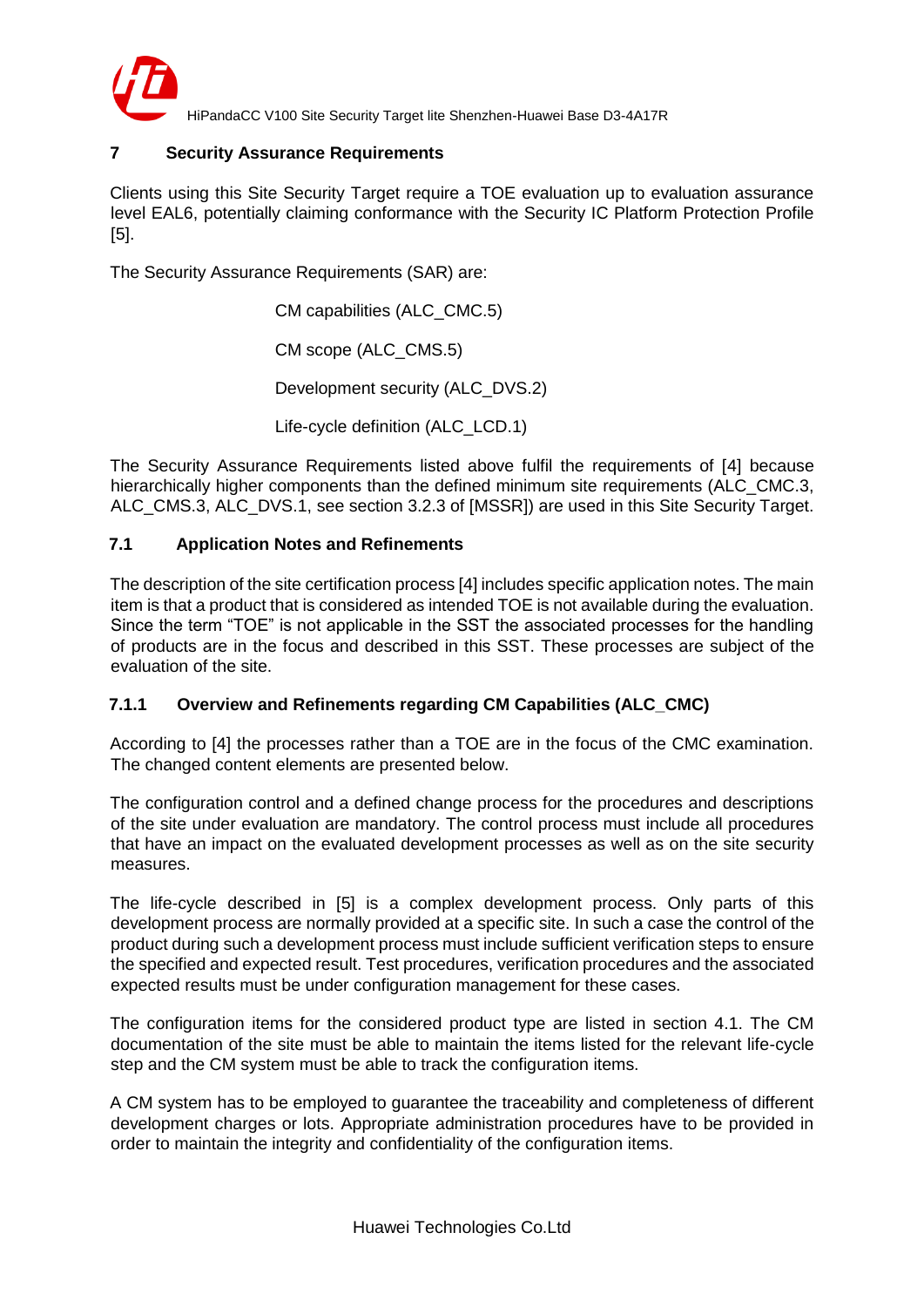

## **7.1.2 Overview and Refinements regarding CM Scope (ALC\_CMS)**

The scope of the configuration management for a site certification process is limited to the documentation relevant for the SAR for the claimed life-cycle SAR and the configuration items handled at the site.

According to [5], in the particular case of a Security IC the scope of the configuration management can include a number of configuration items. The configuration items already defined in section 4.1 that are considered as "TOE implementation representation" include:

- Hardware and software specifications
- Source code for software and hardware.
- layout data for the hardware
- keys for the personalisation
- pre-personalisation data
- guidance documentation
- Development tools and samples

In addition, test data and related procedures and programs can be in the scope of the configuration management.

### **7.1.3 Overview and Refinements regarding Development Security (ALC\_DVS)**

The CC assurance components of family ALC\_DVS refer to (i) the "development environment", (ii) to the "TOE" or "TOE design and implementation". The component ALC\_DVS.2 "Sufficiency of security measures" requires additional evidence for the suitability of the security measures as described in [5].

The TOE developer must ensure that the development and production of the TOE is secure so that no information is unintentionally made available for the operational phase of the TOE. The confidentiality and integrity of design information, test data, configuration data and prepersonalisation data must be guaranteed, access to any kind of samples (customer specific samples or open samples) development tools and other material must be restricted to authorised persons only, and scrap must be controlled and destroyed.

Based on these requirements the physical security as well as the logical security of the site are in the focus of the evaluation. Beside the pure implementation of the security measures also the control and the maintenance of the security measures must be considered.

If the transfer of configuration items between two sites involved in the development flow is included in the scope of the evaluation (life-cycle covered by the product evaluation) this is considered as internal shipment. In general, the security requirements for confidentiality and integrity are the same but it must clearly distinguished to ensure the correct subject of the evaluation.

## **7.1.4 Overview and Refinements regarding Life-Cycle Definition (ALC\_LCD)**

The site is not equal to the entire development environment. Therefore, the ALC\_LCD criteria are interpreted in a way that only those life-cycle phases have to be evaluated which are in the scope of the site. The PP [5] provides a life-cycle description there specific life-cycles steps can be assigned to the tasks at site. This may comprise a change of the life-cycle state if e.g. testing or initialisation is performed at the site or not.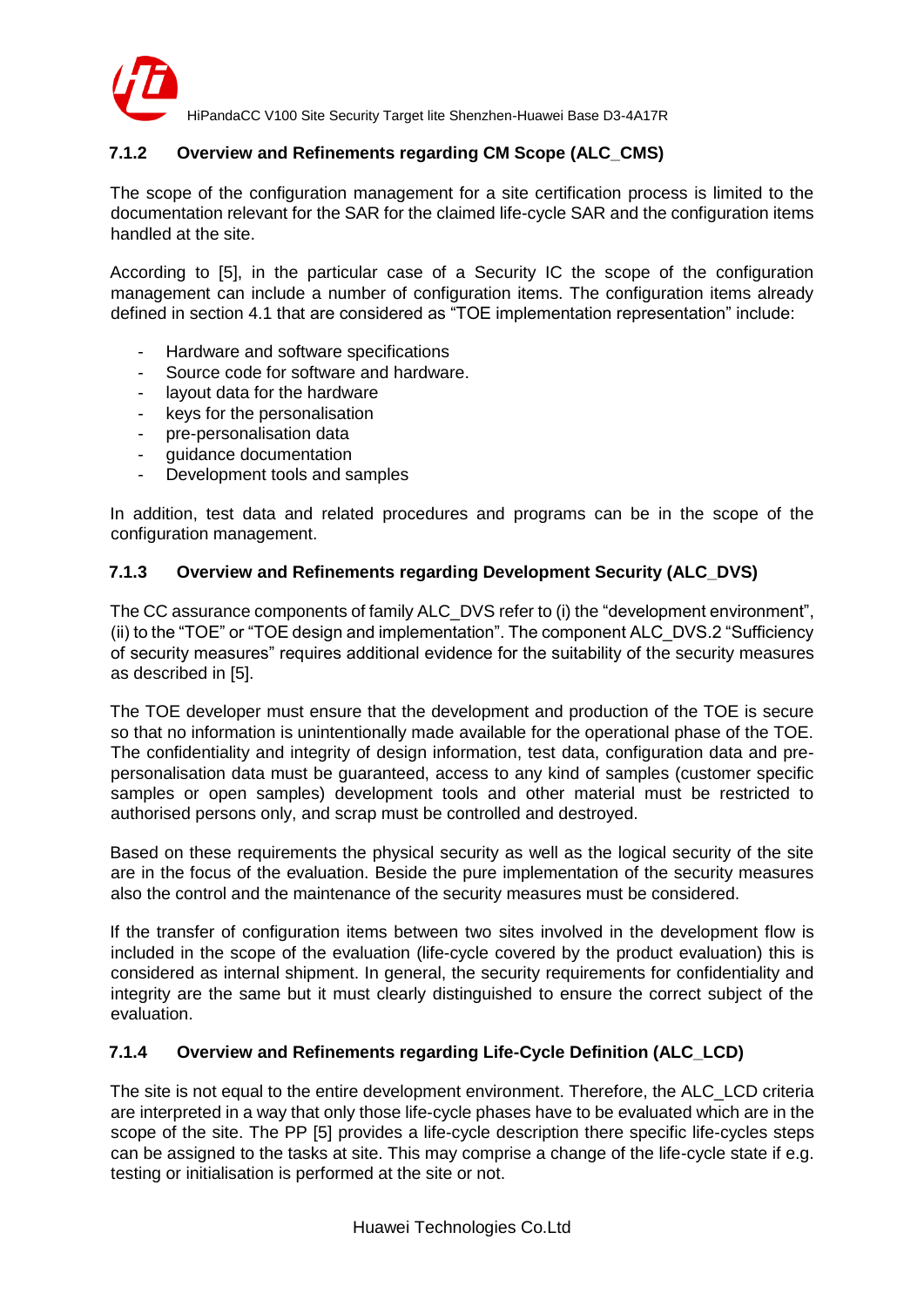

The PP [5] does not include any refinements for ALC\_LCD. For a site under evaluation the dependencies to other sites must be explained if they are not covered by the obvious deliverables.

### <span id="page-21-0"></span>**7.2 Security Assurance Rationale**

The Security Assurance Rationale maps the content elements of the selected assurance components of [2] to the Security Objectives defined in this SST. The refinements described above are considered.

The site has a process in place to ensure an appropriate and consistent identification of the products. If the site already receives configuration items, this process is based on the assumption that the received configuration items are appropriately labelled and identified, refer to A.Item-Identification.

| <b>SAR</b>                                                                                                                                                                                 | <b>Security Objective</b>                                                     | <b>Rationale</b>                                                                                                                                                                                                                                                                                                                                                                                                                                                                                                                                                                                                      |
|--------------------------------------------------------------------------------------------------------------------------------------------------------------------------------------------|-------------------------------------------------------------------------------|-----------------------------------------------------------------------------------------------------------------------------------------------------------------------------------------------------------------------------------------------------------------------------------------------------------------------------------------------------------------------------------------------------------------------------------------------------------------------------------------------------------------------------------------------------------------------------------------------------------------------|
| ALC CMC.5.1C: The CM<br>documentation shall<br>show that a process is in<br>place to ensure an<br>appropriate and<br>consistent labelling.                                                 | O.Config-Items                                                                | O.Config-Item describes that the TOE<br>is labelled with its unique reference by<br>the configuration management system                                                                                                                                                                                                                                                                                                                                                                                                                                                                                               |
| ALC_CMC.5.2C: The CM<br>documentation shall<br>describe the method<br>used to uniquely identify<br>the configuration items.                                                                | O.Reception-Control<br>O.Config-Items<br>O.Config-Control<br>O.Config-Process | Incoming inspection according to<br>O.Reception-Control ensures product<br>identification and the associated<br>labelling. This labelling is mapped to<br>the internal identification as defined by<br>O.Config-Items. This ensures the<br>unique identification of security<br>products.<br>O.Config-Control ensures that each<br>client part ID is setup and released<br>based on a defined process. This<br>comprises also changes related to a<br>client part ID. The configurations can<br>only be done by authorised staff.<br>O.Config-Process provides a<br>configured and controlled development<br>process. |
| ALC_CMC.5.3C: The CM<br>documentation shall<br>justify that the<br>acceptance procedures<br>provide for an adequate<br>and appropriate review of<br>changes to all<br>configuration items. | O.Reception-Control<br>O.Config-Items<br>O.Config-Control<br>O.Config-Process | O.Reception-Control ensures the<br>incoming changed configuration items<br>from the client can be recognized and<br>labelled correctly.<br>O.Config-Items and O.Config-Control<br>ensures the changes to both the<br>internal and external configuration<br>items are recorded and reviewed.<br>O.Config-Process ensures that only<br>authorised staff can apply changes.<br>This comprises changes related to<br>process flows, procedures and items of                                                                                                                                                              |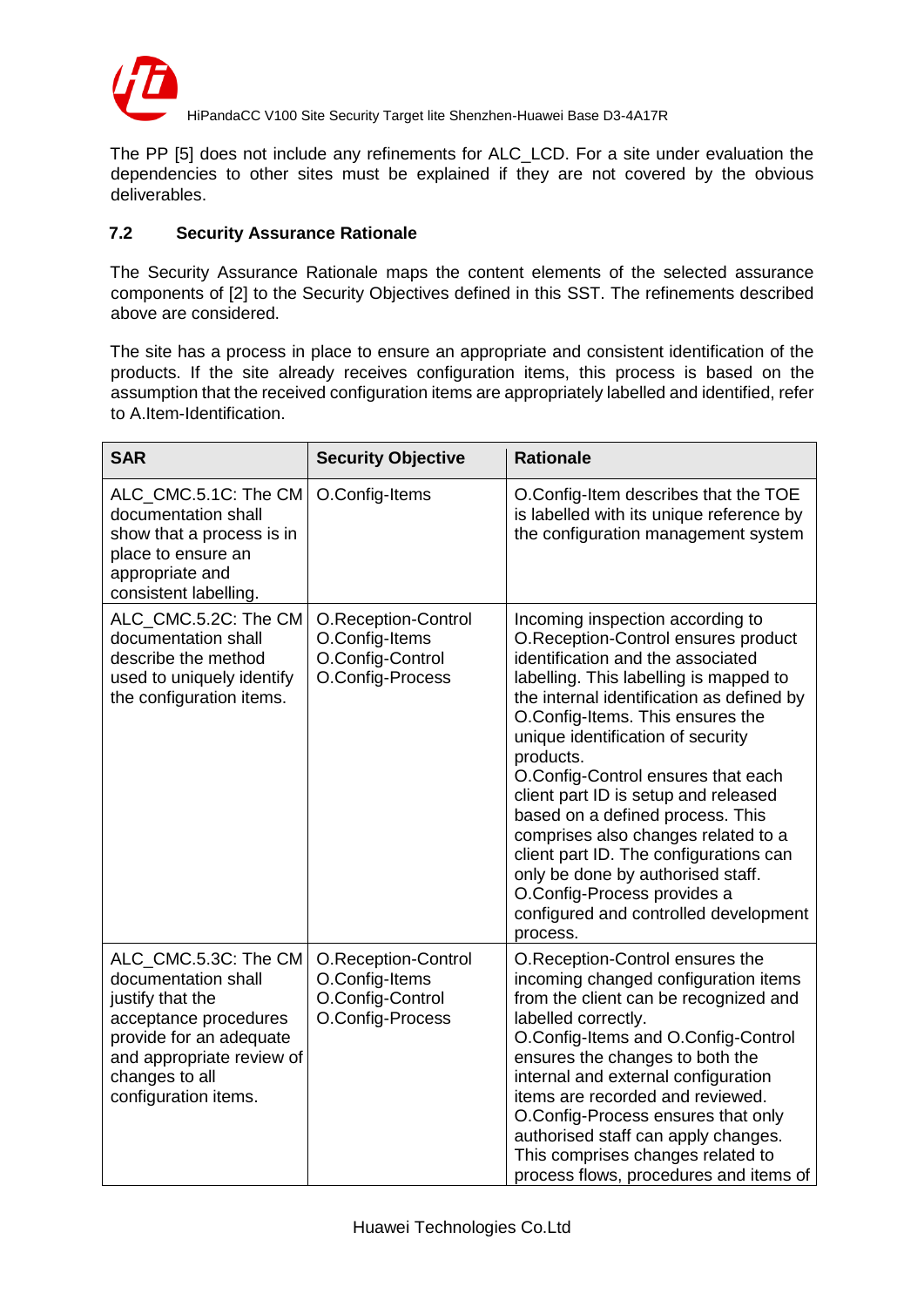

|                                                                                                                                                                       |                                                                                  | clients. Teams are defined to assess<br>and release changes.                                                                                                                                                                                                                                                                                                                                                                                                                                                                                                                                                                                    |
|-----------------------------------------------------------------------------------------------------------------------------------------------------------------------|----------------------------------------------------------------------------------|-------------------------------------------------------------------------------------------------------------------------------------------------------------------------------------------------------------------------------------------------------------------------------------------------------------------------------------------------------------------------------------------------------------------------------------------------------------------------------------------------------------------------------------------------------------------------------------------------------------------------------------------------|
| ALC_CMC.5.4C: The CM<br>system shall uniquely<br>identify all configuration<br>items.                                                                                 | O.Reception-Control<br>O.Config-Items<br>O.Config-Control                        | O.Reception-Control comprises the<br>incoming labelling and the mapping to<br>internal identifications.<br>O.Config-Items comprises the internal<br>unique identification of all items that<br>belong to a client part ID.<br>Each product is setup according to<br>O.Config-Control comprising all<br>necessary items.                                                                                                                                                                                                                                                                                                                         |
| ALC_CMC.5.5C: The CM<br>system shall provide<br>automated measures<br>such that only authorized<br>changes are made to the<br>configuration items.                    | O.Config-Control<br>O.Config-Process<br>O.Logical-Access<br>O.Logical-Operation  | O.Config-Control assigns the setup<br>including processes and items for the<br>development of each client part ID.<br>O.Config-Process comprises the<br>control of the development processes.<br>O.Logical-Access and O.Logical-<br>Operation support the control by<br>limiting the access and ensuring the<br>correct operation for all tasks to<br>authorised staff.                                                                                                                                                                                                                                                                         |
| ALC_CMC.5.6C: The CM<br>system shall support the<br>production of the product<br>by automated means.                                                                  | O.Config-Process<br>O.Zero-Balance<br>O.Acceptance-Test                          | O.Config-Process comprises the<br>automated management of the<br>development processes.<br>O.Zero-Balance ensures the control of<br>all security products during<br>development.<br>O.Acceptance-Test provides an<br>automated testing of the functionality<br>and supports the tracing.                                                                                                                                                                                                                                                                                                                                                        |
| ALC_CMC.5.7C: The CM<br>system shall ensure that<br>the person responsible<br>for accepting a<br>configuration item into<br>CM is not the person who<br>developed it. | O.Reception-Control<br>O.Acceptance-Test<br>O.Config-Process<br>O.Logical-Access | O.Reception-Control ensures the<br>reception procedure of the physical<br>configuration item. Since the site is<br>only receiving physical configuration<br>item from the client, the person<br>responsible for accepting the physical<br>configuration item cannot be the<br>developer.<br>O.Acceptance-Test ensures the test<br>results are recorded in the CM.<br>O.Config-Process ensures the<br>procedure of the CM plan. It is required<br>in the procedure that the CM manager<br>is not the CM developer.<br>O.Logical-Access ensures the<br>configuration item developer cannot<br>accept the configuration items in the<br>CM system. |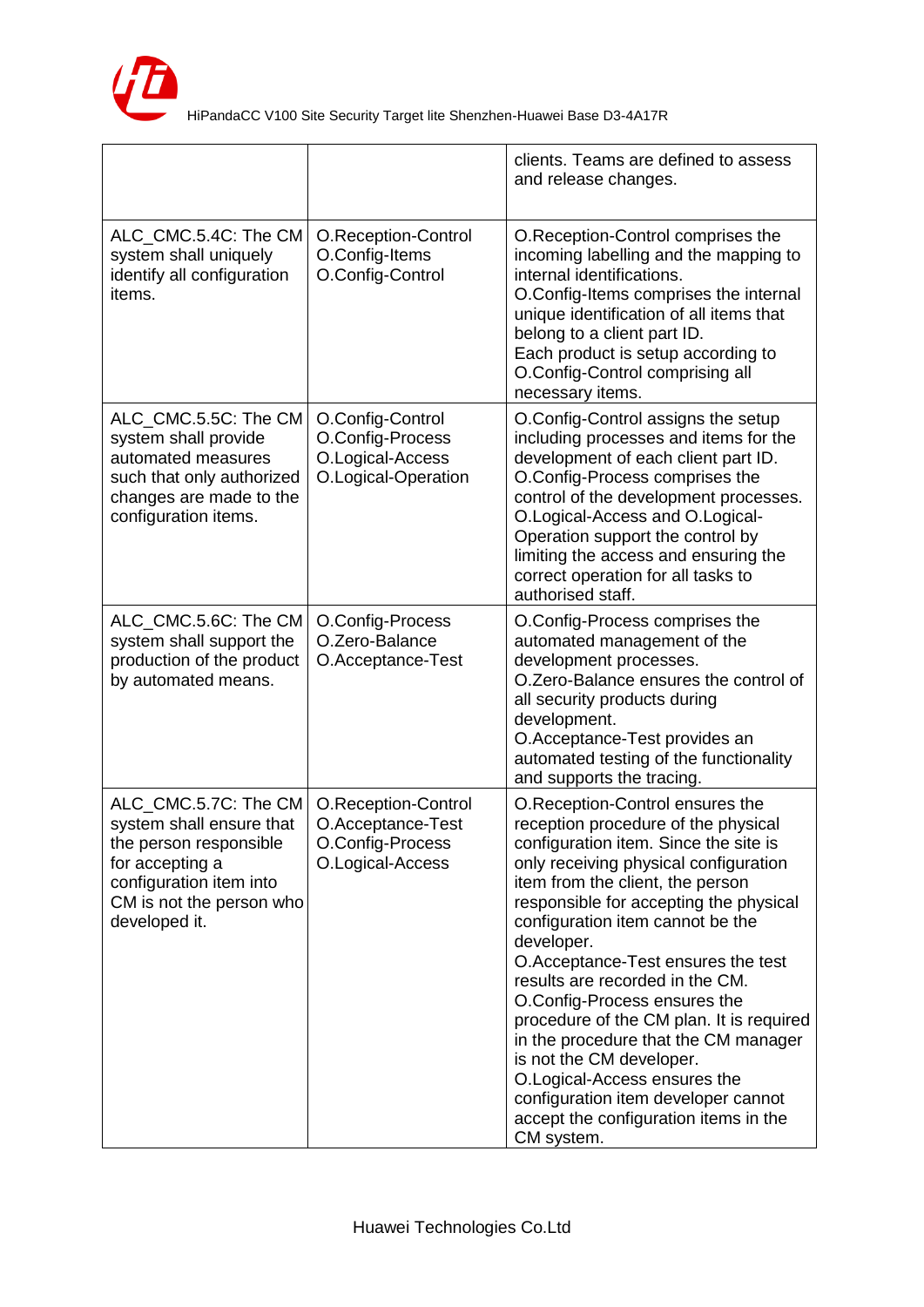

| ALC_CMC.5.8C: The CM<br>system shall clearly<br>identify the configuration<br>items that comprise the<br>TSF.                                                                               | O.Config-Control<br>O.Config-Process<br>O.Config-items                        | O.Config-Items comprises the internal<br>unique identification of all items that<br>belong to a client part ID.<br>O.Config-Control describes the<br>management of the client part IDs<br>O.Config-Process describes the scope<br>of the configuration items.                                                                                                                |
|---------------------------------------------------------------------------------------------------------------------------------------------------------------------------------------------|-------------------------------------------------------------------------------|------------------------------------------------------------------------------------------------------------------------------------------------------------------------------------------------------------------------------------------------------------------------------------------------------------------------------------------------------------------------------|
| ALC_CMC.5.9C: The CM<br>system shall support the<br>audit of all changes to<br>the TOE by automated<br>means, including the<br>originator, date, and time<br>in the audit trail.            | O.Config-Control<br>O.Config-Process<br>O.Config-items<br>O.Acceptance-Test   | O.Config-Control describes the<br>management of the client part IDs at<br>the site.ID.<br>O.Config-items ensures the changes of<br>the configuration items are recorded.<br>O.Config-Process ensures that the<br>changes are recorded automatically by<br>the CM system.<br>O.Acceptance-Test ensures the<br>changes from the acceptance test are<br>recorded automatically. |
| ALC_CMC.5.10C: The<br>CM system shall provide<br>an automated means to<br>identify all other<br>configuration items that<br>are affected by the<br>change of a given<br>configuration item. | O.Config-Control<br>O.Config-Process                                          | O.Config-Control describes the<br>management of the configuration items<br>received from the client and delivered<br>to the client.<br>According to O.Config-Process the CM<br>plans provides a service to generate a<br>related report containing the affected<br>configuration items.                                                                                      |
| ALC CMC.5.11C: The<br>CM system shall be able<br>to identify the version of<br>the implementation<br>representation from<br>which the TOE is<br>generated.                                  | O.Reception-Control<br>O.Config-Items<br>O.Config-Control<br>O.Config-Process | O.Reception-Control comprises the<br>control of the incoming configuration<br>items.<br>O.Config-Items and O.Config-Control<br>cover identifies the version of the<br>implementation representation from<br>which the intended TOE is generated<br>through baselines.<br>O.Config-Process ensures that only<br>controlled changes are applied.                               |
| ALC_CMC.5.12C: The<br>CM documentation shall<br>include a CM plan.                                                                                                                          | O.Config-Control<br>O.Config-Process                                          | According to O.Config-Control the<br>setup of each client part ID includes an<br>associated CM plan including the<br>release.<br>O.Config-Process ensures the<br>reliability of the processes and tools<br>based on dedicated CM plans.                                                                                                                                      |
| ALC_CMC.5.13C: The<br>CM plan shall describe<br>how the CM system is<br>used for the development<br>of the TOE.                                                                             | O.Config-Control<br>O.Config-Process                                          | O.Config-Control describes the<br>management of the client part IDs at<br>the site.<br>According to O.Config-Process the CM<br>plans describe the services provided<br>by the site.                                                                                                                                                                                          |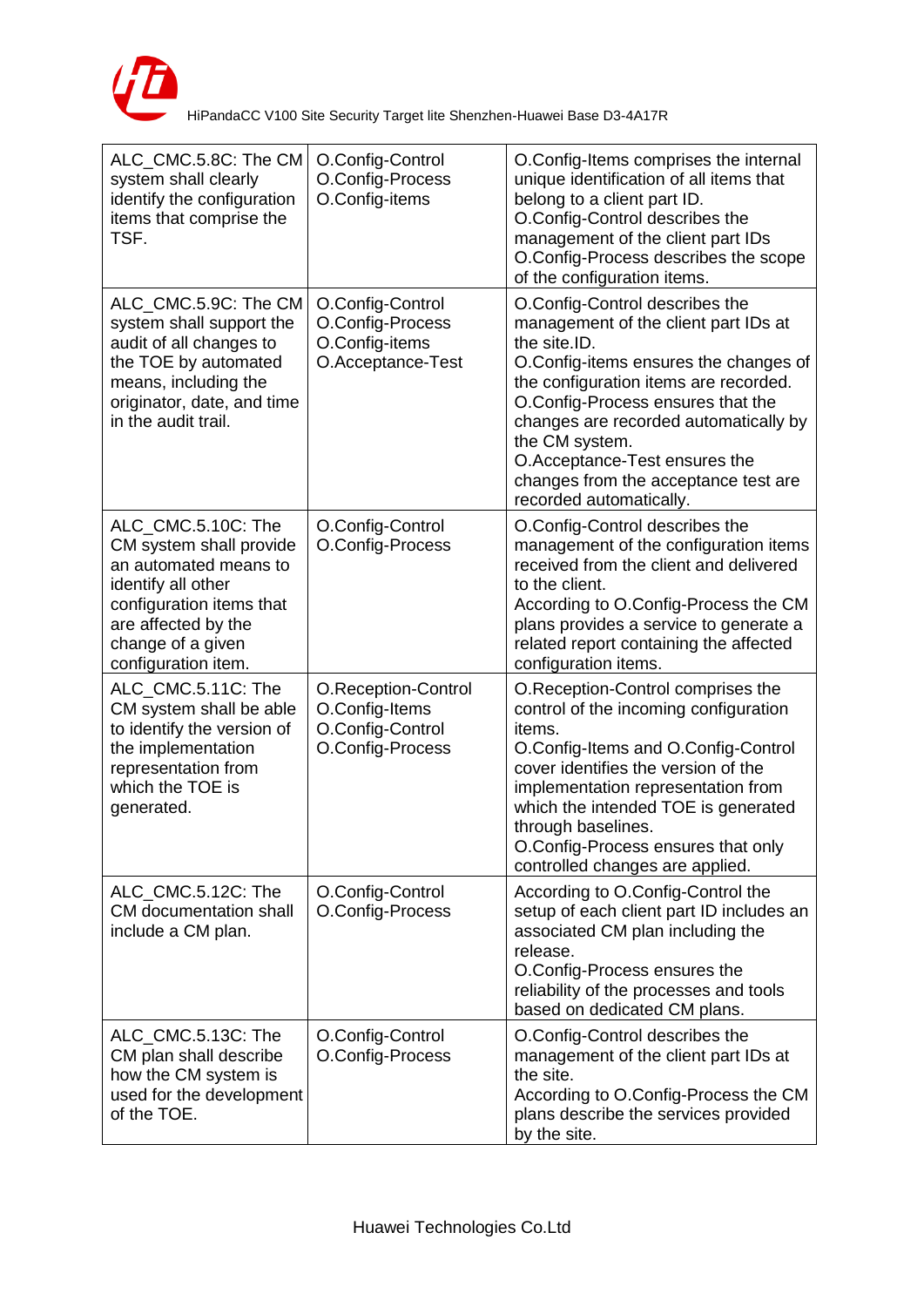

| ALC_CMC.5.14C: The<br>CM plan shall describe<br>the procedures used to<br>accept modified or newly<br>created configuration<br>items as part of the TOE | O.Reception-Control<br>O.Config-Items<br>O.Config-Control<br>O.Config-Process                        | O.Reception-Control supports the<br>identification of configuration items at<br>the site.<br>O.Config-Items ensures the unique<br>identification of each product produces<br>at the site by the client part ID.<br>O.Config-Control ensure a release for<br>each new or changed client part ID.<br>O.Config-Process ensures the<br>automated control of released products  |
|---------------------------------------------------------------------------------------------------------------------------------------------------------|------------------------------------------------------------------------------------------------------|----------------------------------------------------------------------------------------------------------------------------------------------------------------------------------------------------------------------------------------------------------------------------------------------------------------------------------------------------------------------------|
| ALC_CMC.5.15C: The<br>evidence shall<br>demonstrate that all<br>configuration items are<br>being maintained under<br>the CM system.                     | O.Reception-Control<br>O.Config-Control<br>O.Config-Process<br>O.Zero-Balance<br>O.Internal-Shipment | The objectives O.Reception-Control,<br>O.Config-Control, O.Config-Process<br>ensure that only released client part<br>IDs are produced.<br>This is supported by O.Zero-Balance<br>ensuring the tracing of all security<br>products.<br>O.Internal-Shipment include the<br>packing requirements, the reports, logs<br>and notifications including the required<br>evidence. |
| ALC_CMC.5.16C: The<br>evidence shall<br>demonstrate that the<br>CM system is being<br>operated in accordance<br>with the CM plan                        | O.Config-Control<br>O.Config-Process<br>O.Acceptance-Test<br>O.Internal-Shipment                     | O.Config-Control comprises a release<br>procedure as evidence.<br>O.Config-Process ensures the<br>compliance of the process.<br>O.Acceptance-Test comprises the<br>control that all finished parts based on<br>the test assigned to this part ID.<br>The finished products are returned to<br>the client according to O.Internal-<br>Shipment.                             |

**Table 7.1 Rationale for ALC\_CMC.5**

| <b>SAR</b>                                                                                                                                                                                                                                                                                                                                                   | <b>Security Objective</b>                              | <b>Rationale</b>                                                                                                                                                                                                                                                                                                                                                                                        |
|--------------------------------------------------------------------------------------------------------------------------------------------------------------------------------------------------------------------------------------------------------------------------------------------------------------------------------------------------------------|--------------------------------------------------------|---------------------------------------------------------------------------------------------------------------------------------------------------------------------------------------------------------------------------------------------------------------------------------------------------------------------------------------------------------------------------------------------------------|
| ALC_CMS.5.1C: The<br>configuration list includes<br>the following: the TOE<br>itself; the evaluation<br>evidence required by the<br>SARs in the ST; the parts<br>that comprise the TOE;<br>the implementation<br>representation; security<br>flaws; and development<br>tools and related<br>information. The CM<br>documentation shall<br>include a CM plan. | O.Config-Items<br>O.Config-Control<br>O.Config-Process | Since the process is subject of the<br>evaluation no products are part of the<br>configuration list.<br>O.Config-Items ensures unique part<br>IDs including a list of all items and<br>processes for this part.<br>O.Config-Control describes the release<br>process for each client part ID.<br>O.Config-Process defined the<br>configuration control including part IDs,<br>procedures and processes. |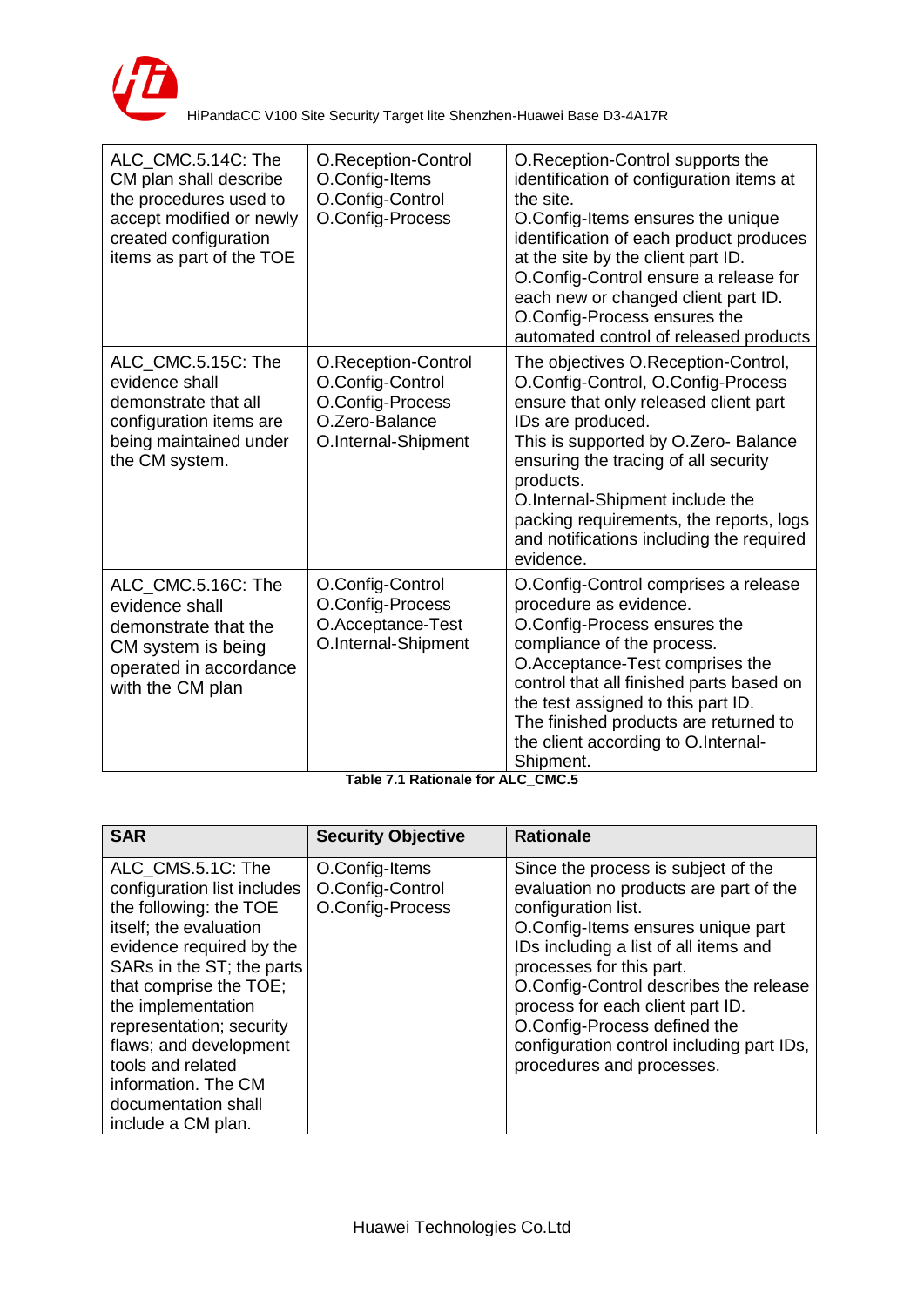

| ALC CMS.5.2C: The<br>configuration list shall<br>uniquely identify the<br>configuration items.                                           | O.Config-Items<br>O.Config-Control<br>O.Config-Process<br>O.Reception-Control<br>O.Internal-Shipment | Items, products and processes are<br>uniquely identified by the database<br>system according to O.Config-Items.<br>Within the development process the<br>unique identification is supported by<br>automated tools according to O.Config-<br>Control and O.Config-Process. The<br>identification of received products is<br>defined by O.Reception-Control. The<br>labelling and preparation for the<br>transport is defined by O.Internal-<br>Shipment |
|------------------------------------------------------------------------------------------------------------------------------------------|------------------------------------------------------------------------------------------------------|--------------------------------------------------------------------------------------------------------------------------------------------------------------------------------------------------------------------------------------------------------------------------------------------------------------------------------------------------------------------------------------------------------------------------------------------------------|
| ALC CMS.5.3C: For<br>each configuration item,<br>the configuration list shall<br>indicate the<br>developer/subcontractor<br>of the item. | O.Config-Items                                                                                       | According to O.Config-Items all<br>configuration items for secure products<br>are identified.                                                                                                                                                                                                                                                                                                                                                          |

| Table 7.2 Rationale for ALC CMS.5 |  |
|-----------------------------------|--|
|-----------------------------------|--|

| <b>SAR</b>                                                                                                                                                                                                                                                                                                           | <b>Security Objective</b>                                                                                                                                              | <b>Rationale</b>                                                                                                                                                                                                                                                                                                                                                                                                                                                                                                                                                                                                            |
|----------------------------------------------------------------------------------------------------------------------------------------------------------------------------------------------------------------------------------------------------------------------------------------------------------------------|------------------------------------------------------------------------------------------------------------------------------------------------------------------------|-----------------------------------------------------------------------------------------------------------------------------------------------------------------------------------------------------------------------------------------------------------------------------------------------------------------------------------------------------------------------------------------------------------------------------------------------------------------------------------------------------------------------------------------------------------------------------------------------------------------------------|
| ALC DVS.2.1C: The<br>development security<br>documentation shall<br>describe all the physical,<br>procedural, personnel,<br>and other security<br>measures that are<br>necessary to protect the<br>confidentiality and<br>integrity of the TOE<br>design and<br>implementation in its<br>development<br>environment. | O.Physical-Access<br>O.Security-Control<br>O.Alarm-Response<br>O.Logical-Access<br>O.Logical-Operation<br>O.Staff-Engagement<br>O.Maintain-Security<br>O.Control-Scrap | The physical protection is provided by<br>O.Physical-Access, supported by<br>O.Security- Control, O.Alarm-<br>Response, and O.Maintain-Security.<br>The logical protection of data and the<br>configuration management is provided<br>by O.Logical-Access and O.Logical-<br>Operation. The personnel security<br>measures are provided by O.Staff-<br>Engagement. The sensitive information<br>is securely destroyed according to<br>O.Control-Scrap.                                                                                                                                                                       |
| ALC_DVS.2.2C: The<br>development security<br>documentation shall<br>justify that the security<br>measures provide the<br>necessary level of<br>protection to maintain the<br>confidentiality and<br>integrity of the TOE.                                                                                            | O.Internal-Monitor<br>O.Logical-Operation<br>O.Maintain-Security<br>O.Zero-Balance<br>O.Acceptance-Test<br>O.Transfer-Data                                             | The security measures described<br>above under ALC_DVS.2.1C are<br>commonly regarded as effective<br>protection if they are correctly<br>implemented and enforced. The<br>associated control and continuous<br>justification is subject of the objectives<br>O.Internal-Monitoring, O.Logical-<br>Operation and O.Maintain-Security. All<br>devices including functional and non-<br>functional are traced according to<br>O.Zero-Balance. O.Acceptance-Test<br>supports the integrity control by<br>functional testing of the finished<br>products. O.Transfer-Data ensures the<br>data is transferred in a secure method. |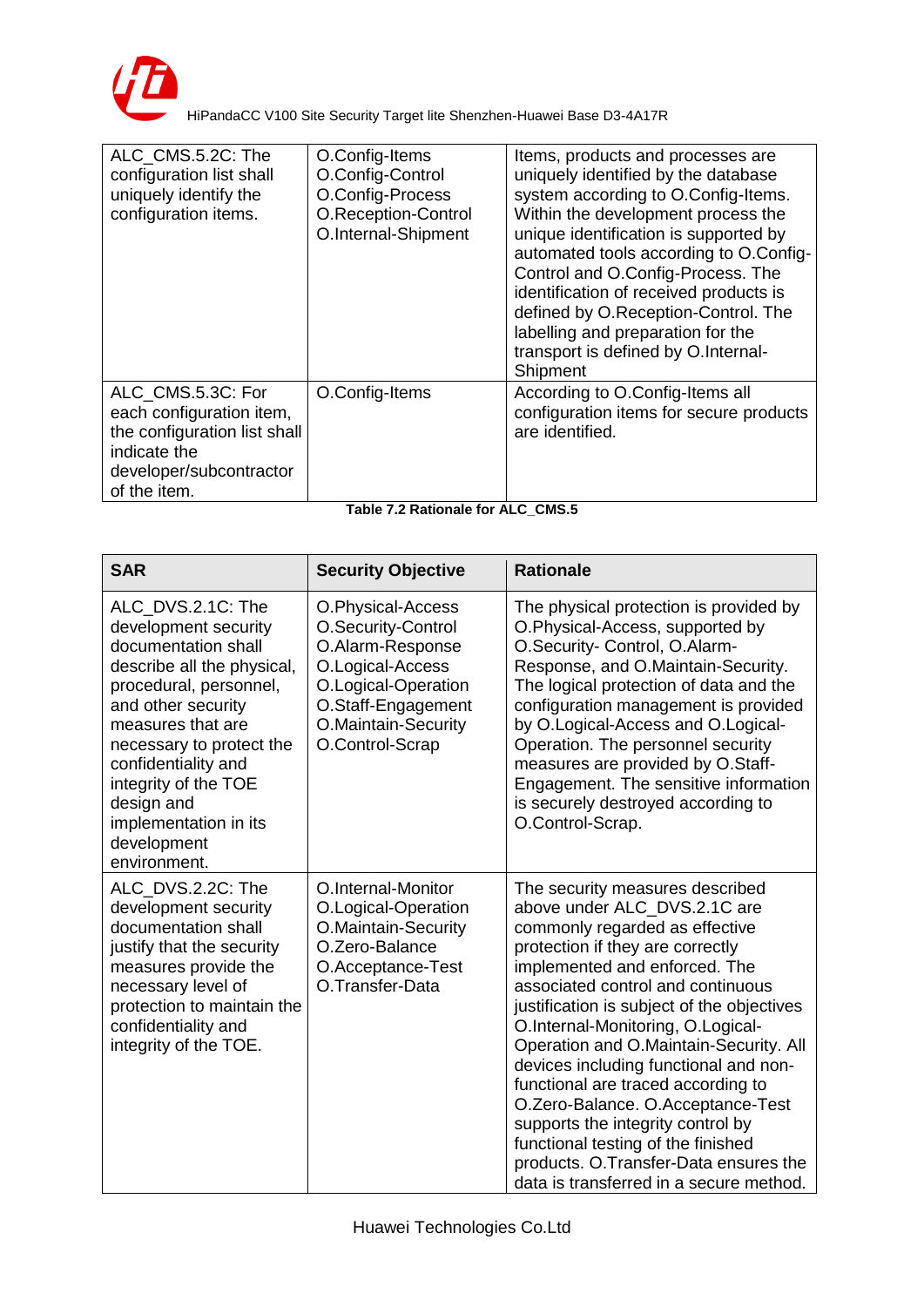

|                     | The confidentiality and integrity is<br>protected during the transfer. |
|---------------------|------------------------------------------------------------------------|
|                     |                                                                        |
|                     |                                                                        |
| .<br>_ _ _<br>- - - | ---                                                                    |

#### **Table 7.3 Rationale for ALC\_DVS.2**

| <b>SAR</b>                                                                                                                                    | <b>Security Objective</b>                               | <b>Rationale</b>                                                                                                                                                                                                                                                                  |
|-----------------------------------------------------------------------------------------------------------------------------------------------|---------------------------------------------------------|-----------------------------------------------------------------------------------------------------------------------------------------------------------------------------------------------------------------------------------------------------------------------------------|
| ALC LCD.1.1C: The<br>life-cycle definition<br>documentation shall<br>describe the model used<br>to develop and maintain<br>the TOE.           | O.Config-Control<br>O.Config-Process                    | The processes used for identification<br>and development are covered by<br>O.Config-Control and O.Config-<br>Process.                                                                                                                                                             |
| ALC LCD.1.2C: The<br>life-cycle model shall<br>provide for the<br>necessary control over<br>the development and<br>maintenance of the<br>TOE. | O.Acceptance-Test<br>O.Config-Process<br>O.Zero-Balance | O.Acceptance-Test describes the<br>necessary test on the configuration<br>items.<br>O.Config-Process describes the<br>necessary control over the<br>development and the maintenance of<br>the TOE in each phase.<br>All security products are traced<br>according O.Zero-Balance. |

**Table 7.4 Rationale for ALC\_LCD.1** 

Since this SST references the PP [5], the life-cycle module used in this PP includes also the processes provided by site under evaluation. The provided description must be conformed to this life-cycle model.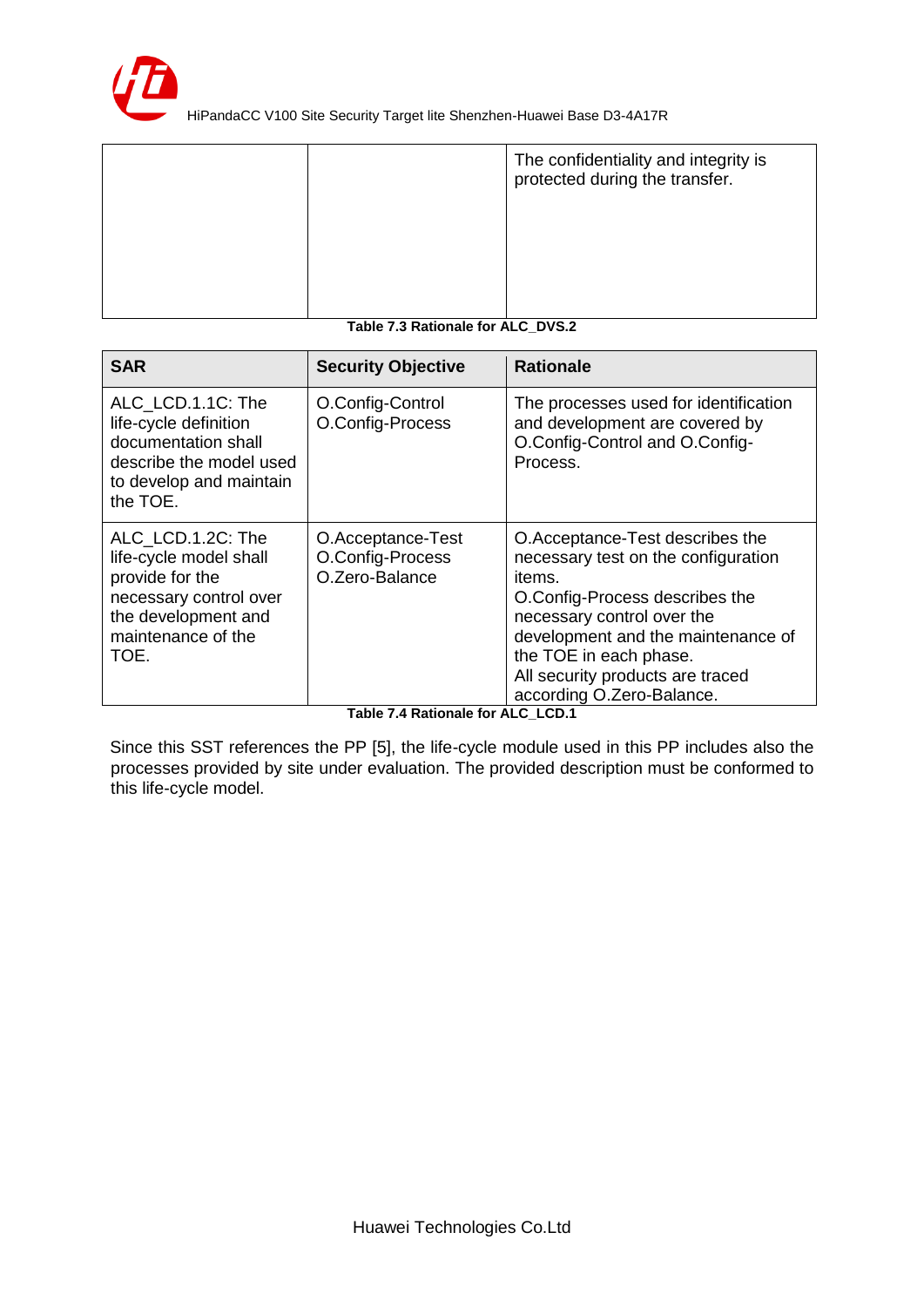

## <span id="page-27-0"></span>**8 Site Summary Specification**

#### <span id="page-27-1"></span>**8.1 Preconditions Required by the Site**

The site performs some development and verification services for the construction of secure IC hardware and software. To perform these services in a secure way, the client of the site needs to support the security processes of the site. The following paragraphs denote preconditions of the client that are required to ensure the security measures of the site to protect its assets.

For the setup of the development process, the relevant specifications and product information is required by Huawei. In general, the release process can only be finished, if the required information is provided by the client. All these data/information has to be provided to Huawei in encrypted format or via a secure channel. All finished products are tested. The tests are configured based on the provided specifications. The test environment allows functional tests to verify the operation after completion of the development. This cover the assumption **A.Prod-Specification**.

Huawei has procedures in place to protect and maintain classified products and properties of his clients. The protection is based on the classification agreed with the client or printed on the received item or document. Any received configuration items are appropriately labelled and identified by the client. This covers the assumptions **A.Product-Integrity** and **A.Item-Identification.**

Secure physical destruction and scrap handling are supported by the client. The site does not provide a secure physical destruction process as a service. All scraps are securely shipped to the client. This covers the assumption **A.Destruct-Scrap.**

The shipping after the development is supported by labelling and packaging the finished products. The products are labelled and packed as specified by the client. This includes the address of the receiver. The forwarder is selected by the client. Huawei verifies the secure label based on the provided pre-announcement by the client before any charge is handed over. The pre-announcement is performed for each transport. The tracing and further control and security measures for that transport is under the responsibility of the client. This covers the assumption **A.Internal-Shipment.**

Further, the client needs to setup and maintain the used configuration management systems and provide a project specific CM plan. This includes the setup and maintenance of user accounts in the project repositories and other required configuration management tools. The client needs to agree about the configuration management methods and the usage of the configuration management tools. The configuration management methods and tools by the client ensure the correct handling of the configuration items according to Common Criteria.

In addition, the client needs to setup and maintain a secure connection between the IT equipment of the site and a remote secure IT infrastructure of the client. The enforced access policy to the equipment and data of the site using this secure connection need to be restrictive and based on a "need-to-know" principle. Meanwhile, a secure data center is provided by the client to ensure the hardware design data is stored in a secure manner. Therefore, the assumption **A.Init-Data** is covered.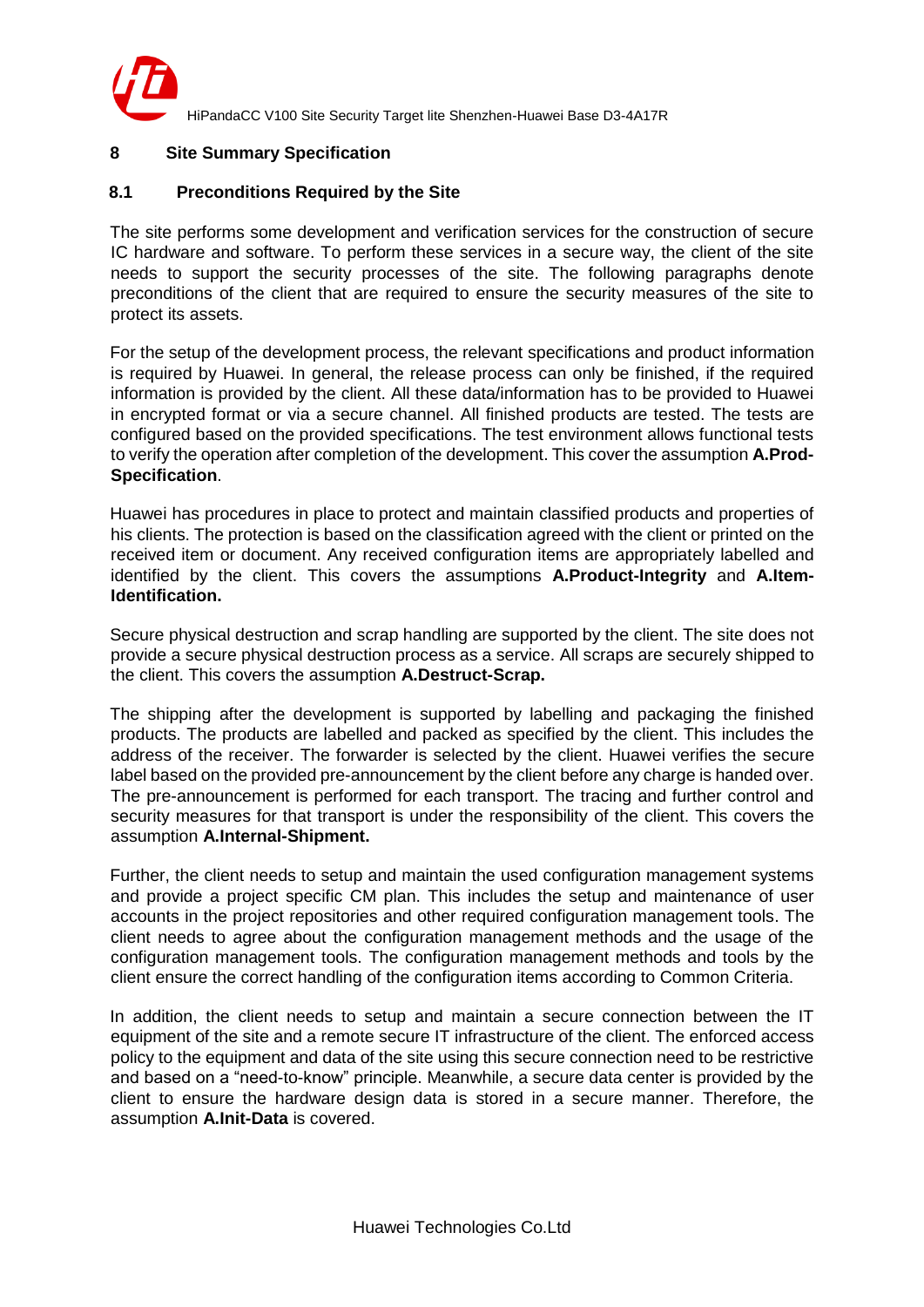

## <span id="page-28-0"></span>**8.2 Services of the Site**

The following services and/or processes provided by Shenzhen-Longgang-Huawei Base D3- F4-A17R are in the scope of the site evaluation process:

Security IC Embedded Software Development (Phase 1), IC Embedded Software and Testing (Phase 1), IC Design (Phase 2), IC Dedicated Software and Testing (Phase 2) as defined in 'Security IC Platform Protection Profile with Augmentation Packages' (PP-0084)

The typical Life Cycle model for Smart Cards usually comprises the following phases: (i) Development, (ii) Validation, (iii) Production, (iv) Delivery, (v) Preparation, (vi) Operation whereas the site under evaluation supports only the life cycle phase (i) Development and (ii) Validation.

Development comprises

- The generation of the GDSII layout of Smart Card ICs, the source code of embedded and IC dedicated software and the creation of development related documents.
- The verification and validation processes: verification comprises the simulation and emulation of hardware & software designs on dedicated test environments. The purpose of verification is the preparation of the design freeze and sample development. Validation comprises verification of the design with real samples. The purpose of validation is to release the product to the Operations organization that facilitates the volume ramp up.

#### <span id="page-28-1"></span>**8.3 Objectives Rationale**

The following rationale provides a justification that shows that all threats and OSP are effectively addressed by the Security Objectives.

#### **O.Physical-Access**

The site is a closed area, armed by the infrared alarms, the glass breaking detection and the intrusion detection. The access to the area is only possible via access controlled doors. The enabling of the alarm system and the additional external control are graduated according to the running operation at the site. The physical, technical and organizational security measures ensure a separation of the site into three security levels. The access control ensures that only registered persons can access sensitive areas. This is supported by O.Security-Control that includes the maintenance of the access control and the control of visitors. The physical security measures are supported by O.Alarm-Response providing an alarm system.

Thereby the threats T.Smart-Theft, T.Rugged-Theft can be prevented. The physical security measures together with the security measure provided by O.Security-Control enforce the recording of all actions. Thereby also T.Unauthorized-Staff is addressed.

#### **O.Security-Control**

The guard service monitors the site and surveillance systems continuously. The CCTV system supports these measures because it is always enabled. Further on the security control is supported by O.Physical-Access requiring different level of access control for the access to security product during operation as well as during off-hours.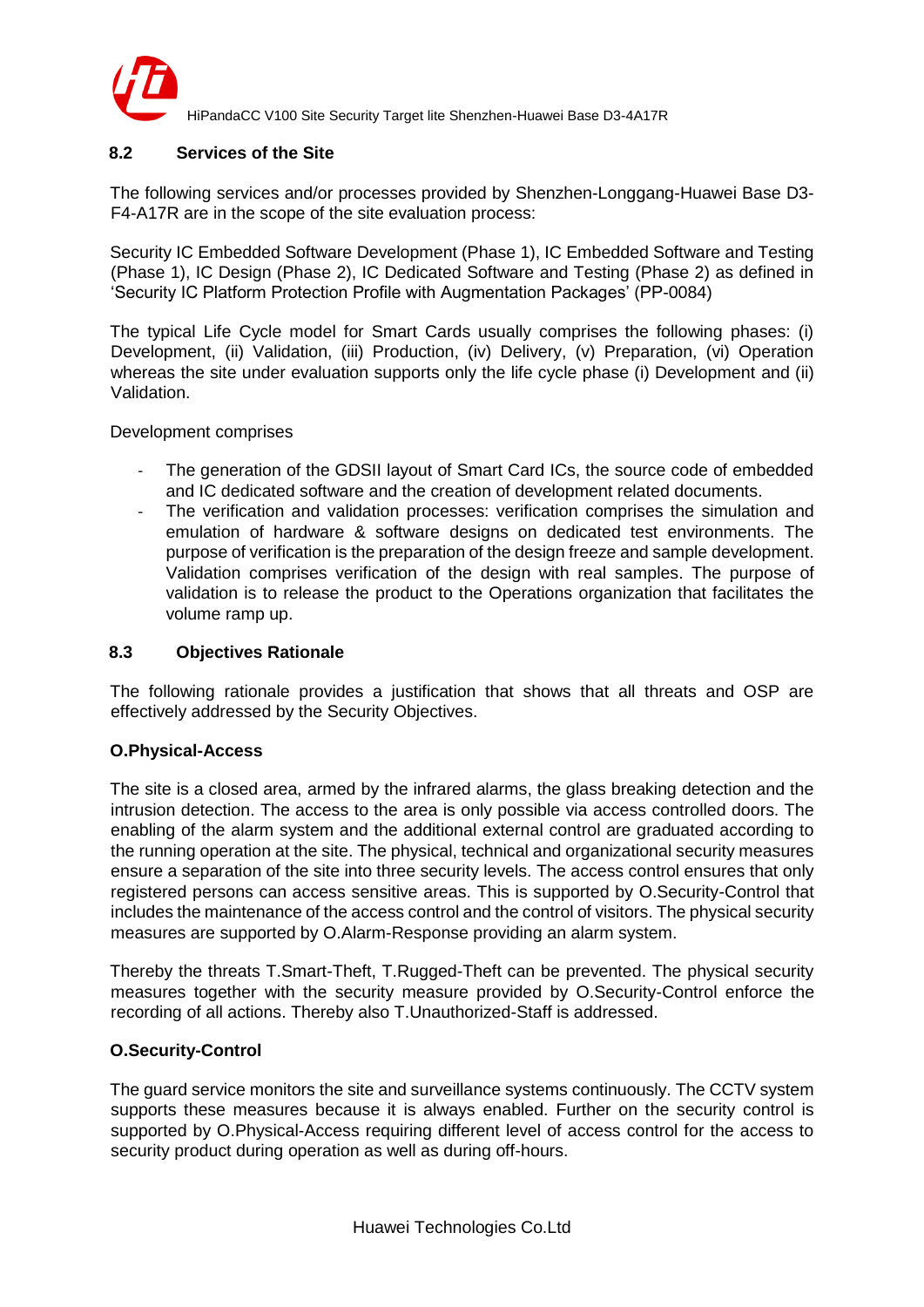

This addresses the threats T.Smart-Theft and T.Rugged-Theft. Supported by O.Maintain-Security and O.Physical-Access also an internal attacker triggers the security measures implemented by O.Security-Control. Therefore also the threat T.Unauthorized-Staff is addressed.

#### **O.Alarm-Response**

The guard service is monitoring the alarm system continuously. The guard is also maintaining and alarm log for review and audit purposes. O.Physical-Access requires certain time to overcome the different level of access control. The response time of the guard and the physical resistance match to provide an effective alarm response.

This addresses the threats T.Smart-Theft, T.Rugged-Theft and T.Unauthorised-Staff

### **O.Internal-Monitor**

Regular security management meetings are implemented to monitor security incidences as well as changes or updates of security relevant systems and processes. This comprises also logs and security events of security relevant systems like Firewall, Virus protection and access control. Major changes of security systems and security procedures are reviewed. Upon introduction of a new process a formal review and release for mass production is made before being generally introduced.

This addresses T.Smart-Theft, T.Rugged-Theft, T.Computer-Net, T.Unauthorised-Staff, T.Staff-Collusion and the OSP P.Zero-Balance

#### **O.Maintain-Security**

The security relevant systems enforcing or supporting O.Physical-Access, O.Securitycontrol and O.Logical-Access are checked and maintained regularly by the suppliers. In addition the configuration is updated as required either by employees (for the access control system) of the supplier. Logging files are checked regularly for technical problems and specific maintenance requests.

This addresses T.Smart-Theft, T.Rugged-Theft, T.Computer-Net, T.Unauthorised-Staff and T.Staff-Collusion

#### **O.Logical-Access**

The internal network is separated from the internet. The internal network is further separated into subnetworks by internal firewalls. These firewalls allow only authorized information exchange between the internal subnetworks. Each user is logging into the system with his personalised user name and password. The objective is supported by O.Internal-Monitor based on the checks of the logging regarding security relevant events. The individual accounts are addressing T.Computer-Net. All configuration is stored in the database of the configuration management system.

Supported by O.Config-Items this addresses the threats T.Accident-Change and T.Unauthorised-Staff and the OSP P.Config-Control.

#### **O.Logical-Operation**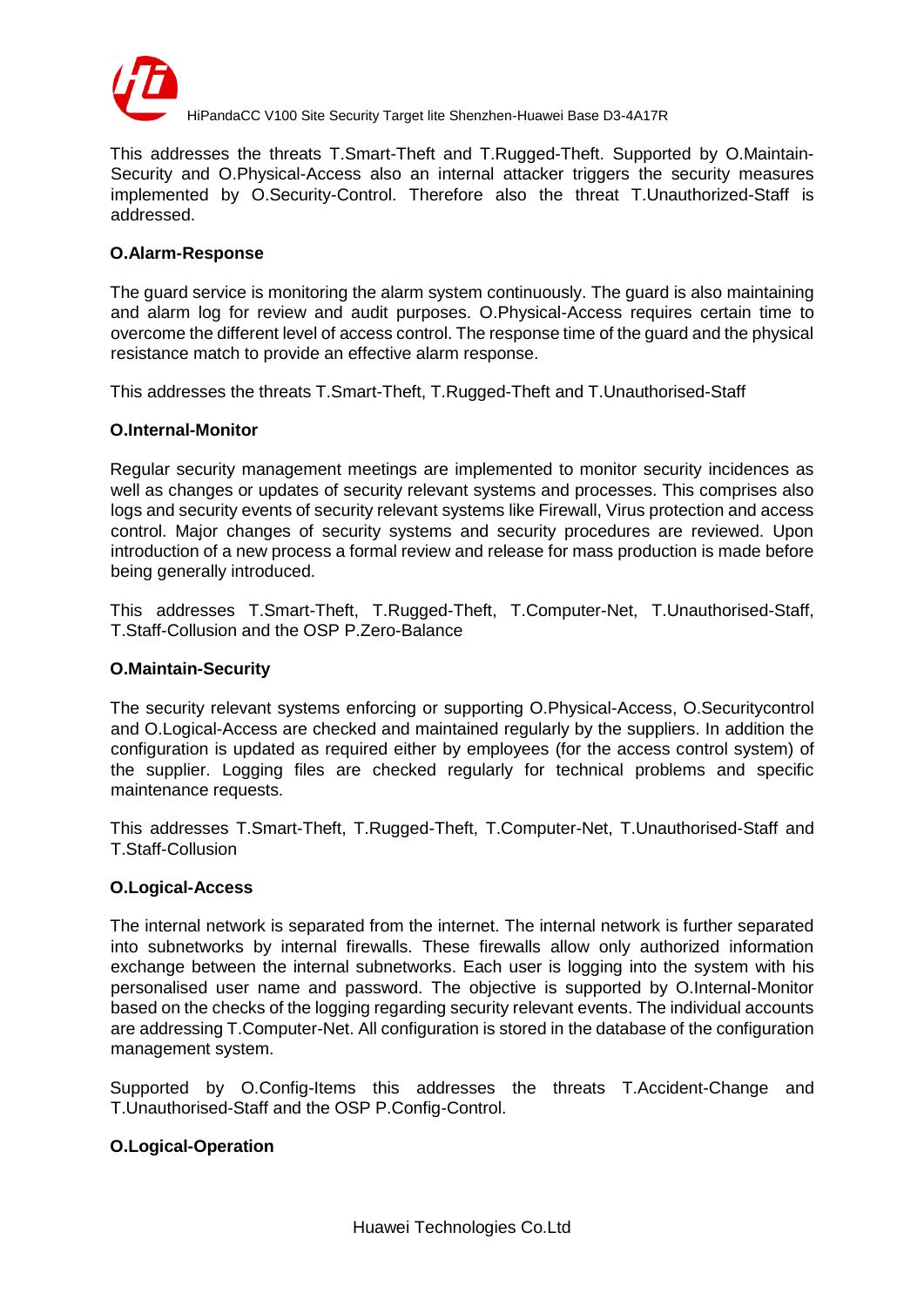

All logical protection measures are maintained and updated as required. The firewall configuration is set by Huawei IT team. The IT infrastructure fulfils Huawei IT requirements and is evaluated based on a regular manner. The backup is sufficiently protected and is only accessible for the administration.

This is addressing the threats T.Computer-Net, T.Accident-Change and T.Unauthorised-Staff

### **O.Config-Items**

All product configuration information is stored in the database of the configuration management system. Products are identified by unique client part IDs with are linked to the unique ID numbers of the associated configuration items.

This is addressing the threat T.Accident-Change and the OSP P.Config-Items and P.Config-**Control** 

#### **O.Config-Control**

The configuration management covers the release and management of development. The development is initialised and maintained in a data base. In addition, the development and change of internal procedures is released according to the quality process.

Supported by O.Config-Items this addresses the threats T.Unauthorised-Staff, T.Accident-Change and the OSP P.Config-Control, P.Accept-Product

#### **O.Config-Process**

The configuration management comprises automated measures to ensure the correct set up of a development and to ensure constant results within the development appropriate procedures are defined. Further on a team of employees responsible for the product handling and the development is defined to plan, organise and control the development process. This includes also the change of development steps.

This addresses the threat T.Accident-Change and the OSP P.Config-Process and P.Accept-**Product** 

#### **O.Acceptance-Test**

Acceptance tests are introduced and released based on the client's approval. The tools, specifications and procedures for these tests are controlled by the means of O.config-Items and O.Config-Control. Acceptance test results are logged and linked to a work order in the configuration management system.

This addresses the threat T.Accident-Change and the OSP P.Accept-Product.

#### **O.Staff-Engagement**

All employees are interviewed before hiring. They must sign an NDA and a code of conduct for the use of computers before they start working in the company. The formal training and qualification includes security relevant subjects and the principles of handling and storage of security products. The security objectives O.Physical-Access, O.Logical-Access and O.Config-Items support the engagement of the staff.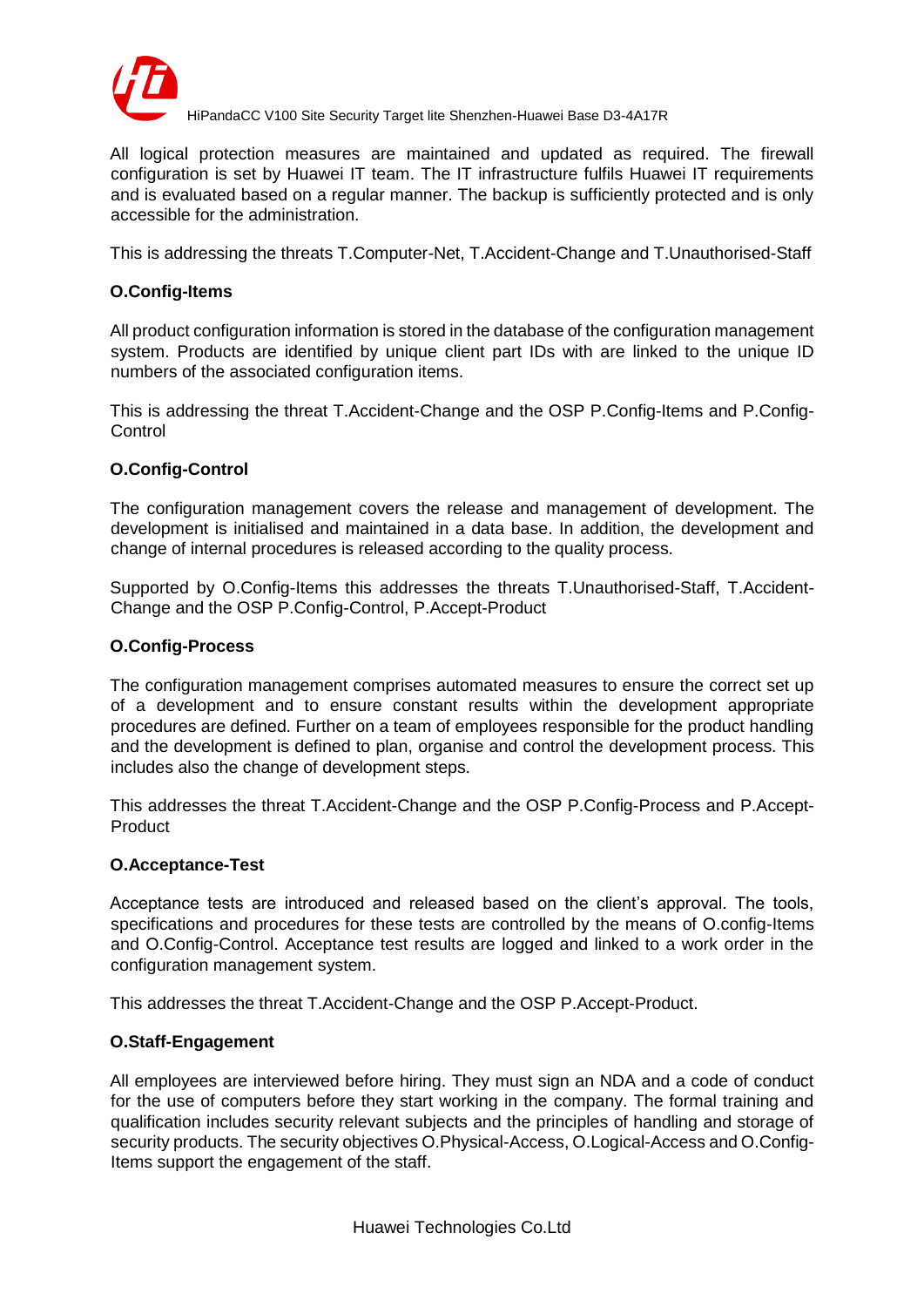

This addresses the threats T.Computer-Net, T.Accident-Change, T.Unauthorised-Staff, T.Staff-Collusion and the OSP P.Zero-Balance

## **O.Zero-Balance**

The automated tracing of the functional and defect devices ensure that no security devices are lost during the development and testing. This security objective is supported by O.Physical-Access, O.Config-Items and O.Staff-Engagement.

This addresses the threats T.Accident-Change, T.Unauthorised-Staff, T.Staff-Collusion and the OSP P.Zero-Balance.

#### **O.Reception-Control**

The incoming inspection ensures the correct identification of security product and the verification of the security measure applied to control the integrity during shipment. The process is the starting point of the internal tracing. If an assignment cannot be applied the product is separated until the identification is clarified.

The OSPs P.Config-Items and P.Reception-Control are addressed by the reception control.

#### **O.Internal-Shipment**

The recipient of secure products is linked to the work order in the management system and can only be modified by authorized users. Packing procedures are documented in the product configuration. This includes specific requirement of the client. This security objective is supported by O.Staff-Engagement and O.Config-Items.

The threat T.Attack-Transport is addressed by the internal transport.

#### **O.Transfer-Data**

Classified electronic data and documents are protected with cryptographic algorithms during transfer. The keys are assigned to authorised employees only.

Supported by O.Logical-Acces and O.Staff-engagement this addresses the threats T.Staff-Collusion and T.Attack-Transport as well as the OSP P.Transfer-Data

#### <span id="page-31-0"></span>**8.4 Security Assurance Requirements Rationale**

The SAR Rationale does not explicitly address the developer action elements defined in [2] because they are implicitly included in the content elements. This comprises the provision of the documentation to support the evaluation and the preparation for the site visit. This includes the requirement that the procedures are applied as written and explained in the documentation.

## **8.4.1 ALC\_CMC.5**

ALC\_CMC.5.1C The TOE shall be labelled with its unique reference.

ALC\_CMC.5.2C The CM documentation shall describe the method used to uniquely identify the configuration items.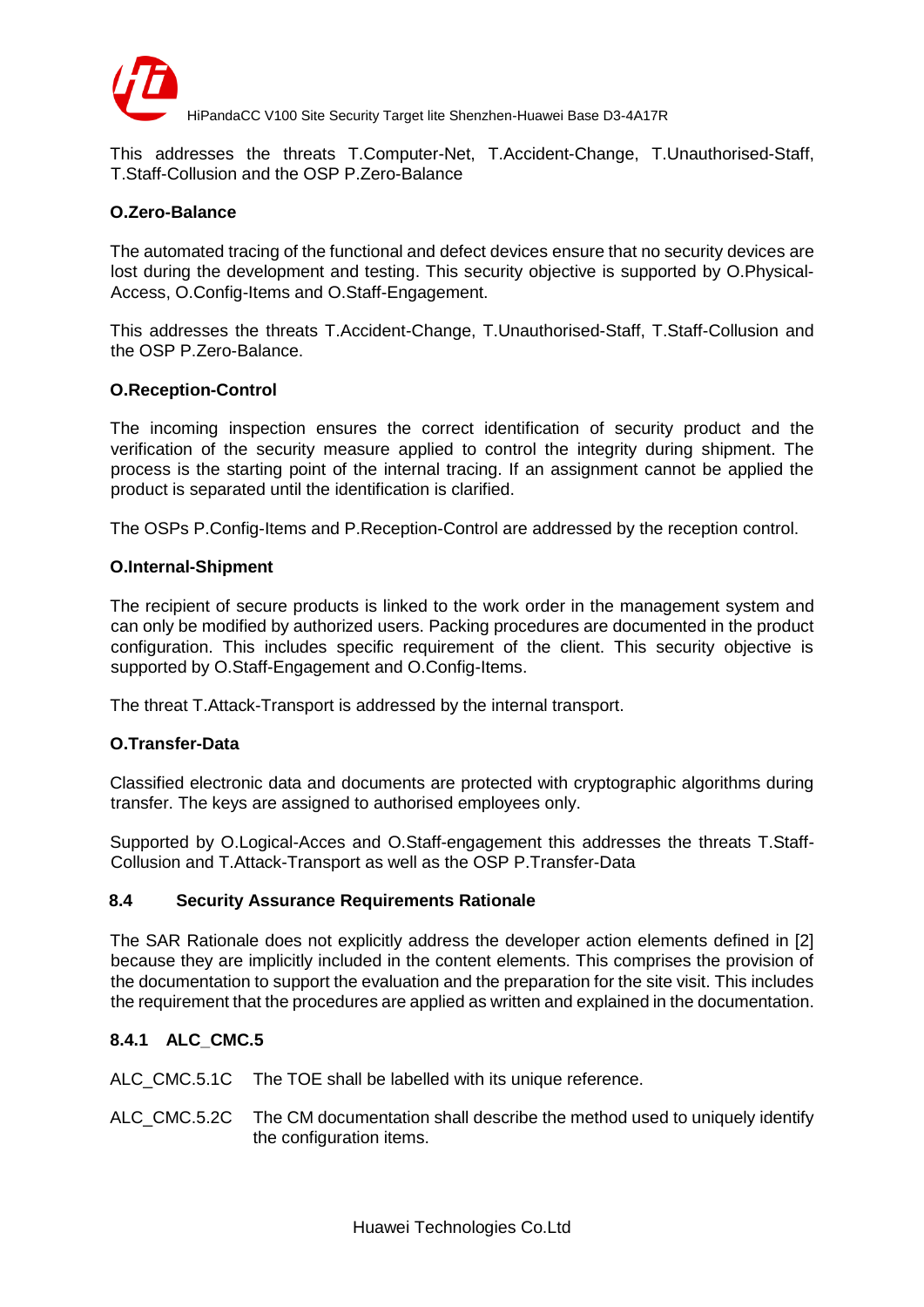

- ALC\_CMC.5.3C The CM documentation shall justify that the acceptance procedures provide for an adequate and appropriate review of changes to all configuration items.
- ALC CMC.5.4C The CM system shall uniquely identify all configuration items.
- ALC\_CMC.5.5C The CM system shall provide automated measures such that only authorised changes are made to the configuration items.
- ALC\_CMC.5.6C The CM system shall support the production of the TOE by automated means.
- ALC CMC.5.7C The CM system shall ensure that the person responsible for accepting a configuration item into CM is not the person who developed it.
- ALC CMC.5.8C The CM system shall identify the configuration items that comprise the TSF.
- ALC\_CMC.5.9C The CM system shall support the audit of all changes to the TOE by automated means, including the originator, date, and time in the audit trail.
- ALC\_CMC.5.10C The CM system shall provide an automated means to identify all other configuration items that are affected by the change of a given configuration item.
- ALC\_CMC.5.11C The CM system shall be able to identify the version of the implementation representation from which the TOE is generated.
- ALC CMC.5.12C The CM documentation shall include a CM plan.
- ALC\_CMC.5.13C The CM plan shall describe how the CM system is used for the development of the TOE.
- ALC CMC.5.14C The CM plan shall describe the procedures used to accept modified or newly created configuration items as part of the TOE.
- ALC CMC.5.15C The evidence shall demonstrate that all configuration items are being maintained under the CM system.
- ALC\_CMC.5.16C The evidence shall demonstrate that the CM system is being operated in accordance with the CM plan.

The chosen assurance level ALC\_CMC.5 of the assurance family "CM capabilities" is suitable to support the development of high volumes due to the formalized acceptance process and the automated support. The identification of all configuration items supports an automated and industrialised development process. The requirement for authorized changes support the integrity and confidentiality required for the products. Therefore these security assurance requirements meet the requirements for the configuration management.

#### **8.4.2 CM scope (ALC\_CMS.5)**

ALC\_CMS.5.1C The configuration list shall include the following: the TOE itself; the evaluation evidence required by the SARs; the parts that comprise the TOE; the implementation representation; security flaw reports and resolution status; and development tools and related information.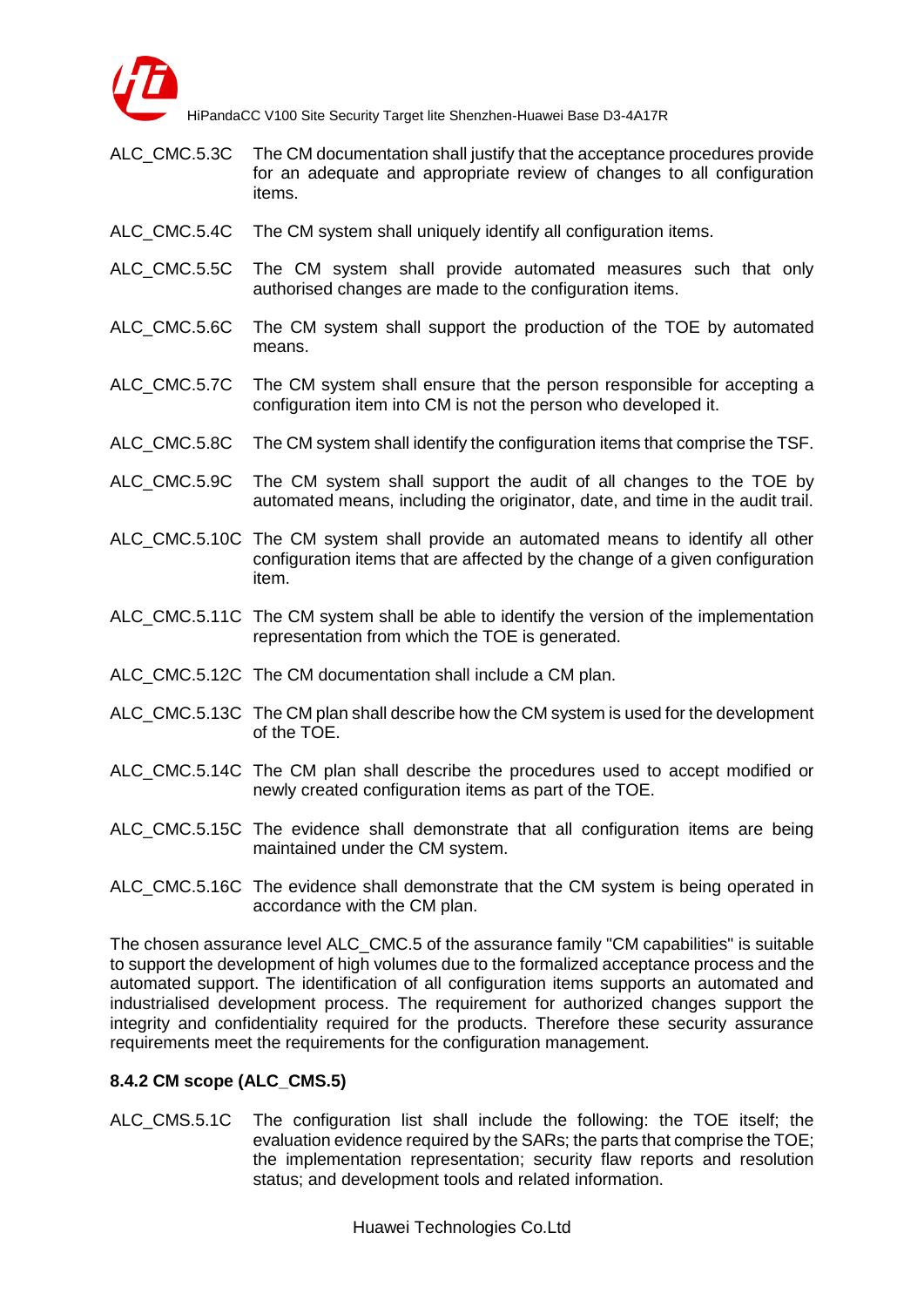

- ALC CMS.5.2C The configuration list shall uniquely identify the configuration items.
- ALC CMS.5.3C For each TSF relevant configuration item, the configuration list shall indicate the developer of the item.

The chosen assurance level ALC\_CMS.5 of the assurance family "CM scope" supports the control of the development and test environment. This includes product related documentation and data as well as the documentation for the configuration management and the site security measures. Since the site certification process focuses on the processes based on the absence of a concrete TOE these security assurance requirements are considered to be suitable.

### **8.4.3 Development Security (ALC\_DVS.2)**

- ALC\_DVS.2.1C The development security documentation shall describe all the physical, procedural, personnel, and other security measures that are necessary to protect the confidentiality and integrity of the TOE design and implementation in its development environment.
- ALC DVS.2.2C The development security documentation shall justify that the security measures provide the necessary level of protection to maintain the confidentiality and integrity of the TOE.

The chosen assurance level ALC\_DVS.2 of the assurance family "Development security" is required since a high attack potential is assumed for potential attackers. The configuration items and information handled at the site during development, testing of the product can be used by potential attackers for the development of attacks. Therefore the handling and storage of these items must be sufficiently protected. Further on, the Protection Profile (Security IC Platform Protection Profile with Augmentation Packages, Version 1.0, 13.01.2014) requires this protection for sites involved in the life-cycle of security ICs development and production.

## **8.4.4 Life-cycle definition (ALC\_LCD.1)**

- ALC LCD.1.1C The life-cycle definition documentation shall describe the model used to develop and maintain the TOE.
- ALC\_LCD.1.2C The life-cycle model shall provide for the necessary control over the development and maintenance of the TOE.

The chosen assurance level ALC\_LCD.1 of the assurance family "Life-cycle definition" is suitable to support the controlled development and production process. This includes the documentation of these processes and the procedures for the configuration management. Because the site provides only a limited support of the described life-cycle for the development and production of security ICs the focus is limited to this site. However the assurance requirements are considered to be suitable to support the application of the site evaluation results for the evaluation of an intended TOE.

#### <span id="page-33-0"></span>**8.5 Assurance Measure Rationale**

#### **O.Physical-Access**

ALC\_DVS.2.1C requires that the developer shall describe all physical security measures that are necessary to protect the confidentiality and integrity of the TOE design and implementation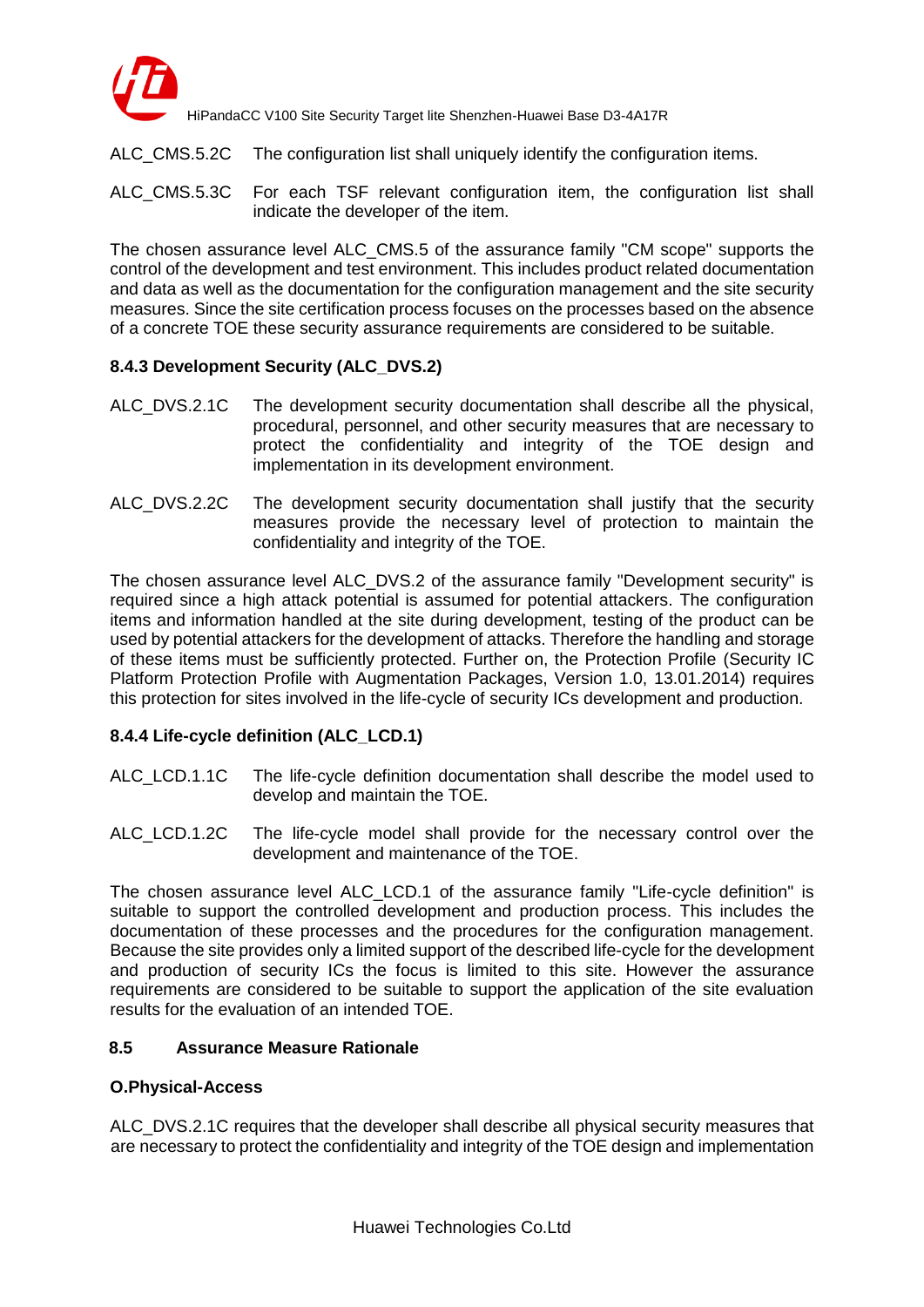

in its development environment. Thereby this objective contributes to meet the Security Assurance Requirement.

### **O.Security-Control**

ALC DVS.2.1C requires that the developer shall describe all personnel, procedural and other security measures that are necessary to protect the confidentiality and integrity of the TOE design and implementation in its development and production environment. Thereby this objective contributes to meet the Security Assurance Requirement.

#### **O.Alarm-Response**

ALC DVS.2.1C requires that the developer shall describe all personnel, procedural and other security measures that are necessary to protect the confidentiality and integrity of the TOE design and implementation in its development and production environment. Thereby this objective contributes to meet the Security Assurance Requirement.

#### **O.Internal-Monitor**

ALC\_DVS.2.2C: The development security documentation shall justify that the security measures provide the necessary level of protection to maintain the confidentiality and integrity of the TOE. Thereby this objective contributes to meet the Security Assurance Requirement.

#### **O.Maintain-Security**

ALC DVS.2.1C: requires that the developer shall describe all personnel, procedural and other security measures that are necessary to protect the confidentiality and integrity of the TOE design, implementation and in its development and production environment. Thereby this objective contributes to meet the Security Assurance Requirement. ALC\_DVS.2.2C: The development security documentation shall justify that the security measures provide the necessary level of protection to maintain the confidentiality and integrity of the TOE. Thereby this objective contributes to meet the Security Assurance Requirement.

#### **O.Logical-Access**

ALC DVS.2.1C requires that the developer shall describe all personnel, procedural and other security measures that are necessary to protect the confidentiality and integrity of the TOE design, implementation and in its development and production environment. Thereby this objective is suitable to meet the Security Assurance Requirement. ALC\_CMC.5.5C requires that the CM system provides automated measures so that only authorised changes are made to the configuration items. Thereby this objective contributes to meet the Security Assurance Requirement. ALC\_CMC.5.7C requires that CM system shall ensure that the person responsible for accepting a configuration item into CM is not the person who developed it.

## **O.Logical-Operation**

ALC DVS.2.1C: requires that the developer shall describe all personnel, procedural and other security measures that are necessary to protect the confidentiality and integrity of the TOE design, implementation and in its development and production environment. Thereby this objective contributes to meet the Security Assurance Requirement. ALC\_DVS.2.2C: The development security documentation shall justify that the security measures provide the necessary level of protection to maintain the confidentiality and integrity of the TOE. Thereby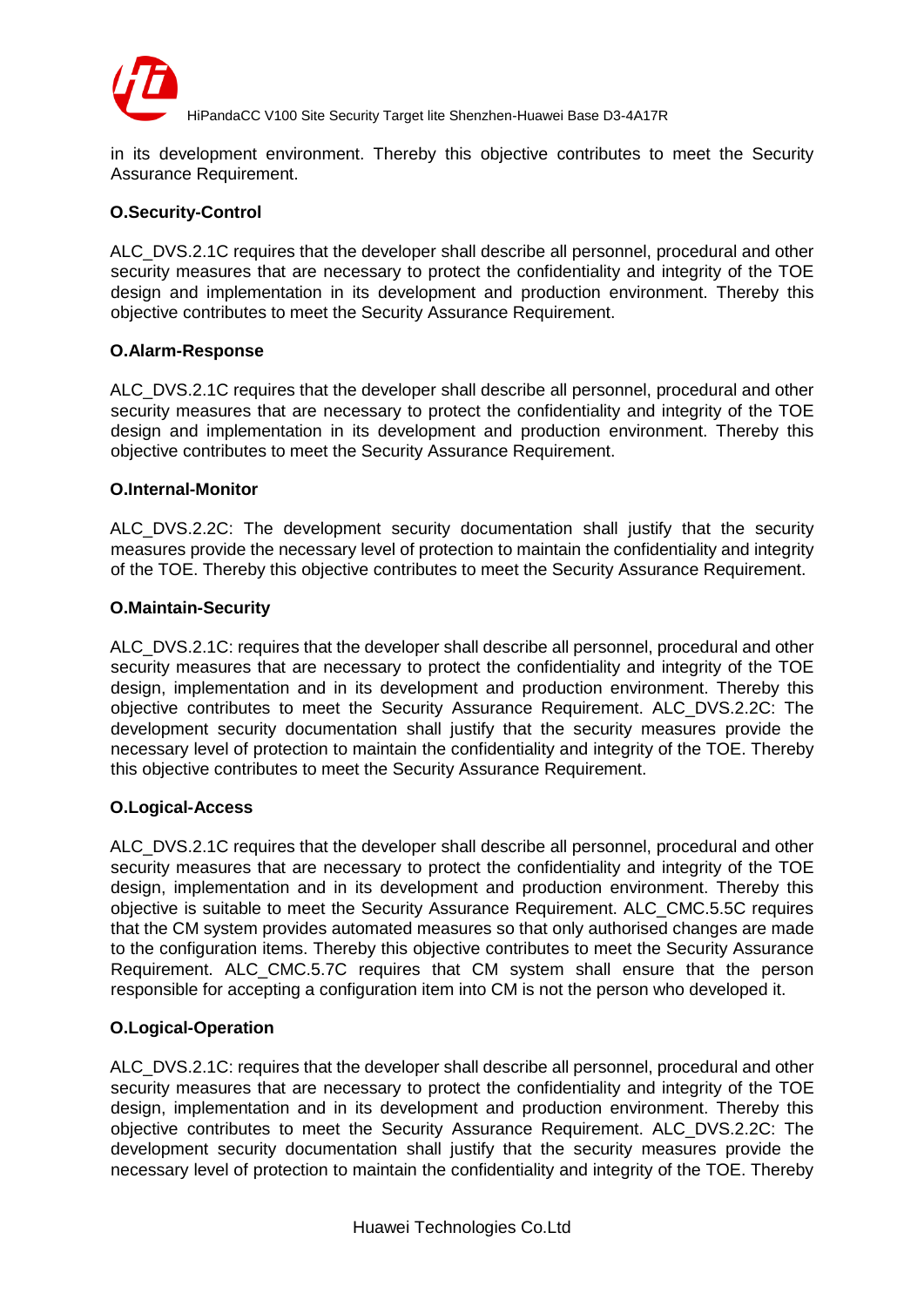

this objective is suitable to meet the Security Assurance Requirement. ALC\_CMC.5.5C requires that the CM system provides automated measures so that only authorised changes are made to the configuration items. Thereby this objective contributes to meet the Security Assurance Requirement.

## **O.Config-Items**

ALC CMC.5.1C requires a documented process ensuring an appropriate and consistent labelling of the products. ALC\_CMC.5.2C requires to describe the method used to uniquely identify the configuration items. The acceptance procedures provide for an adequate review of changes to the CIs is required by ALC\_CMC.5.3C. In addition ALC\_CMC.5.4C requires that the CM system uniquely identifies all configuration items. ALC\_CMC.5.9C requires the CM system shall support the audit of changes to TOE by automated means. ALC\_CMC.5.14C requires that the CM plan describes the procedures used to accept modified or newly created configuration items as part of the TOE. The configuration list required by ALC\_CMS.5.1C shall include the evaluation evidence for the fulfilment of the SARs, development tools and related information. ALC\_CMS.5.2C addresses the same requirement as ALC\_CMC.5.4C. ALC\_CMS.5.2C requires that the developer of each TSF relevant configuration item is indicated in the configuration list. The objective meets the set of Security Assurance Requirements.

## **O.Config-Control**

ALC\_CMC.5.2C requires a CM documentation that describes the method used to uniquely identify the configuration items. ALC\_CMC.5.3C requires CM documentation shall justify that the acceptance procedures provide for an adequate and appropriate review of changes to all configuration items. ALC\_CMC.5.4C requires a unique identification of all configuration items by the CM system. ALC\_CMC.5.5C requires that the CM system provides automated measures so that only authorised changes are made to the configuration items. ALC\_CMC.5.6C requires the CM system to support the production of the intended TOE by automated means. ALC\_CMC.5.9C requires the support of audit information for all changes to the TOE by automated means including the originator, date and time. ALC\_CMC.5.10C requires that the system automatically identifies all configuration items that are affected by a change given to a configuration item. ALC\_CMC.5.11C requires that the version of test programs and the development processes can be identified. ALC\_CMC.5.12C requires a CM documentation that includes a CM plan. ALC\_CMC.5.13C requires that the CM plan describes how the CM system is used for the development (production) of the TOE. ALC\_CMC.5.14C requires the description of the procedures used to accept modified or newly created configuration items as part of the TOE. ALC\_CMC.5.15C requests evidence to demonstrate that all configuration items are being maintained under the CM system. ALC\_CMC.5.16C requires that the evidence shall demonstrate that the CM system is operated in accordance with the CM plan. The configuration list required by ALC CMS.5.1C shall include the evaluation evidence for the fulfilment of the SARs, development tools and related information. ALC\_CMS.5.2C addresses the same requirement as ALC\_CMC.5.4C. In addition ALC\_LCD.1.1C requires that the life-cycle definition documentation describes the model used to develop and maintain the products. The objective meets the set of Security Assurance Requirements.

## **O.Config-Process**

ALC\_CMC.5.2C requires a CM documentation that describes the method used to uniquely identify the configuration items. ALC\_CMC.5.3C requires an adequate and appropriate review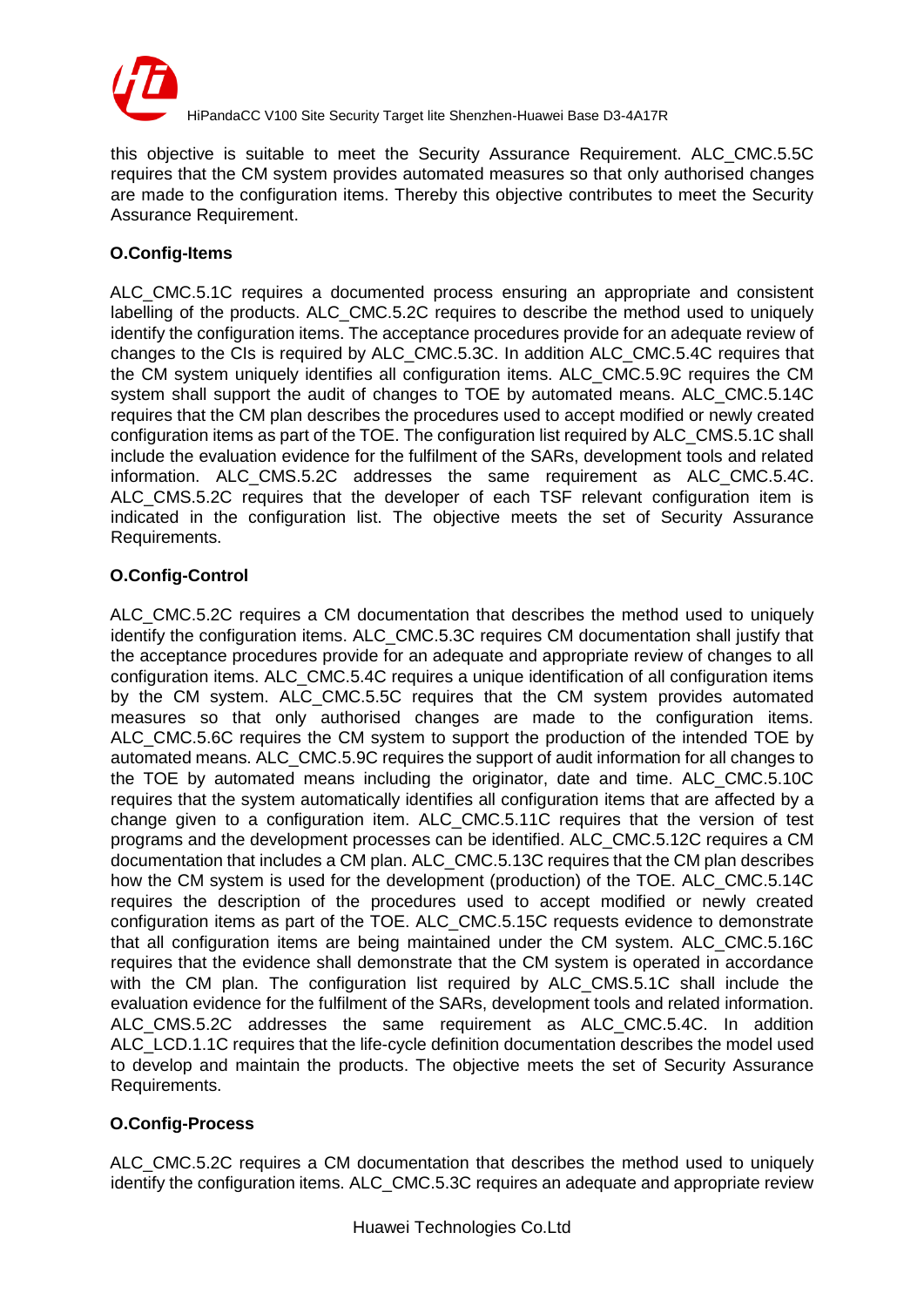

of changes to all configuration items. ALC\_CMC.5.4C requires a unique identification of all configuration items by the CM system. The provision of automated measures such that only authorized changes are made to the configuration items as required by ALC\_CMC.5.5C. ALC CMC.5.6C requires that the CM system supports the production by automated means. ALC\_CMC.5.7C requires that the person or team accepting the configuration item in the CM system is not the person who developed it. ALC CMC.5.9C requires the CM system shall support the audit of changes to TOE by automated means. ALC\_CMC.5.10C requires that the system automatically identifies all configuration items that are affected by a change given to a configuration item. ALC\_CMC.5.11C requires that the version of test programs, internal procedures and processes used at the site can be identified. ALC\_CMC.5.12C requires that the CM documentation includes a CM plan. ALC\_CMC.5.13C requires that the CM plan describe how the CM system is used for the development of the TOE. ALC\_CMC.5.14C requires the description of the procedures used to accept modified or newly created configuration items as part of the TOE. ALC\_CMC.5.15C requests evidence to demonstrate that all configuration items are being maintained under the CM system. ALC\_CMC.5.16C requires that the evidence shall demonstrate that the CM system is operated in accordance with the CM plan. The configuration list required by ALC\_CMS.5.1C shall include the evaluation evidence for the fulfilment of the SARs, development tools and related information. ALC\_CMS.5.2C addresses the same requirement as ALC\_CMC.5.4C. ALC\_LCD.1.1C requires that the lifecycle definition documentation describes the model used to develop and maintain the products. ALC\_LCD.1.2C requires control over the development and maintenance of the TOE. The objective meets the set of Security Assurance Requirements.

## **O.Acceptance-Test**

The testing of the products is considered as automated procedure as required by ALC\_CMC.5.6C. ALC\_CMC.5.7C requires that the CM system ensures that the person responsible for accepting a configuration item into CM is not the person who developed it. ALC\_CMC.5.9C requires the CM system shall support the audit of changes to TOE by automated means. ALC CMC.5.13C requires that the CM plan describe how the CM system is used to accept finished configuration items. ALC\_CMC.5.14C requires the description of the procedures used to accept modified or newly created configuration items. The operation of the CM system in accordance with the CM plan is required by ALC\_CMC.5.16C. In addition ALC LCD.1.2C requires control over the development and maintenance of the TOE. ALC DVS.2.2C requires security measures to protect the confidentiality and integrity of the TOE during development, testing and production. Thereby the objective fulfils this combination of Security Assurance Requirements.

## **O.Staff-Engagement**

ALC DVS.2.1C requires the description of personnel security measures that are necessary to protect the confidentiality and integrity of the TOE design and implementation in its development environment. Thereby the objective fulfils this combination of Security Assurance Requirements.

## **O.Zero-Balance**

ALC CMC.5.6C requires that the CM system supports the production of the TOE by automated means. ALC\_CMC.5.15C requires evidence that all configuration items are being maintained under the CM system. ALC\_DVS.2.2C requires security measures that are necessary to protect the confidentiality and integrity of the TOE. ALC\_LCD.1.2C requires control over the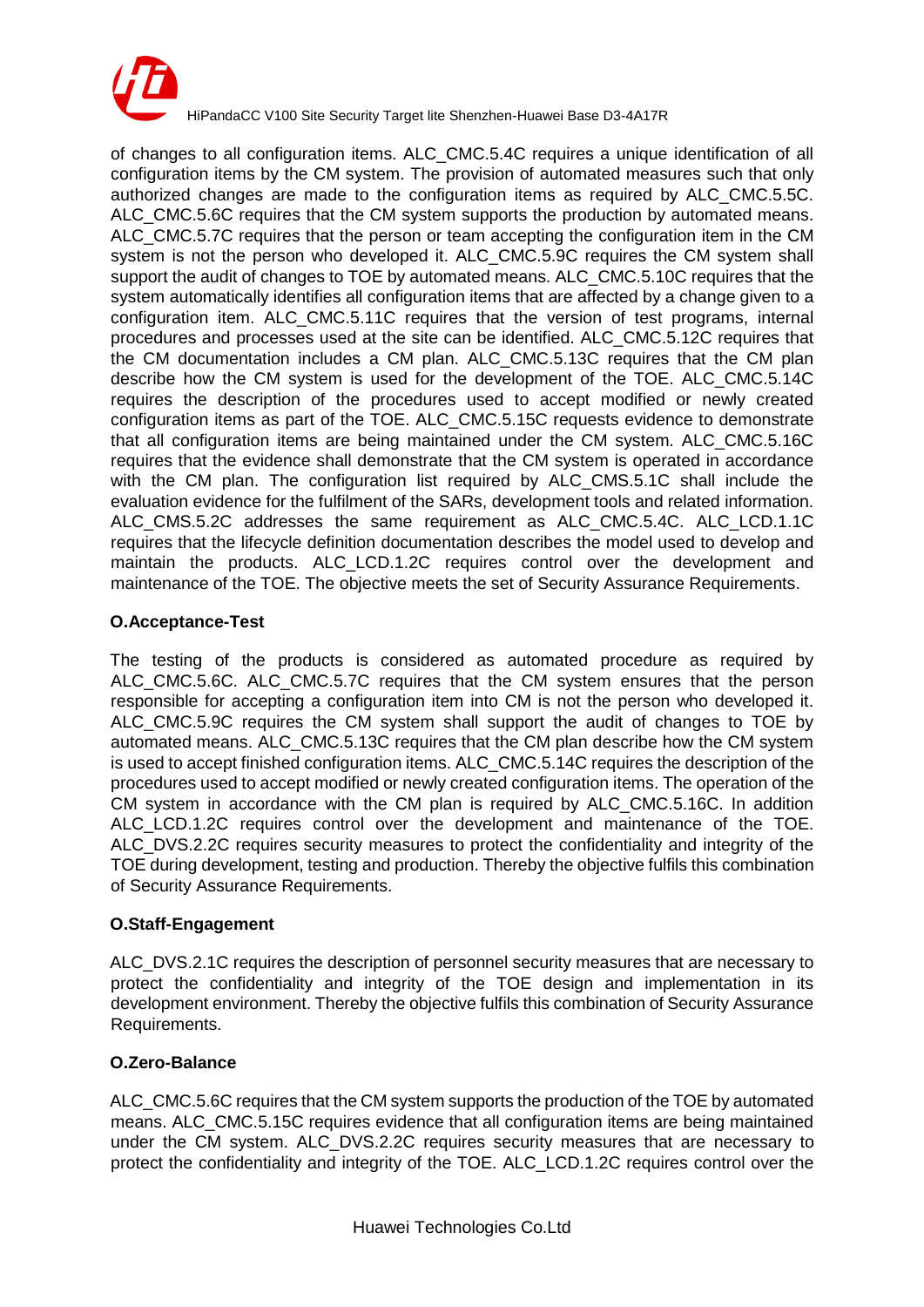

development and maintenance of the TOE. Thereby this objective is suitable to meet the Security Assurance Requirement.

## **O.Reception-Control**

ALC CMC.5.2C requires a CM documentation that describes the method used to uniquely identify the configuration items. ALC\_CMC.5.3C requires CM documentation shall justify that the acceptance procedures provide for an adequate and appropriate review of changes to all configuration items. ALC\_CMC.5.4C requires a unique identification of all configuration items by the CM system. ALC CMC.5.7C requires that the person accepting the configuration item in the CM system is not the person who developed it. ALC\_CMC.5.11C requires that the version of design data used to generate the test scripts can be identified. ALC\_CMC.5.14C requires that the version of test programs and the development processes can be identified. ALC\_CMC.5.15C requests evidence to demonstrate that all configuration items are being maintained under the CM system. ALC\_CMS.5.2C addresses the same requirement as ALC CMC.5.4C. ALC DVS.2.2C requires security measures to protect the confidentiality and integrity of the TOE during internal transport. Thereby this objective is suitable to meet the Security Assurance Requirement

#### **O.Internal-Shipment**

ALC DVS.2.2C requires that the developer shall describe all physical security measures that are necessary to protect the confidentiality and integrity of the TOE. This includes also the protection during internal transport. ALC\_CMC.5.15C requests evidence to demonstrate that all configuration items are being maintained under the CM system. ALC\_CMC.5.16C requires that the evidence shall demonstrate that the CM system is operated in accordance with the CM plan. ALC\_CMS.5.2C according the unique identification of the packing as configuration item. Thereby this objective contributes to meet the Security Assurance Requirement.

#### **O.Transfer-Data**

ALC\_DVS.2.2C: The development security documentation shall describe all the physical, procedural, personnel, and other security measures that are necessary to protect the confidentiality and integrity of the TOE design and implementation in its development environment. This includes also the protection during the transport between development sides. Thereby this objective is suitable to meet the Security Assurance Requirement.

#### <span id="page-37-0"></span>**8.6 Mapping of the Evaluation Documentation**

The scope of the evaluation according to the assurance class ALC comprises the processing and handling of security products and the complete documentation of the site provided for the evaluation. The specifications and descriptions provided by the client are not part of the configuration management at INESA. The mapping between the internal site documentation and the Security Assurance Requirements is described in the following tables.

| <b>SAR</b>        | <b>Aspect</b>                                                                                                                                                                                                                                                                                                                                                    |
|-------------------|------------------------------------------------------------------------------------------------------------------------------------------------------------------------------------------------------------------------------------------------------------------------------------------------------------------------------------------------------------------|
| unique reference. | ALC_CMC.5.1C: The TOE   The sources are labelled in the version control system,<br>shall be labelled with its   which is owned by the site. The version control system is<br>used as per project. Documents are labelled with a DOC-<br>number, -title, -owner. Configuration Items are identified<br>via the identifiers that are automatically provided by the |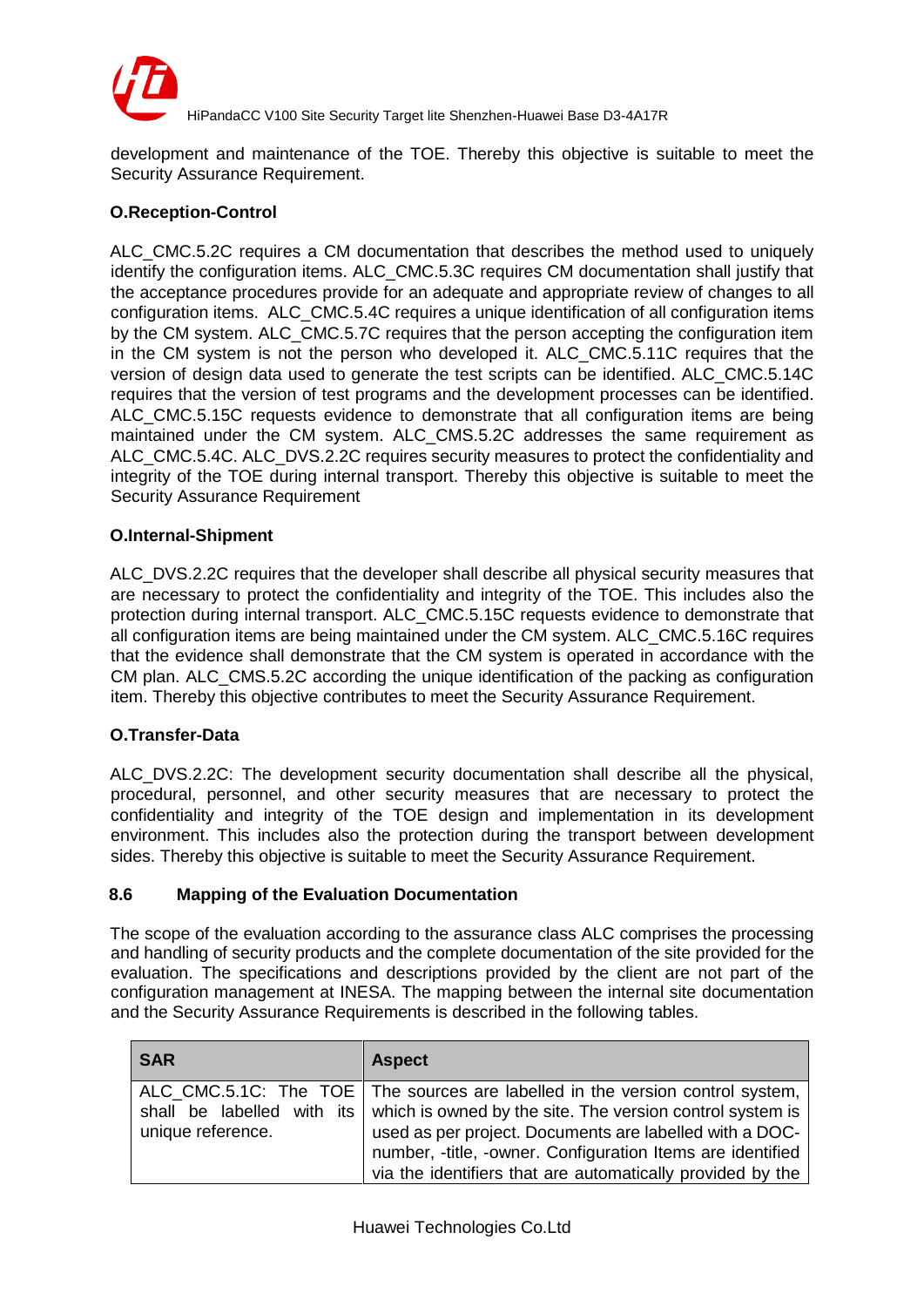

| <b>SAR</b>                                                                                                                                                                                    | <b>Aspect</b>                                                                                                                                                                                                                                                                                                                                                                |
|-----------------------------------------------------------------------------------------------------------------------------------------------------------------------------------------------|------------------------------------------------------------------------------------------------------------------------------------------------------------------------------------------------------------------------------------------------------------------------------------------------------------------------------------------------------------------------------|
|                                                                                                                                                                                               | system as well as the baseline labels that are given by<br>the configuration manager.                                                                                                                                                                                                                                                                                        |
| ALC CMC.5.2C: The CM<br>documentation<br>shall<br>describe the method used to<br>uniquely<br>identify<br>the<br>configuration items.                                                          | All items can be uniquely identified by the version control<br>system, which is owned by the site. Documents can be<br>uniquely identified using the labelling described above.<br>Configuration Items are identified via the identifiers that<br>are automatically provided by the system as well as the<br>baseline labels that are given by the configuration<br>manager. |
| ALC_CMC.5.3C: The CM<br>documentation shall justify<br>acceptance<br>the<br>that<br>procedures provide for an<br>adequate and appropriate<br>review of changes to all<br>configuration items. | Review board is in place for every project.                                                                                                                                                                                                                                                                                                                                  |
| ALC_CMC.5.4C: The CM<br>system<br>shall<br>uniquely<br>identify<br>configuration<br>all<br>items.                                                                                             | All items can be uniquely identified by the version control<br>system, which is owned by the site.                                                                                                                                                                                                                                                                           |
| ALC_CMC.5.5C: The CM<br>shall<br>provide<br>system<br>automated measures such<br>authorised<br>that<br>only<br>changes are made to the<br>configuration items.                                | Different CM tools like SVN as well as Gitlab provides<br>automated measures to only allow authorized changes to<br>configuration items. Restricted access allows only<br>authorized persons to do changes and the authorization<br>for the change is approved by the Change Control Board<br>using the change process                                                       |
| production of the TOE by<br>automated means.                                                                                                                                                  | ALC_CMC.5.6C: The CM   The above-mentioned tools support the development of<br>system shall support the $\vert$ the intended TOE by automated means                                                                                                                                                                                                                          |
| ALC_CMC.5.7C: The CM<br>system shall ensure that the<br>for<br>responsible<br>person<br>accepting<br>a configuration<br>item into CM is not the<br>person who developed it.                   | Specific roles in tools are defined in a way that the person<br>responsible for accepting a configuration item into CM is<br>not the person who developed it.<br>The role CM administrator publishes a document written<br>by an author.                                                                                                                                     |
| ALC_CMC.5.8C: The CM<br>system shall<br>the<br>identify<br>configuration<br>items<br>that<br>comprise the TSF.                                                                                | There is no specific TOE in the focus.                                                                                                                                                                                                                                                                                                                                       |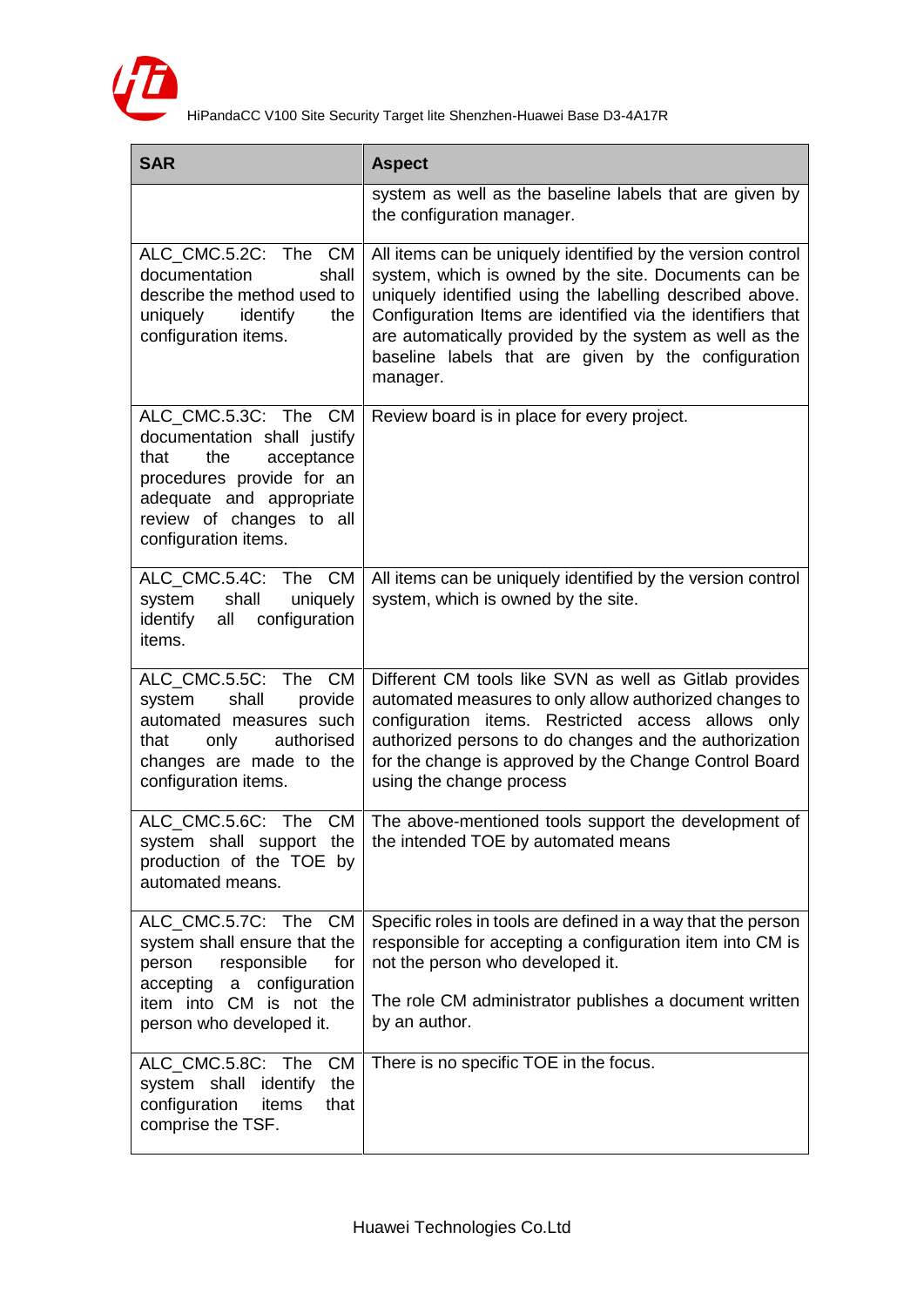

| <b>SAR</b>                                                                                                          | <b>Aspect</b>                                                                                                                                                                 |
|---------------------------------------------------------------------------------------------------------------------|-------------------------------------------------------------------------------------------------------------------------------------------------------------------------------|
| ALC_CMC.5.9C: The<br><b>CM</b><br>system shall support the<br>audit of all changes to the                           | Different CM tools like SVN or Gitlab provide automated<br>means to support the audit of all changes.                                                                         |
| TOE by automated means,<br>including<br>the<br>originator,<br>date, and time in the audit<br>trail.                 | Documents stored in SVN are under version control                                                                                                                             |
| ALC_CMC.5.10C: The CM<br>system shall provide<br>an<br>automated means to identify<br>all other configuration items | In case a source file has been changed, the code is<br>compiled again and all affected items are identified via<br>the implementation module mapping.                         |
| that are affected by the<br>of<br>change<br>given<br>a<br>configuration item.                                       | Documents are checked for consistency via the<br>document mapping.                                                                                                            |
| ALC_CMC.5.11C: The CM<br>system shall be able to<br>identify the version of the<br>implementation                   | Different CM tools like SVN or Gitlab provide means to<br>tag a release version from which the intended TOE is<br>generated.                                                  |
| representation from which<br>the TOE is generated.                                                                  | The version information of documents is stored in SVN.                                                                                                                        |
| ALC_CMC.5.12C: The CM<br>documentation shall include<br>a CM plan.                                                  | The development environment used is set up centrally as<br>per project specific CM plan.                                                                                      |
| ALC_CMC.5.13C: The CM<br>plan shall describe how the<br>CM system is used for the<br>development of the TOE.        | The development environment used is set up centrally as<br>per project specific CM plan.                                                                                      |
| shall<br>describe<br>the<br>plan<br>procedures used to accept                                                       | ALC_CMC.5.14C: The CM   The development environment used is set up centrally as<br>project specific CM plan.                                                                  |
| modified or newly created<br>configuration items as part of<br>the TOE.                                             | <b>Documents</b><br>created<br>by the<br>developer.<br>The<br>are<br>new/modified document is reviewed by the administrator<br>and pushed into the repository after approval. |
| ALC_CMC.5.15C:<br>The<br>evidence shall demonstrate<br>that all configuration items                                 | The development environment used is set up centrally as<br>project specific CM plan.                                                                                          |
| are being maintained under<br>the CM system.                                                                        | stored<br>Documents are<br>in the project repository.<br>Evidences can be provided during a site visit                                                                        |
| ALC_CMC.5.16C:<br>The<br>evidence shall demonstrate<br>that the CM system is being                                  | The development environment used is set up centrally as<br>project specific CM plan.                                                                                          |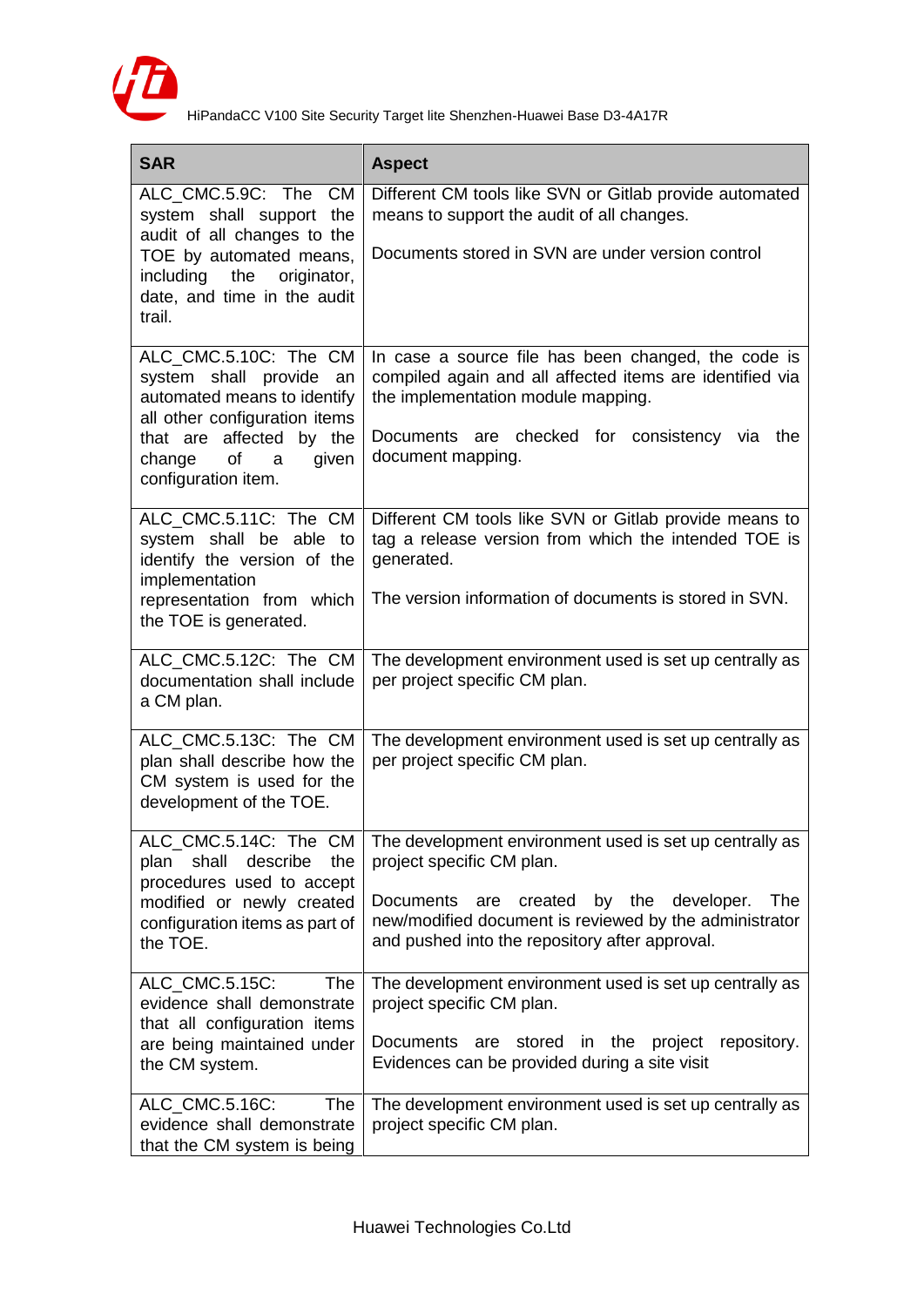

| <b>SAR</b>   | <b>Aspect</b>                                                                                                                |
|--------------|------------------------------------------------------------------------------------------------------------------------------|
| the CM plan. | operated in accordance with Documents are stored in the project repository.<br>Evidences can be provided during a site visit |

**Table 8.1 Mapping for ALC\_CMC.5**

| <b>SAR</b>                                                                                                                                                                                                                                                                                                                                                                                                                                          | <b>Aspect</b>                                                                                                                                                                                                                |
|-----------------------------------------------------------------------------------------------------------------------------------------------------------------------------------------------------------------------------------------------------------------------------------------------------------------------------------------------------------------------------------------------------------------------------------------------------|------------------------------------------------------------------------------------------------------------------------------------------------------------------------------------------------------------------------------|
| ALC CMS.5.1C:<br>The<br>configuration list shall include<br>the following: the TOE itself;<br>evaluation evidence<br>the.<br>required by the SARs; the<br>parts that comprise the TOE;<br>implementation<br>the the state of the state of the state of the state of the state of the state of the state of the state of the<br>representation; security flaw<br>reports and resolution status;<br>and development tools and<br>related information. | In terms of site certification, on the one hand the<br>configuration list is provided in form of the tables at<br>hand. On the other hand, the configuration list is<br>represented by the list of all applicable documents. |
| ALC_CMS.5.2C:<br><b>The</b><br>configuration<br>list<br>shall<br>uniquely<br>identify<br>the<br>configuration items.                                                                                                                                                                                                                                                                                                                                | Since no TOE is subject of the site evaluation the<br>principles are defined. All configuration items are<br>maintained in the CM systems provided by the site.<br>Every document can be uniquely identified as stated       |
|                                                                                                                                                                                                                                                                                                                                                                                                                                                     | above for ALC CMC.5.1C                                                                                                                                                                                                       |
| ALC CMS.5.3C: For each<br>relevant configuration<br>TSF<br>item, the configuration list<br>shall indicate the developer of<br>the item.                                                                                                                                                                                                                                                                                                             | The configuration list in case of site certification is the<br>list of all applicable documents. In the document the<br>author of each item is listed.                                                                       |

#### **Table Mapping for ALC\_CMS.5**

| <b>SAR</b>                                                                                                                                                                                                         | <b>Aspect</b>                                                                                                                                                                                                                                                               |
|--------------------------------------------------------------------------------------------------------------------------------------------------------------------------------------------------------------------|-----------------------------------------------------------------------------------------------------------------------------------------------------------------------------------------------------------------------------------------------------------------------------|
| ALC_DVS.2.1C:<br>The<br>development<br>security<br>documentation shall describe<br>all the physical, procedural,<br>personnel, and other security<br>measures that are necessary<br>to protect the confidentiality | Access control to wings, surveillance, alarm system and<br>on campus guard services to prevent access to the<br>wings for unauthorized persons.<br>Handling of physical objects, zero balancing, disposal of<br>security products.<br>Trustworthiness and training of staff |
| and integrity of the TOE<br>design and implementation in<br>its development environment.                                                                                                                           | Physical security system: operation,<br>emergency<br>procedures, incident handling and reporting.                                                                                                                                                                           |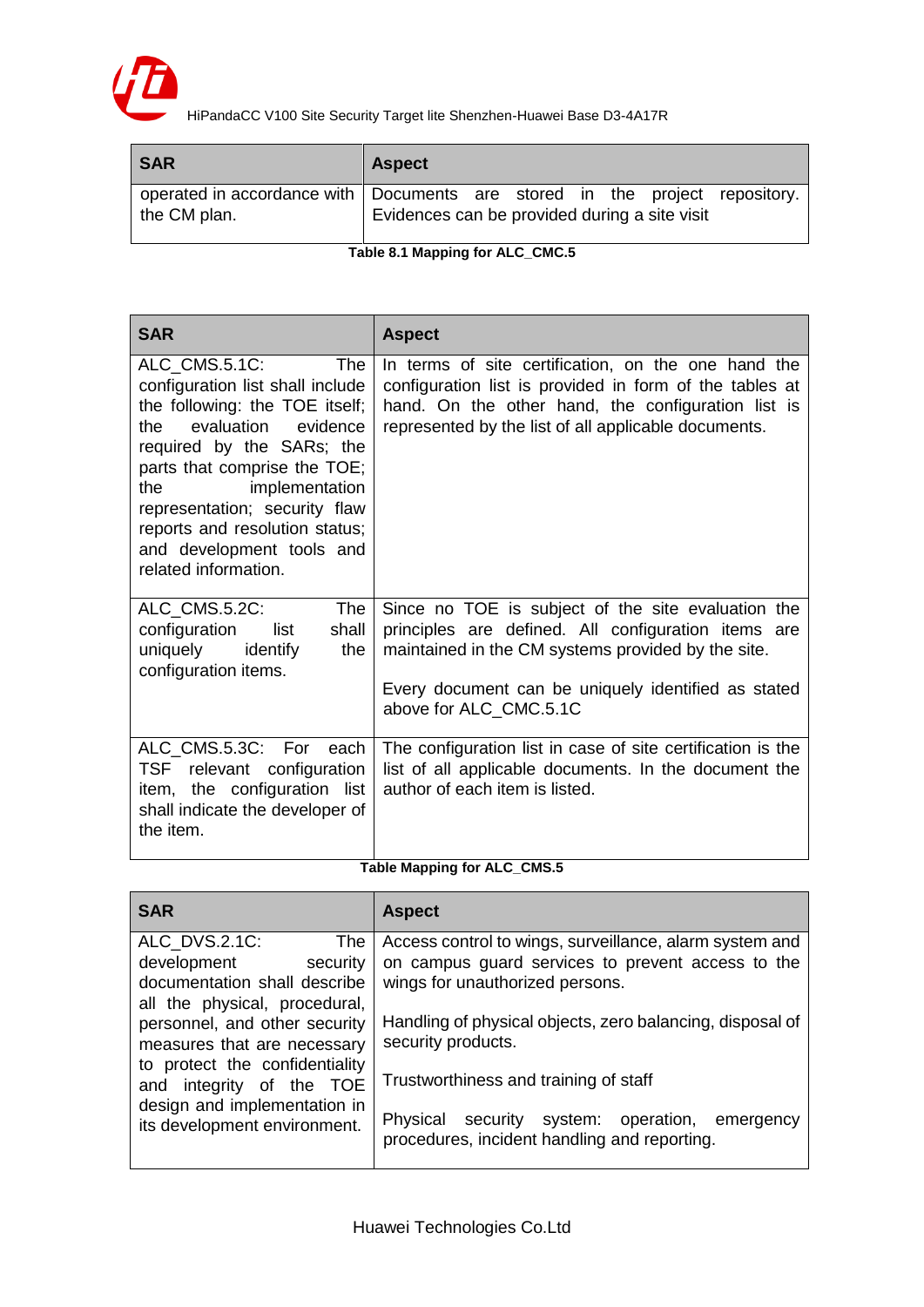

| <b>SAR</b>                                                                                                                                                                                                                | <b>Aspect</b>                                                                                                                                                                                       |
|---------------------------------------------------------------------------------------------------------------------------------------------------------------------------------------------------------------------------|-----------------------------------------------------------------------------------------------------------------------------------------------------------------------------------------------------|
|                                                                                                                                                                                                                           | The procedure of granting and revoking the physical or<br>the logical access right.                                                                                                                 |
|                                                                                                                                                                                                                           | A secure network topology is used to ensure the logical<br>assets are securely protected.                                                                                                           |
| ALC DVS.2.2C:<br>The<br>development security<br>documentation shall justify<br>that the security measures<br>provide the necessary level of<br>protection to maintain the<br>confidentiality and integrity of<br>the TOE. | The justification is provided in this security target<br>because it shows that all threats are addressed by the<br>measures. In addition the measures are monitored to<br>control the effectiveness |

#### **Table 8.3 Mapping for ALC\_DVS.2**

| <b>SAR</b>                                                                                                                                 | <b>Aspect</b>                                                                                                                    |
|--------------------------------------------------------------------------------------------------------------------------------------------|----------------------------------------------------------------------------------------------------------------------------------|
| ALC_LCD.1.1C: The life-cycle<br>definition documentation shall<br>describe the model used to<br>develop and maintain the<br>TOE.           | The intended TOE is developed and maintained as<br>development process.                                                          |
| ALC_LCD.1.2C: The life-cycle<br>model shall provide for the<br>necessary control over the<br>development<br>and<br>maintenance of the TOE. | The development control of each phase provides the<br>necessary control and compliance of the development<br>environment in use. |

**Table 8.4 Mapping for ALC\_LCD.1**